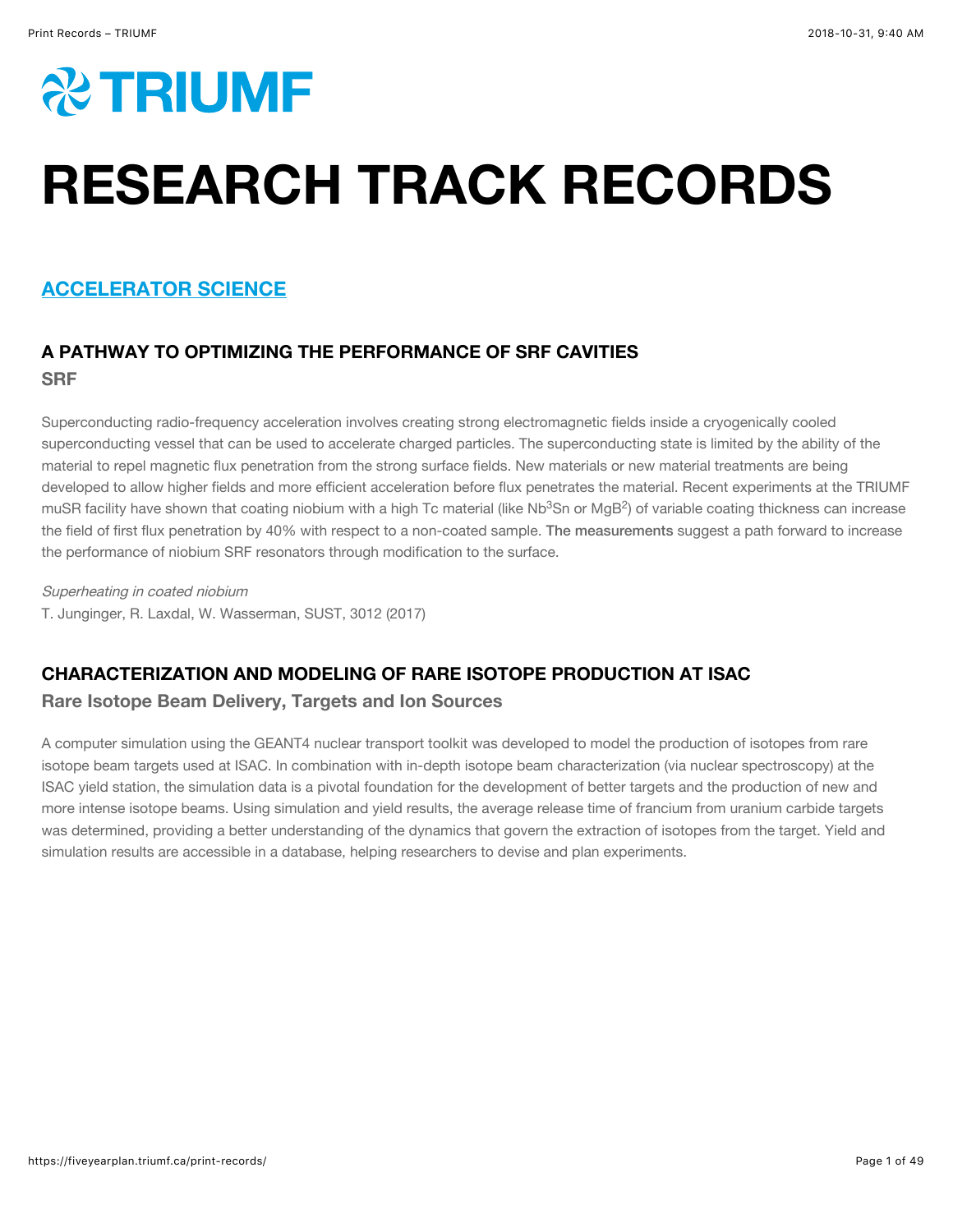#### FIRST WAKE-FIELD ACCELERATION OF ELECTRONS

#### e-linac: Electron Linear Accelerator, AWAKE

On May 26th, 2018, the AWAKE collaboration (to which TRIUMF has been an active contributor of beam instrumentation since 2014) [successfully accelerated witness-electrons for the first time](https://www.nature.com/articles/s41586-018-0485-4). AWAKE has demonstrated that these low energy electrons can gain energy while "riding" waves generated in plasma (ionized gas) by a proton beam, at a rate of around 200 MV/m (million volts per meter) over a distance of just 10 m. This represents current-day state-of-the-art technology in particle accelerators, for the overall distance over which acceleration can be sustained and ensuring intensity and quality of accelerated beams. These results are an important step towards the future development of smaller high-energy particle accelerators.

Acceleration of electrons in the plasma wakefield of a proton bunch

E. Adli et al., Nature, 561, 363 (2018)

## INVESTIGATIONS OF BEAM-BEAM EFFECTS IN HL-LHC **SRF**

Around the experimental regions of the Large Hadron Collider (LHC), beams travel in a common vacuum chamber and therefore experience the fields of the opposing beams - so-called 'long-range interactions'. These are unavoidable and, being nonlinear, limit the LHC's luminosity. Studies of this effect are essential for designs crucial for the ongoing high-luminosity upgrade (or HL-LHC; a program to bring a factor-of-10 performance improvement to the LHC), due to begin operating in 2025. The usual method of investigating the effect is by multiparticle simulations, and TRIUMF is part of the international collaboration charged with these calculations. These are compute-power limited, so it is highly desirable that an alternative analytic model be found. Recently, we have [discovered such a model](http://accelconf.web.cern.ch/AccelConf/ipac2018/papers/thpak108.pdf). This has the potential of making beam-beam calculations more tractable.

Fourier Coefficients of Long-Range Beam-Beam Hamiltonian via Two-Dimensional Bessel functions D. Kaltchev, Proc. Int. Particle Accelerator Conf., Vancouver, Canada (2018)

#### ISOL TARGET MATERIAL R&D

#### Targets and Ion Sources

Via nuclear reactions induced by a high-energy primary beam of particles, porous uranium carbide with excess graphite is the international benchmark material for the production of exotic isotopes via the isotope on-line (ISOL) method. This process enables a broad range of science programs with increasing interest in the [development of cancer imaging and treatment agents](https://www.sciencedirect.com/science/article/pii/S1875389217302183?via%3Dihub) [1]. While the production rate for a specific isotope is determined by the primary beam and the target nucleus, the amount of available isotopes can fall a million times below the production yield, caused by losses inside the target material. De-novo engineered material nanostructures [show significantly enhanced performance](https://www.sciencedirect.com/science/article/pii/S0168583X16000689) [2]. Combined with [new production methodologies](http://accelconf.web.cern.ch/AccelConf/ipac2018/doi/JACoW-IPAC2018-THPML131.html), TRIUMF is aiming to meet the future demand in terms of material availability and isotope yields [3].

- [1] Medical isotope production at TRIUMF from imaging to treatment
- C. Hoehr et al., Physics Procedia 90, 200 (2017)
- [2] Target materials for exotic ISOL beams
- A. Gottberg, Nuclear Instruments and Methods-B, 376, 8 (2016)
- [3] A New Production Process for UCx Targets for Radioactive Isotope Beams at TRIUMF

M. S. Cervantes, A. Gottberg, P. Kunz, A. Mjos, J. Wong, P Fouquet-Métivier, Proc. 9th Int. Particle Accelerator Conf., Vancouver, BC, Canada 4990 (2018)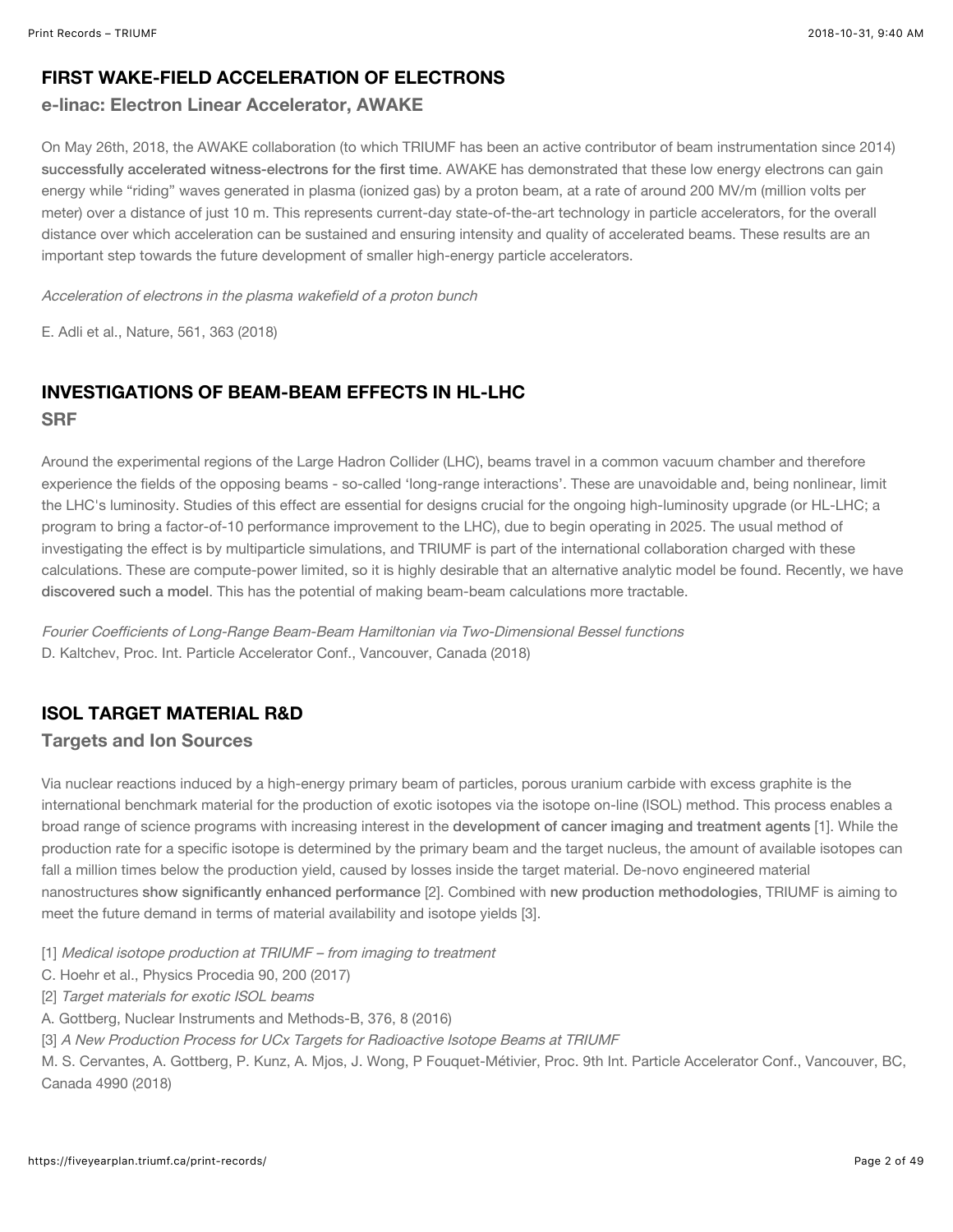#### MODEL-SUPPORTED ACCELERATOR BEAM TUNING

#### e-linac: Electron Linear Accelerator

An efficient but accurate beam dynamics model for linear accelerators has been developed and is being used in our control rooms, and in particular to commission the electron linear accelerator (e-linac). Other labs use simulations of up to ond million particles and then distill these down to only the 3 size parameters of the beam bunches. These multi-particle simulations are too slow to be used in online tuning of an accelerator. We have developed a technique that tracks bunch sizes, including space charge, instead of individual particles. Such applications have existed for many years but only for beam transport, not for linear accelerators. Our application allows operators to calculate new linac tunes online. It has generated international interest and an invited talk at the 2016 Linac Conference.

#### Fast Envelope Tracking for Space Charge Dominated Injectors

R. Baartman, LINAC 2016 conference proceedings, East Lansing, MI, USA, 1017 (2016)

## PURE RADIOACTIVE ION BEAMS AND RARE ISOTOPE SPECTROSCOPY FROM TRIUMF'S LASER ION SOURCE TRILIS

#### Targets and Ion Sources

Virtually contamination-free radioactive ion beams can now be provided at ISAC from a new ion-guide laser ion source (IG-LIS) [1]. This IG-LIS allows for experiments on isotopes that for decades have been overwhelmed by contamination from surface-ionized isobars. TRILIS now routinely provides isotopes from 37 different elements. Laser ionization schemes for an additional 24 elements are ready for off-line testing. TRILIS also supports an in-source laser spectroscopy program that investigates fundamental properties of the rarest isotopes such as atomic energy levels and elemental ionization potentials have been determined for the first time [2] or improved significantly [3].

[1] An ion quide laser ion source for isobar-suppressed rare isotope beams

- S. Raeder et al., Rev. Sci. Instr., 85, 03309 (2014)
- [2] Measurement of the first ionization potential of astatine by laser ionization spectroscopy
- S. Rothe et al., Nat. Commun., 4, 1835 (2013)

[3] Determination of the first ionization energy of polonium by resonance ionization spectroscopy – part I: Measurement of even-parity Rydberg states at TRIUMF-ISAC

S. Raeder et al., Spectrochimica Acta B (2018)

## SUCCESSFUL PROOF OF PRINCIPLE TEST OF NOVEL BALLOON RESONATOR **SRF**

Superconducting radiofrequency (SRF) technology is the enabling advances in a new generation of proton linacs for discovery science or industrial application. Strong electromagnetic fields created in specially designed resonators are used to accelerate the protons. A class of resonators, termed spoke cavities, is efficient in acceleration but suffers from a phenomenon called 'multipacting' wherein a cascade of electrons is released from the surface by the high fields, which can limit the cavity performance. The TRIUMF SRF team has invented a new type of spoke resonator called the `balloon cavity' with a special shape that virtually eliminates multipacting as an issue for single spoke resonators. A prototype cavity was fabricated and tested at TRIUMF and recent tests confirm the unique capabilities of the new variant.

Fabrication and Test of a β=0.3 325MHz Balloon Single Spoke Resonator

Z. Yao et al., 9th Int. Particle Accelerator Conf., Vancouver, BC, Canada (2018)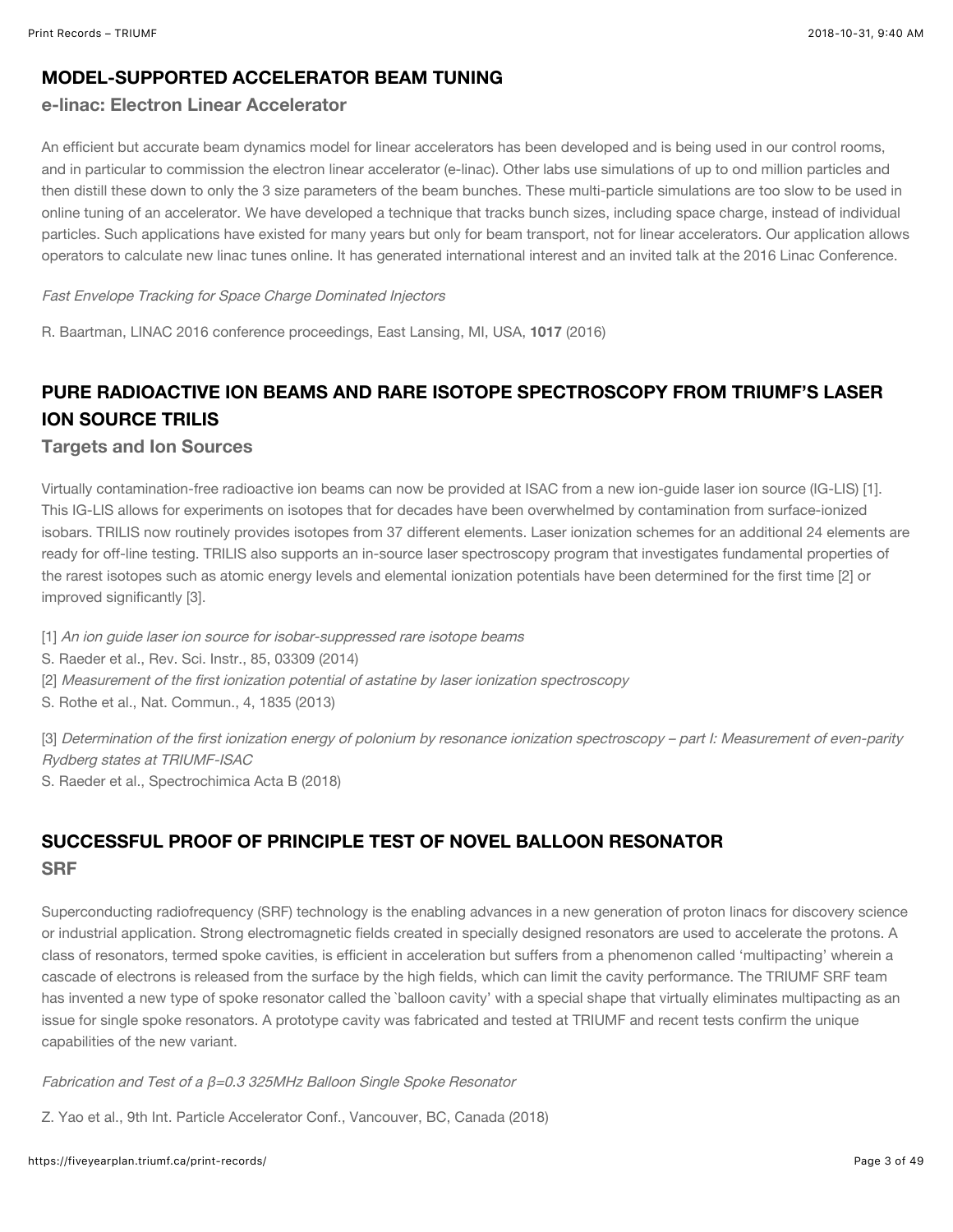#### THE ARIEL FRONT-END AND SEPARATOR SYSTEM

#### Rare Isotope Beam Delivery

The ARIEL front-end is a complex switchyard consisting of more than 200 m of electrostatic beam lines designed to transport two rare isotope beams simultaneously from the new target stations to the ISAC experimental facilities in a vacuum of eleven orders of magnitude smaller than atmospheric pressure (10<sup>-8</sup> Torr). The switchyard includes a new generation high resolution separator (HRS) system engineered to differentiate between two beams with a mass difference of only one part in twenty thousand. The HRS system, which is part of the CANREB project, includes two state-of-the art, 16-tonne magnetic dipoles manufactured with a field flatness of the order of one part in one hundred thousand and a unique multipole corrector that will remove any imperfection stemming from aberrations from a beam thinner than a sheet of paper (or 100 mm).

The ARIEL radioactive Ion Beam Transport system M. Marchetto et al., LINAC 2016 conference proceedings, East Lansing, MI, USA (2016)

New design studies for TRIUMF's ARIEL High Resolution Separator

J.A Maloney, R. Baartman, M. Marchetto, Nuclear Instruments and Methods-B, 376, 135 (2016)

Magnetic Field Study for a New Generation High Resolution Mass Separator

M. Marchetto, Ph.D. thesis, University of British Columbia (2017)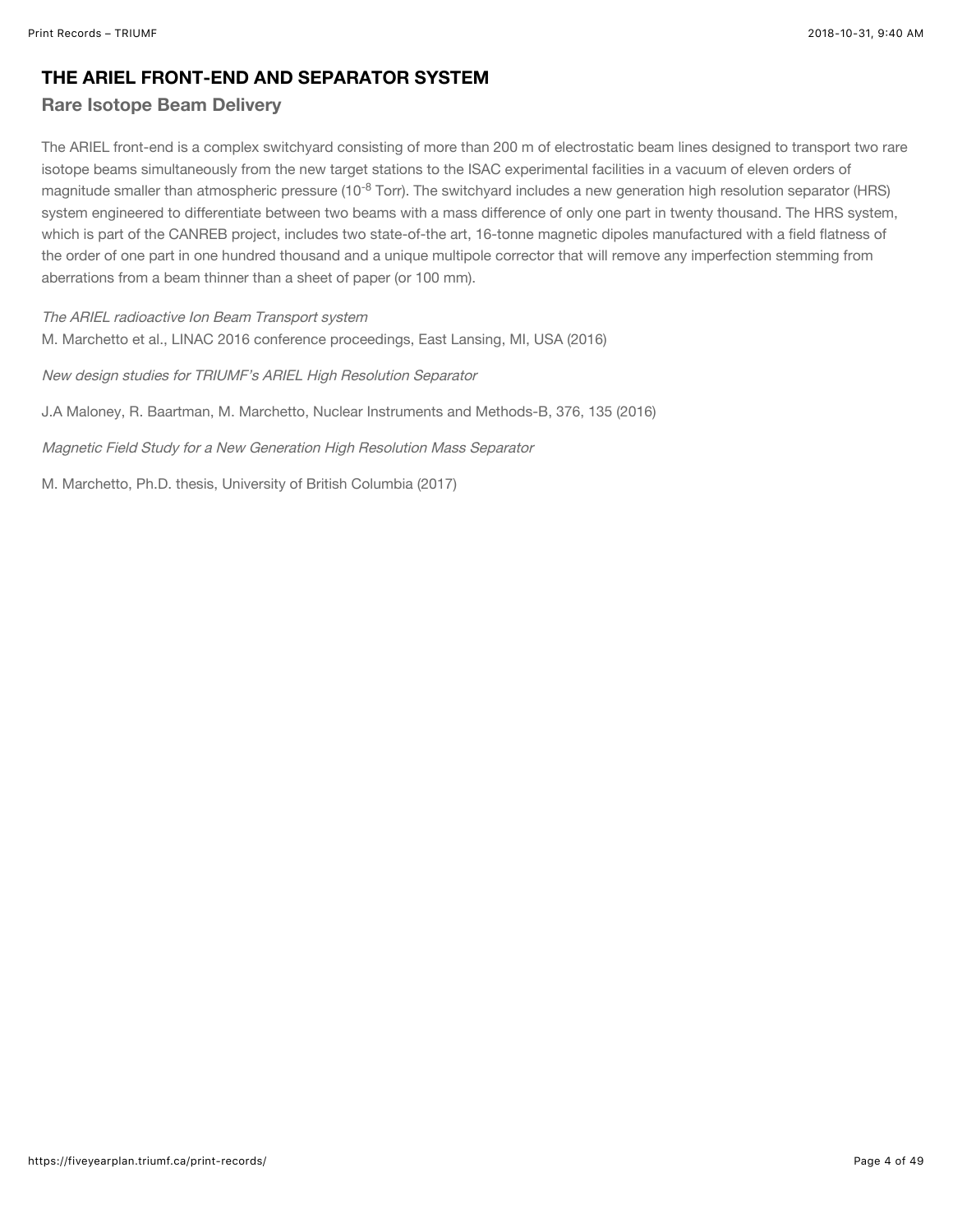## APPLIED ION BEAMS

## A NEW DOSIMETER TO IMPROVE CHARACTERIZATION OF TRIUMF PROTON AND NEUTRON **BEAMS**

PIF & NIF

A new dosimeter to improve characterization of TRIUMF proton and neutron beams: With collaborators at the University of Waterloo[, TRIUMF's PIF & NIF group has invented a new dosimeter that's proven incredibly valuable at characterizing the proton](https://fiveyearplan.triumf.ca/print-records/uwaterloo.ca) and neutron test beams available at TRIUMF's irradiation facilities. Neutron radiation effects testing, usually for single event effects (SEE), uses accelerator produced neutrons with a broad energy spectrum to simulate the cosmic ray or terrestrial spectrum at ground level or aircraft altitudes. The energies that are of interest are above 1 MeV, with most testing to date using the fluence of > 10 MeV neutrons for determining acceleration factors between accelerator neutrons and the terrestrial environment. The new PIF-NIF dosimeter is based on an array of SRAMs (Static Random-Access Memories) with thirty, 16 Mbit Cypress SRAMs arranged in a close-packed 5x6 array to cover an area of 36 x 36 mm. This SRAM has several key features. It does not latch-up, and the ECC can be removed and the single event upset (SEU) cross section with ECC removed is large enough at about 10<sup>-13</sup> cm<sup>2</sup> per bit for good sensitivity. The total error rate at a flux of 10<sup>6</sup> protons or neutrons/cm<sup>2</sup>/s is about 2500-3000/minute so good statistics can be achieved very quickly even at much lower fluxes. The new dosimeter will allow for improvements to TRIUMF's testing facilities and methods benefiting both scientific researchers and industrial engineers in their understanding and quantification of radiation effects.

(citation forthcoming; IEEE Transactions)

#### BIO-BETANMR: A NEW TOOL TO UNDERSTAND BIOLOGY AT THE MOLECULAR LEVEL

#### Radiochemistry Laboratories

bio-betaNMR: A new tool to understand biology at the molecular level Although bNMR has been applied to nuclear physics and condensed matter for the past five decades, its application to biology, wet chemistry, and medicine are still fairy uncommon, mainly due to technical difficulties of maintaining liquid solutions under vacuum. Over the past three years, TRIUMF has not only pioneered technology that overcomes that barrier, but also carried out first experiments on liquids and biological samples, moving from proof-offeasibility to first applications. In April 2017, we recorded the first-ever bNMR signals originating from oxygen and nitrogen coordinating Mg<sup>2+</sup> in typical Mg complexes, illustrating that bNMR can discriminate between different structures. In July 2018, we carried out first bNMR measurements on Mg coordination to ATP. This achievement marks a milestone in applications of bNMR into biologically-relevant samples and opens new opportunities in the fields of wet chemistry, biology, and medicine.

Direct observation of Mg<sup>2+</sup> complexes in ionic liquid solutions by <sup>31</sup>Mg-bNMR spectroscopy D. Szunyogh et al., Dalton Trans. (2018), in press.

On the use of <sup>31</sup>Mg for beta-detected NMR studies of solids R. McFadden et al., . JPS Conf. Proc. 21, 011047 (2018)

Towards <sup>31</sup>Mg beta-NMR resonance line widths adequate for applications in magnesium chemistry M. Stachura et al., Hyperfine Interact., 238, 32 (2017)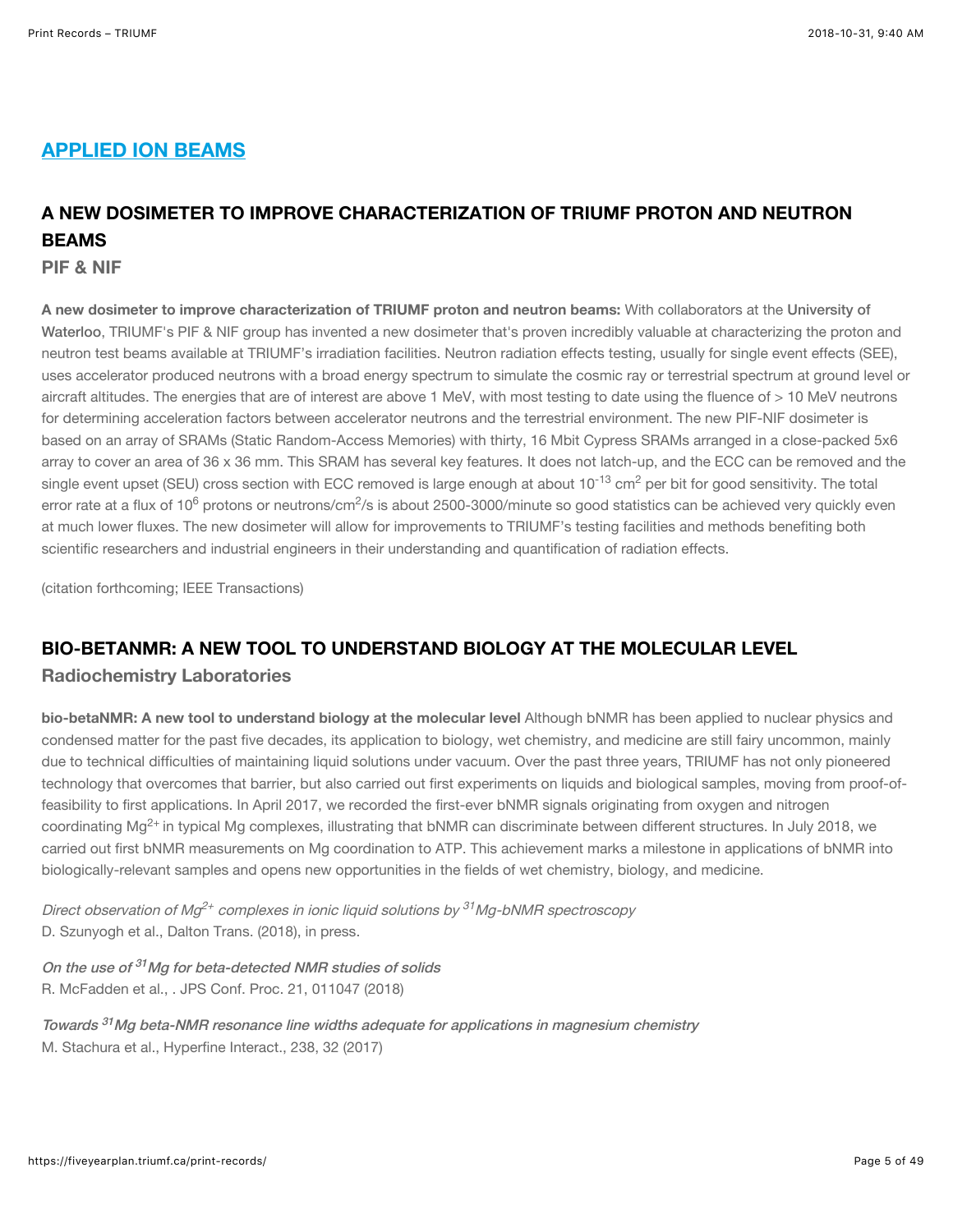## NOVEL ACCELERATOR TARGET TECHNOLOGY FOR IMPROVED PRODUCTION OF MEDICAL **ISOTOPES**

#### Radiochemistry Laboratories

Novel accelerator target technology for improved production of medical isotopes: Historically, research within TRIUMF's Life Science division has focused on the world's more common PET isotopes: <sup>11</sup>C, <sup>13</sup>N and <sup>18</sup>F. However, through new target development in recent years, this list has been dramatically expanded to include new isotopes through new target development: <sup>68</sup>Ga, <sup>44</sup>Sc, <sup>86</sup>Y, <sup>89</sup>Zr, <sup>192</sup>lr, <sup>52</sup>Mn, <sup>61,64</sup>Cu, <sup>99m</sup>Tc and <sup>119</sup>Sb. One of these new target systems is the so-called solution target, modelled after the remotely-controlled <sup>18</sup>F production process currently used in medical cyclotrons. In lieu of a traditional solid target station, this technique allows for the irradiation of solutions (for example: nitrate solutions of metals of interest) in a cost-efficient, simple, and safe manner.

[Radiometals from liquid targets: Tc-94m production using an adapted water target on a 13 MeV cyclotron](https://www.sciencedirect.com/science/article/pii/S0969804312003697?via%3Dihub)

C. Hoehr et al., Applied Radiation and Isotopes, 70, 2308 (2012)

[Sc-44g production using a water target on a 13 MeV cyclotron](https://www.sciencedirect.com/science/article/pii/S0969805113002643?via%3Dihub)

C. Hoehr et al., Nuclear Medicine and Biology, 41, 401 (2016)

[Production of Y-86 and other radiometals for research purposes using a solution target system](https://www.sciencedirect.com/science/article/pii/S0969805115001031?via%3Dihub) E. Oehlke et al., Nuclear Medicine and Biology, 42, 842 (2015)

#### REDEFINING THE GLOBAL ISOTOPE SUPPLY PHILOSOPHY

#### Radiochemistry Laboratories

**Redefining the global isotope supply philosophy:** In 2009, the world was recovering from widespread shortages of  $^{99\rm{m}}$ Tc - an isotope used in ~40 million nuclear medicine scans around the world every year - when the Canadian federal government announced the imminent cessation of isotope production activities at the Chalk River reactor. In response, TRIUMF (along with BC Cancer, the Centre for Probe Development and Commercialization, and Lawson Health Research) teamed together to develop a novel, highpowered target hardware solution capable of enabling the production of commercial-scale quantities of <sup>99m</sup>Tc using local, hospitalbased cyclotrons. This technology has been licensed to a new spin-off company, ARTMS Products, Inc., which obtained US\$3M in venture funding from Quark Ventures in December 2017. Cyclotron-produced <sup>99m</sup>Tc is now being implemented in the United Kingdom, with additional jurisdictions soon to follow. This same hardware has since been adapted to allow for the production of <sup>68</sup>Ga, <sup>64</sup>Cu, <sup>89</sup>Zr and other isotopes of interest.

Implementation of multi-Curie production of <sup>99m</sup>Tc by conventional medical cyclotrons

F. Bénard et al., Journal of Nuclear Medicine, 55, 1017 (2014)

[Direct Production of Tc-99m via 100Mo\(p,2n\) on Small Medical Cyclotrons](https://www.sciencedirect.com/science/article/pii/S1875389215002011)

P. Schaffer et al., Physics Procedia, 66, 383 (2015)

[Imaging study of using radiopharmaceuticals labelled with cyclotron-produced Tc-99m](http://iopscience.iop.org/article/10.1088/0031-9155/61/23/8199/meta)

X. Hou et al., Physics in Medicine and Biology, 61, 8199 (2016)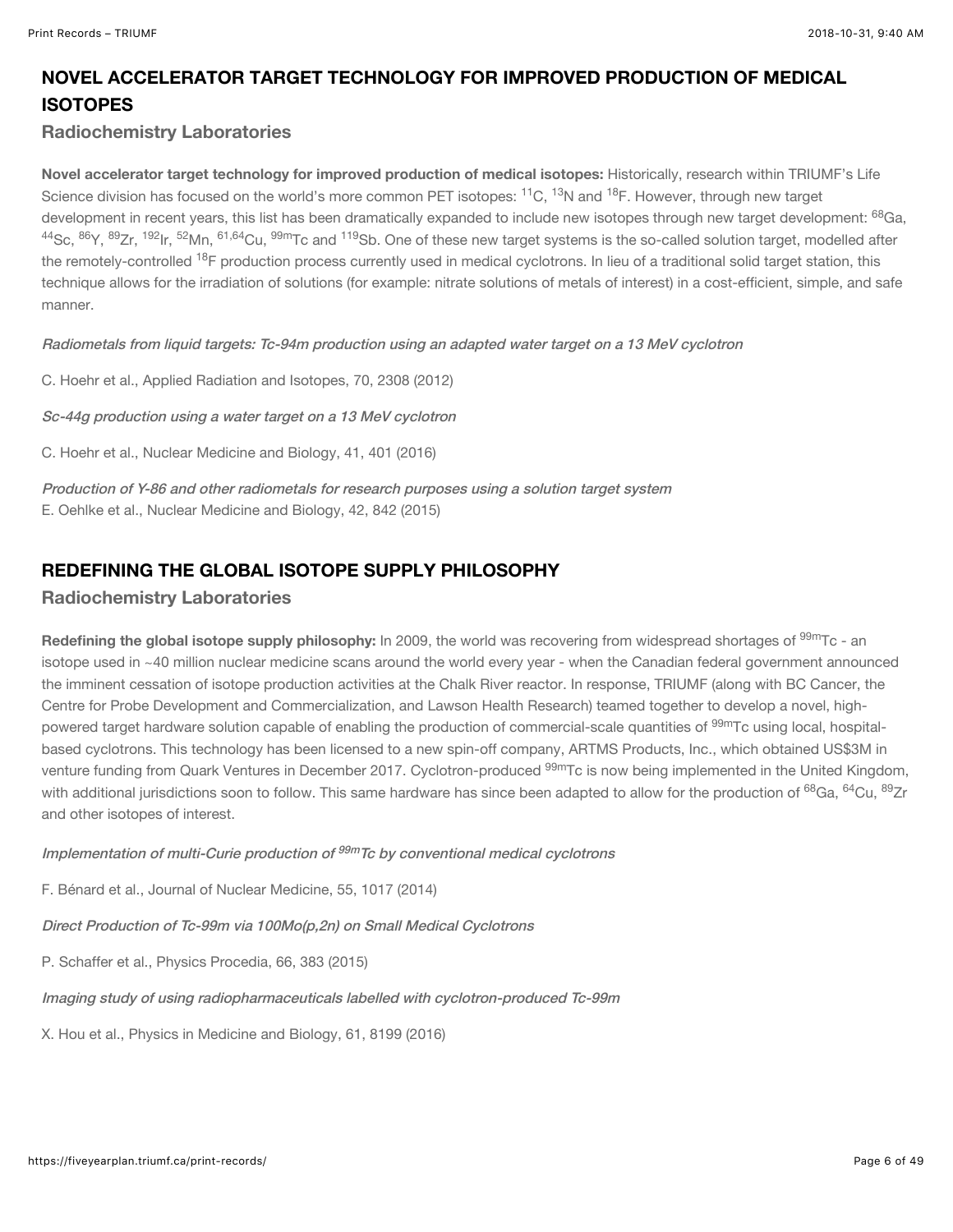## APPLIED RADIOISOTOPES

## BETANMR REVEALS NANOSCALE SURFACE DETAILS IN TOPOLOGICAL INSULATORS bNMR

bNMR reveals nanoscale surface details in topological insulators: Wolfgang Pauli said, "God made the bulk; surfaces were invented by the devil", a recognition of the fact that theories and experimental measurements of near-surface properties are very difficult. Surfaces may be difficult to study, but it is where much interesting physics arise. Topological insulators (TI) are materials where the bulk is an insulator but whose surface contains conducting states, which means that electrons can only move along the surface of the material. Topologically protected states could act as a source of spin-polarized electrons with properties relevant to spintronics applications including quantum computing. As published in the *[Proceedings of the National Academy of Sciences](http://www.pnas.org/content/112/28/E3645)* (2015) researchers at CMMS used bNMR spectroscopy as a nano-scale depth-resolved probe of magnetism and conductivity within about 10 nm of the free surface of  ${\sf (Bi, Sb)}_2{\sf Te}_3$ . This depth-dependent study of electronic and magnetic properties of TI epitaxial layers using implanted, spbin-polarized <sup>8</sup>Li<sup>+</sup> ions reveals differences in the band structure between the near-surface and deeper into the bulk material.

Nanoscale β-nuclear magnetic resonance depth imaging of topological insulators

D. Koumoulis et al., PNAS, 11228 (2015)

#### EXPANDING TRIUMF'S ISOTOPE TOOLKIT: THERAPEUTIC ISOTOPES

TRIUMF's accelerator infrastructure and expertise provides for a unique and fertile ecosystem for the development of isotopes for new medical applications. Over the past 5 years, the Life Sciences division has been working to expand its portfolio of isotopes beyond the traditional repertoire of positron- and gamma-emitting imaging isotopes to include a number of alpha-, beta- and Auger-emitting isotopes that can be used in therapeutic applications. Examples of isotopes recently produced for further study include <sup>211</sup>At, <sup>212,213</sup>Bi,  $^{225}$ Ac,  $^{212}$ Pb and  $^{212}$ Bi. Interests also include  $^{227}$ Th,  $^{149}$ Tb,  $^{119}$ Sb,  $^{105}$ Rh and  $^{67}$ Ga. To obtain these isotopes, the Life Sciences program at TRIUMF continues to exploit production capabilities on legacy (BL1A, TR-13 and ISAC) as well as future (ARIEL proton and electron beamlines, IAMI) infrastructure. With ready access to a broad repertoire of isotopes, TRIUMF scientists, along with their collaborators, will enable the production of new radiopharmaceuticals for Targeted Radionuclide Therapy (TRT).

[Development of a preclinical Rn-211/At-211 generator system for targeted alpha therapy research with At-211](https://www.nucmedbio.com/article/S0969-8051(16)30317-1/fulltext)

J.R. Crawford et al., Nuc. Med. Biol., 48, 31 (2017)

Development of <sup>225</sup>Ac Radiopharmaceuticals: TRIUMF Perspectives and Experiences A.K.H. Robertson et al., Curr. Radiopharm, 3, 156 (2018)

[An Eighteen-Membered Macrocyclic Ligand for Actinium-225 Targeted Alpha Therapy](https://onlinelibrary.wiley.com/doi/full/10.1002/anie.201709532)\ N.A. Thiele et al., Angew. Chem, 56, 14712 (2017)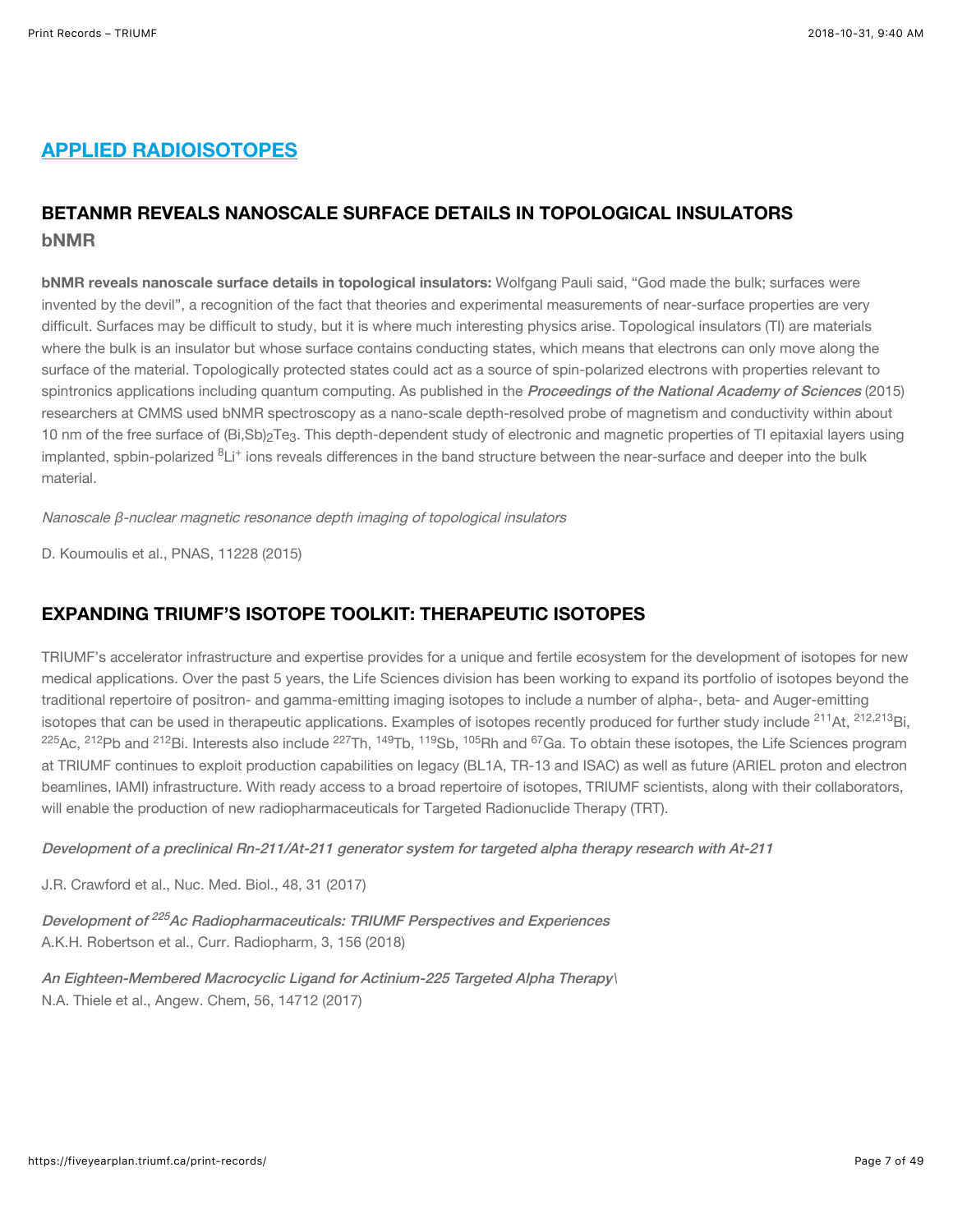#### NEW AQUEOUS FLUORINATION TECHNIQUES

#### Radiochemistry Laboratories

New aqueous fluorination techniques: <sup>18</sup>F is a key isotope for the production of many radiopharmaceuticals. For decades, the addition of <sup>18</sup>F to radiopharmaceutical precursors required harsh (high temperature, anhydrous) chemical conditions in order to provide adequate yields of the desired products. These conditions typically degrade more sensitive biomolecules, such as antibodies, peptides and proteins. Over the past 5 years, TRIUMF has worked collaboratively with scientists at the University of British Columbia and Simon Fraser University to develop two novel aqueous fluorination methods. Efforts with Dr. David Perrin (UBC, Chemistry) enabled the development of aqueous aryltrifuloroborate chemistry for rapid, 1-step incorporation of <sup>18</sup>F onto peptides and other biomolecules; while those with Dr. Robert Britton have resulted in a novel method that uses a light-activated catalyst to place fluorine atoms on very specific locations of certain amino acids. These methods give radiopharmaceutical chemists new tools by which to produce radiopharmaceuticals that have been, until now, inaccessible or too difficult to produce.

Stoichiometric Leverage: Rapid <sup>18</sup>F-Aryltrifuloroborate Radiosynthesis at High Specific Activity for Click Conjugation

Z. Liu et al., Angewandte Chemie International Edition, 52, 2303 (2013)

[F-18-Fluorination of Unactivated C-H Bonds in Branched Aliphatic Amino Acids: Direct Synthesis of Oncological Positron](https://pubs.acs.org/doi/10.1021/jacs.6b11533) Emission Tomography Imaging Agents M. B. Nodwell et al., J. Am. Chem. Soc., 13910, 3595 (2017)

[Site-Selective, Late-Stage C-H 18F-Fluorination on Unprotected Peptides for Positron Emission Tomography Imaging](https://onlinelibrary.wiley.com/doi/full/10.1002/ange.201806966) Z. Yuan et al., Angewandte Chemie International Edition, 130, 12915 (2018)

## NOVEL RADIOPHARMACEUTICALS FOR IMAGING UNIQUE METABOLIC PATHWAYS IN CANCER

#### Radiochemistry Laboratories

Novel radiopharmaceuticals for imaging unique metabolic pathways in cancer: Amino acids play an important role in many biological processes, serving a key role in protein synthesis and as substrates for important intermediary metabolic processes and cell signaling pathways. This makes them prime candidates for templates for new medical imaging probes – substances that can be used to diagnose and track the development of diseases. To this end, TRIUMF has developed novel tracers toward two molecular systems:  $\rm{x_{C^+}}$  and LAT1. System  $\rm{x_{C^+}}$  helps to maintain homeostasis via antioxidant/free radical management at the cellular level, while the LAT1 transporter is an important component of protein synthesis in cells. TRIUMF has developed <sup>18</sup>F-fluoroaminosuberic acid (<sup>18</sup>FASu) as a specific positron-emitting substrate of system  $\mathsf{x}_\mathsf{C}$ -; and via collaborative efforts with scientists at SFU, a series of leucine-like radiolabeled amino acids as substrates of LAT1. Studies are ongoing to establish the utility of both tracers in the detection, staging and treatment monitoring of a number of different cancers.

Functional Imaging of Oxidative Stress with a novel PET imaging agent, <sup>18</sup>F-5-fluoro-L-aminosuberic acid

J.M. Webster et al., Journal of Nuclear Medicine, 55, 657 (2014)

<sup>18</sup>[F-5-fluoro-aminosuberic acid \(FASu\) as a potential tracer to gauge oxidative stress in breast cancer models](http://jnm.snmjournals.org/content/58/3/367.full)

H. Yang et al., Journal of Nuclear Medicine, 58, 367 (2017)

[Addressing Chirality in the Structure and Synthesis of \[F-18\]5-Fluoroaminosuberic Acid \(\[18F\]FASu\)](https://onlinelibrary.wiley.com/doi/abs/10.1002/chem.201702007)

H. Yang et al., Chemistry, A European Journal, 23, 11100 (2017)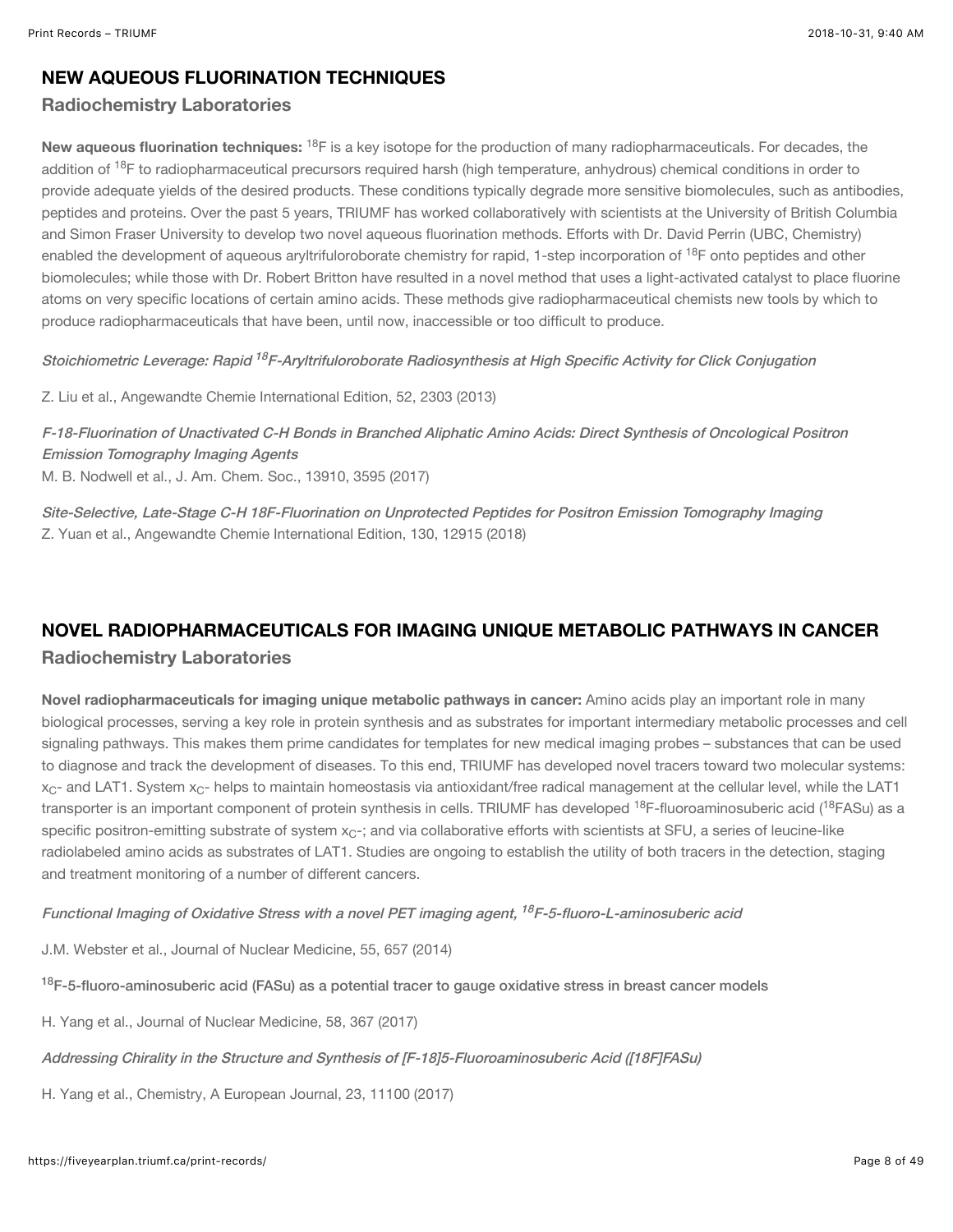## PURE RADIOACTIVE ION BEAMS AND RARE ISOTOPE SPECTROSCOPY FROM TRIUMF'S LASER ION SOURCE TRILIS

#### Targets and Ion Sources

Virtually contamination-free radioactive ion beams can now be provided at ISAC from a new ion-guide laser ion source (IG-LIS) [1]. This IG-LIS allows for experiments on isotopes that for decades have been overwhelmed by contamination from surface-ionized isobars. TRILIS now routinely provides isotopes from 37 different elements. Laser ionization schemes for an additional 24 elements are ready for off-line testing. TRILIS also supports an in-source laser spectroscopy program that investigates fundamental properties of the rarest isotopes such as atomic energy levels and elemental ionization potentials have been determined for the first time [2] or improved significantly [3].

[1] An ion guide laser ion source for isobar-suppressed rare isotope beams

- S. Raeder et al., Rev. Sci. Instr., 85, 03309 (2014)
- [2] Measurement of the first ionization potential of astatine by laser ionization spectroscopy
- S. Rothe et al., Nat. Commun., 4, 1835 (2013)

[3] Determination of the first ionization energy of polonium by resonance ionization spectroscopy – part I: Measurement of even-parity Rydberg states at TRIUMF-ISAC

S. Raeder et al., Spectrochimica Acta B (2018)

#### TOWARDS MORE DATA-DENSE HARD DRIVES

#### bNMR

bNMR Investigation of the Depth-Dependent Magnetic Properties of an Antiferromagnetic Surface Hard drives use disks made of magnetic material to store information, and an electromagnet in the read/write head writes information to the disk by magnetizing small sections of the disk. Increasing the information on a hard drive requires shrinking the size of the magnetic sections and this means the near-surface regions are increasingly important. The prototypical antiferromagnet α-Fe $_2$ O $_3$  has a first-order transition known as the Morin transition at 260 K, where the orientation of antiferromagnetic order with respect to the crystal lattice undergoes an abrupt change. In this work the static spin orientation and dynamic spin correlations within nanometers from the surface of a single crystal was studied via the nuclear spin polarization of implanted <sup>8</sup>Li ions and detected via bNMR spectroscopy. As reported in [Physical Review Letters](https://journals.aps.org/prl/abstract/10.1103/PhysRevLett.116.106103) (2016), the experiment found that the Morin transition temperature was independent of depth from 1 to 100 nm from the free (110) surface but the fluctuations of the electronic spins are faster near the crystal surface and decay into the bulk over a characteristic length of 11 nm. The results suggest the magnetic order parameter undergoes a continuous gradient rather than a phase separation of bulk vs. surface magnetism. Whereas previous studies made use of nanoparticles to achieve sufficient nearsurface volume fraction to extract a signal, bNMR spectroscopy allowed a depth-resolved characterisation of the magnetic order parameter into a macroscopic single crystal of  $\alpha$ -Fe<sub>2</sub>O<sub>3</sub>, differentiating free-surface and finite-size effects on magnetic order.

β-NMR Investigation of the Depth-Dependent Magnetic Properties of an Antiferromagnetic Surface

D.L. Cortie et al., Phys. Rev. Lett., 11610 (2016)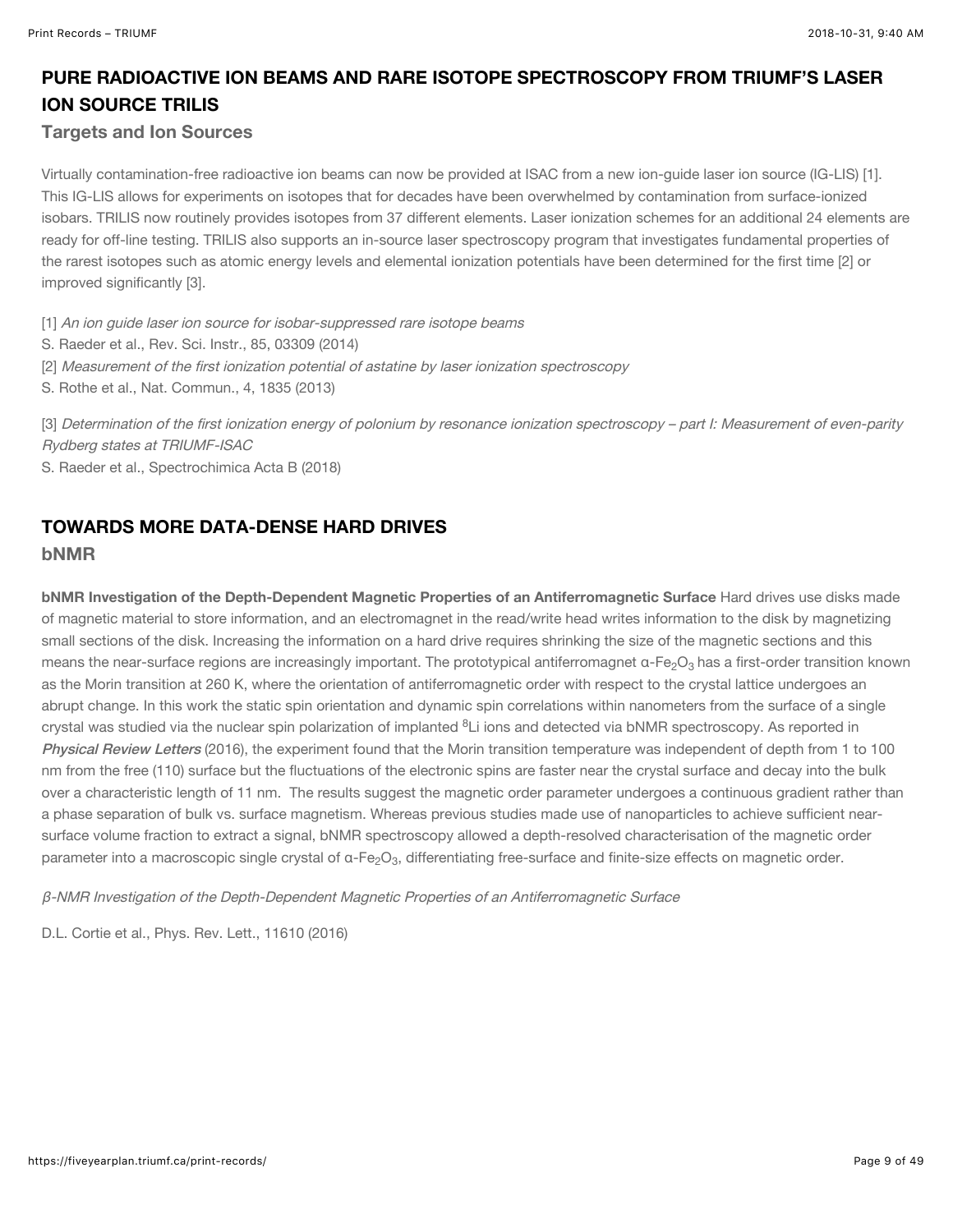### HIGH ENERGY FRONTIER

## 2013 NOBEL PRIZE IN PHYSICS AND THE CHARACTERIZATION OF THE HIGGS BOSON ATLAS

2013 Nobel Prize in Physics and the characterization of the Higgs boson: The 2013 Nobel Prize in Physics was awarded jointly to François Englert and Peter Higgs "for the theoretical discovery of a mechanism that contributes to our understanding of the origin of mass of subatomic particles, and which recently was confirmed through the discovery of the predicted fundamental particle, by the ATLAS and CMS experiments at CERN's Large Hadron Collider". The 2012 discovery paper constituted the "Observation of a new particle in the search of the Standard Model Higgs boson". The scientific justification from the Nobel Prize Committee cited in addition two ATLAS papers in *Physics Letters B* (2013). The [first](https://doi.org/10.1016/j.physletb.2013.08.026) and [second](https://doi.org/10.1016/j.physletb.2013.08.010) papers showed the consistency with the spin-0 and even parity characteristics of the discovered particle as well as couplings to bosons that were as expected for a Higgs boson.

Evidence for the spin-0 nature of the Higgs boson using ATLAS data

ATLAS Collaboration, Physics Letters B, 726, 120 (2013)

Measurement of Higgs boson production and couplings in diboson final states with the ATLAS detector at the LHC

ATLAS Collaboration, Physics Letters B, 726, 88 (2013)

## COMBINATION OF SEARCHES FOR HEAVY RESONANCES DECAYING INTO BOSONIC AND LEPTONIC FINAL STATES

#### ATLAS

Combination of searches for heavy resonances decaying into bosonic and leptonic final states: A generic prediction of many extensions of the Standard Model (SM) is the existence of heavy bosons decaying into pairs SM gauge bosons, as well as WH, ZH, or a pair of fermions. Specific searches for diboson resonances in several decay channels were combined to set constraints, using simple benchmark models, on the existence of a heavy hypothetical scalar, vector, or tensor particle. Analyses of leptonic final states and were further combined with the diboson searches. Limit contours were obtained on the couplings of a heavy vector triplet (HVT) to quarks, leptons and the Higgs boson. The data exclude an HVT boson with mass below 5.5 (4.5) TeV in a weakly-coupled (stronglycoupled) scenario. Limits are also set on a Kaluza-Klein graviton.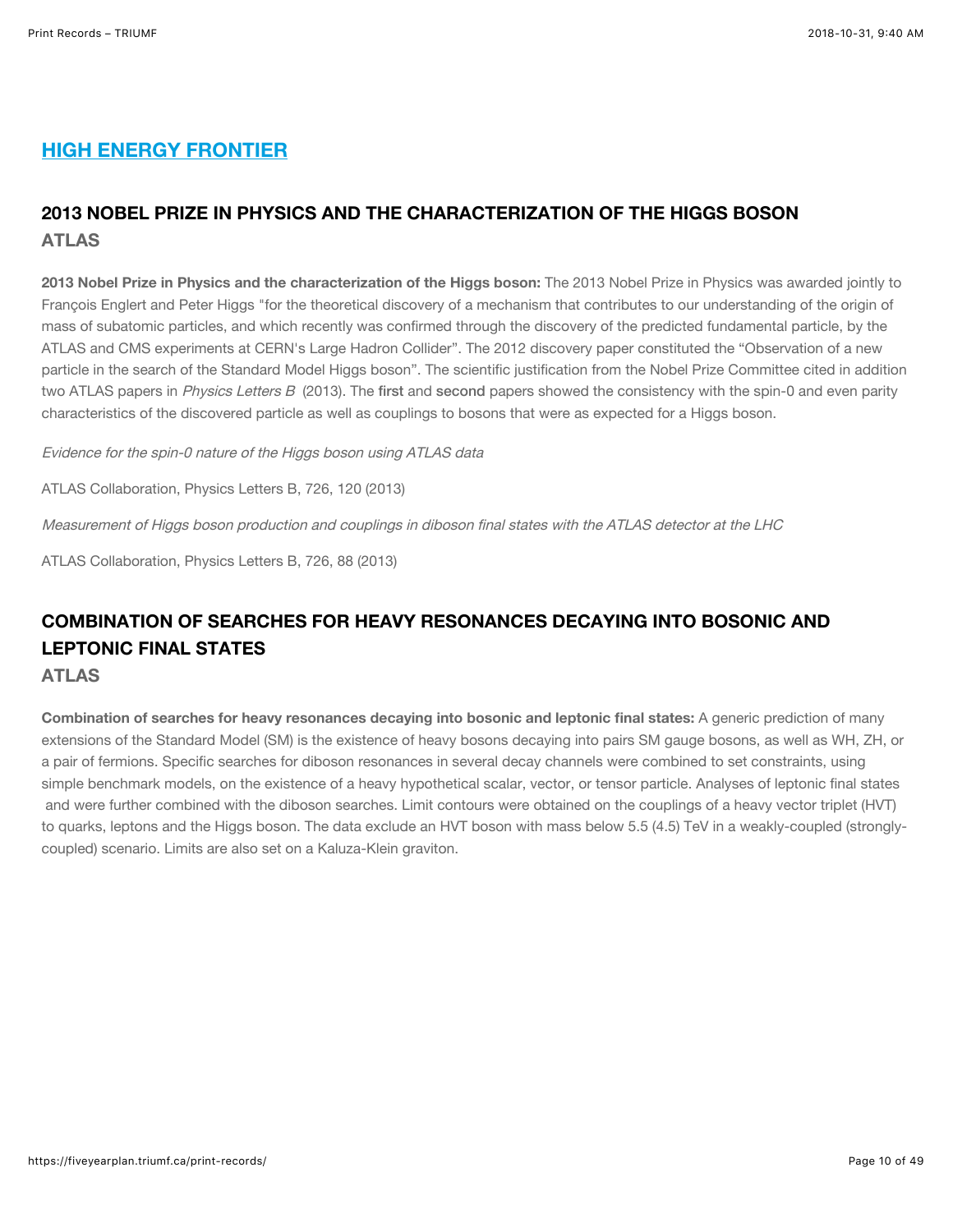## CONSTRAINTS ON NEW PHENOMENA VIA HIGGS BOSON COUPLINGS AND INVISIBLE DECAYS ATLAS

Constraints on new phenomena via Higgs boson couplings and invisible decays: A crucial question in particle physics is whether the Higgs boson discovered in 2012 is truly the fundamental scalar predicted by the Standard Model (SM). Strong theoretical arguments suggest that the SM is only an approximation to a more fundamental theory such as supersymmetry or composite Higgs models, which predict modified properties of the Higgs with respect to SM expectations. As published in the *Journal of High Energy* Physics [\(2015\), the results of several analyses of production and decay rates of the Higgs boson in different channels were combined](https://doi.org/10.1007/JHEP11(2015)206) to determine how the couplings scale with mass and hence put constraints on various extensions of the SM. Vector boson processes and associated WH/ZH production set an upper limit on the Higgs boson decay branching ratio to invisible particles, such as dark matter, of 25%.

Constraints on new phenomena via Higgs boson couplings and invisible decays with the ATLAS detector

The ATLAS collaboration et al., Journal of High Energy Physics, 206 (2015)

#### ELUSIVE DARK MATTER AND OTHER EXOTIC PHENOMENA ATLAS

Elusive dark matter and other exotic phenomena: A number of astrophysical measurements point to the existence of a new form of matter. For instance, the rotational speed of stars and observation of gravitational lensing effects strongly indicate the presence of socalled dark matter, in addition to our ordinary matter, that would compose a large fraction of our universe. Dark matter particles can be directly produced at the Large Hadron Collider, and one striking event signature would be the presence of an energetic jet of ordinary particles (called a monojet) and large missing energy due to dark matter particles escaping the ATLAS detector. As reported in the [Journal of High Energy Physics](https://doi.org/10.1007/JHEP01(2018)126) (2018), a monojet final state constitutes a distinctive signature of beyond-Standard Model physics, and is also used to search for extra spatial dimensions and supersymmetry. Constraints have been set on various models.

Search for dark matter and other new phenomena in events with an energetic jet and large missing transverse momentum using the ATLAS detector

The ATLAS Collaboration et al., Journal of High Energy Physics, 126 (2018)

#### EXCLUSION OF OBVIOUS AND ACCESSIBLE SUPERSYMMETRY ATLAS

Exclusion of Obvious and Accessible Supersymmetry: The key feature of a proton collider is copious pair production of strongly interacting particles. The ATLAS collaboration scoured the entire dataset collected in the 8 TeV Large Hadron Collider run for an excess of events containing only particle jets, with an imbalance of transverse momentum. This would be the signature of stronglyproduced supersymmetric particles decaying to Standard Model particles and the stable lightest supersymmetric particle, a weakly interacting particle detectable only by the hole it would leave, and thus an excellent candidate for dark matter. As published in the [Journal of High Energy Physics](https://doi.org/10.1007/JHEP10(2015)054) (2015), no excess was found, and lower limits on masses of a large number of supersymmetric particles were obtained in a wide variety of benchmark and simplified models. These were in excess of one TeV for most strongly produced particles.

Summary of the searches for squarks and gluinos using  $\sqrt{s} = 8\,$  TeV pp collisions with the ATLAS experiment at the LHC

The ATLAS Collaboration et al., Journal of High Energy Physics, 54 (2015)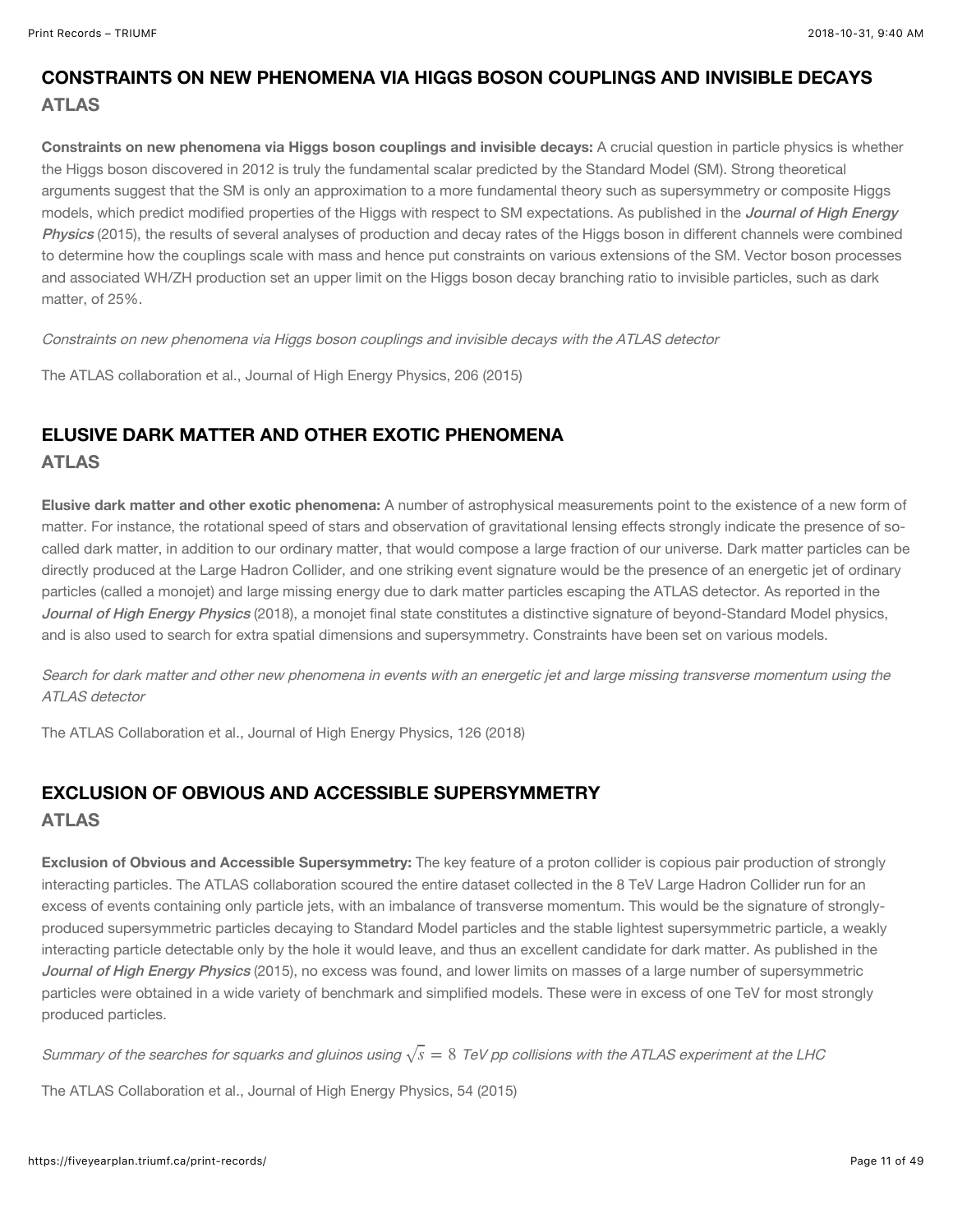## OBSERVATION OF HIGGS BOSON PRODUCTION IN ASSOCIATION WITH A TOP QUARK PAIR ATLAS

Observation of Higgs boson production in association with a top quark pair: A probe of fundamental interest to further explore the nature of the Higgs boson is to measure its interaction with the top-quark, the most massive particle in the Standard Model. Indirect measurements of this interaction were previously made assuming no contribution from unknown particles. A more direct test of this coupling can be performed through the direct production of the Higgs boson in association with a top-quark pair, ttH. Measuring this process is challenging, because it is extremely rare: only one percent of Higgs bosons are expected to be produced this way. As submit to [Physics Letters B](https://arxiv.org/abs/1806.00425) (2018), using advanced analysis techniques, several independent searches for ttH production have been performed and combined, yielding the first observation of ttH production with a significance of 6.3 standard deviations relative to the background-only hypothesis.

Observation of Higgs boson production in association with a top quark pair at the LHC with the ATLAS detector

The ATLAS Collaboration et al., Physics Letters B, 784, 173 (2018)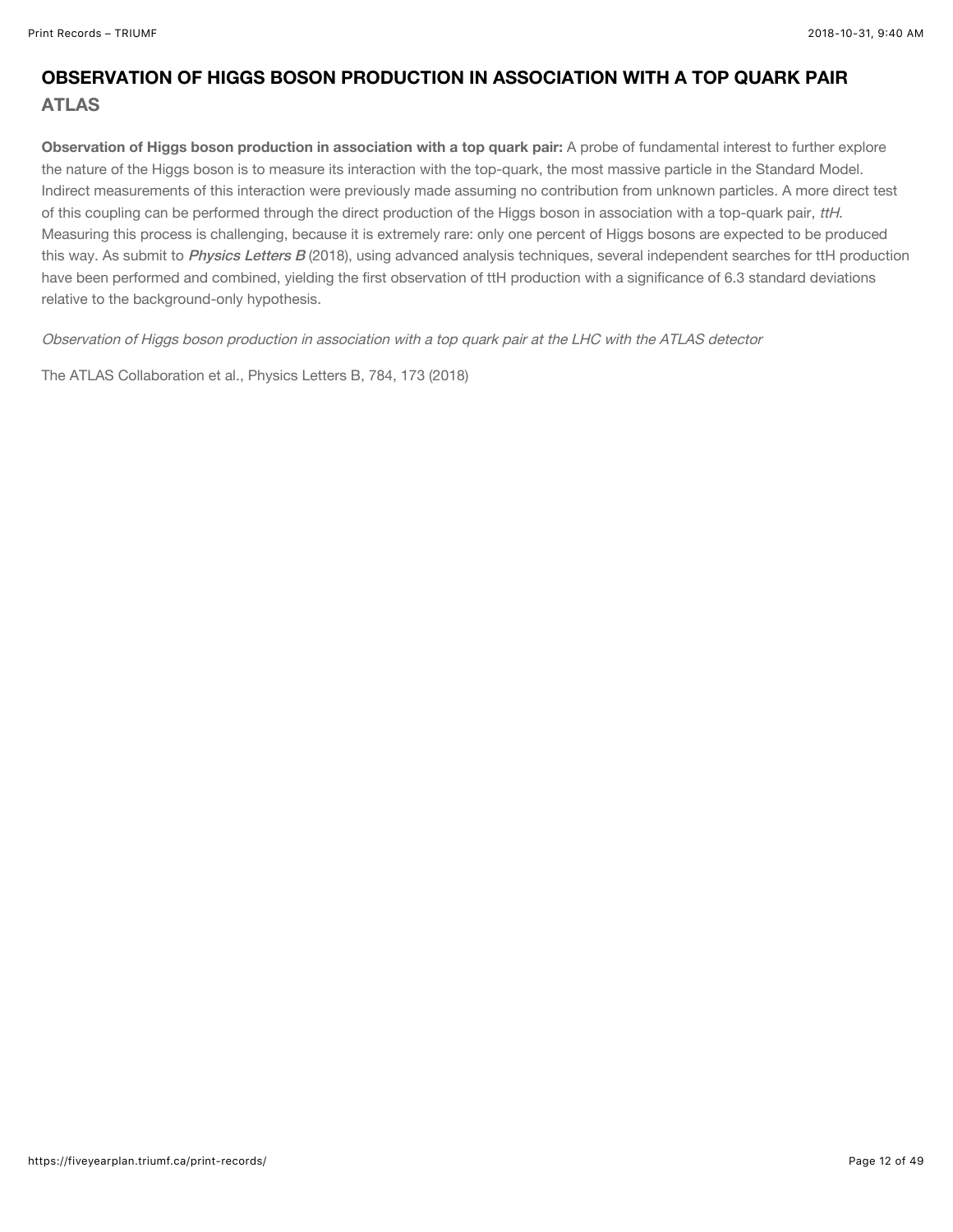#### PIONS, MUONS AND POSITRONS

#### M11 beamline

Pions, muons and positrons: The M11 beam channel provides low intensity beams of pions, muons and positrons for testing and calibrating detectors for particle physics experiments world-wide. Three notable examples from the period 2013-2018 are described here. TREK The TREK experiment is searching for new physics beyond the standard model in the rare decay modes of kaons. In November 2013 and June 2014, a group led by Mike Hasinoff (UBC) tested the scintillating fibre target to establish the bias voltage [offsets for each individual MPPC detector/scintillating fibre combination](https://www.sciencedirect.com/science/article/pii/S0168900215000753). Muon and positron tracks through the detector were measured to compute individual fibre efficiencies. This target was subsequently used for data taking in Experiment 36 at J-PARC in Tokai, Japan. Previous to this, in November 2012, the TREK group tested TOF counter time resolution and e-mu discrimination using a polyethylene block placed in front of a Lead-Glass-Counter to change the shower development. ATLAS Polycrystalline chemical vapor deposition (pCVD) diamond detectors are a candidate for forward calorimetry in the high luminosity environment of the CERN LHC. One such detector was exposed to particles delivered by M11 to quantify the variation in signal response across the surface of such a detector. A discrepancy was observed in the diamond detector's response to beam particles at different bias polarities. This study was documented in a Carleton MSc thesis, "[Characterization of diamond sensors for use in ATLAS calorimetry upgrades](https://catalogue.library.carleton.ca/record=b3293005)", by Joshua Turner, 2012, Super-B and BELLE The Super-B drift chamber group undertook two tests of drift chamber prototypes in the M11 beam line in 2013. These tests were the first to demonstrate that the particle identification capabilities of drift chambers could be significantly improved [by counting individual ionization events in the gas \("cluster counting"\), rather than just measuring the total](https://www.sciencedirect.com/science/article/pii/S016890021301262X) energy deposited in each cell. The results were published as NIM A735, 169-183 (2014), and formed a key component of the PhD thesis of Jean-Francois Caron (UBC, 2015). After the merging of the Super-B and BELLE-II collaborations, the Belle II Canada group used the M11 beamline to test pure and thallium CsI crystals with various readout options in the summer of 2015. The group subsequently decided not to pursue pure CsI. The thallium-doped CsI data have been used, along with data collected at the proton irradiation facility at TRIUMF, to develop a new method of distinguishing hadronic from electromagnetic energy deposits using pulse shape discrimination. This technique is being implemented for the Belle II calorimeter, and will form an important component of the PhD thesis of S. Longo (Victoria).

Performance test of a lead-glass counter for the J-PARC E36 experiment

Y. Miyazaki, S. Shimizu et al., Nuclear Instruments and Methods in Physics Research, 779, 13 (2015)

Characterization of diamond sensors for use in ATLAS calorimetry upgrades

J. Turner, Thesis (M.Sc.), Carleton University (2012)

Improved particle identification using cluster counting in a full-length drift chamber prototype

J.F. Caron, C. Hearty, P. Lu, R. So, R. Cheaib, J.P. Martin, W. Faszer, A. Beaulieu, S. de Jong, M. Roney et al., Nuclear Methods in Physics Research, 735, 169 (2014)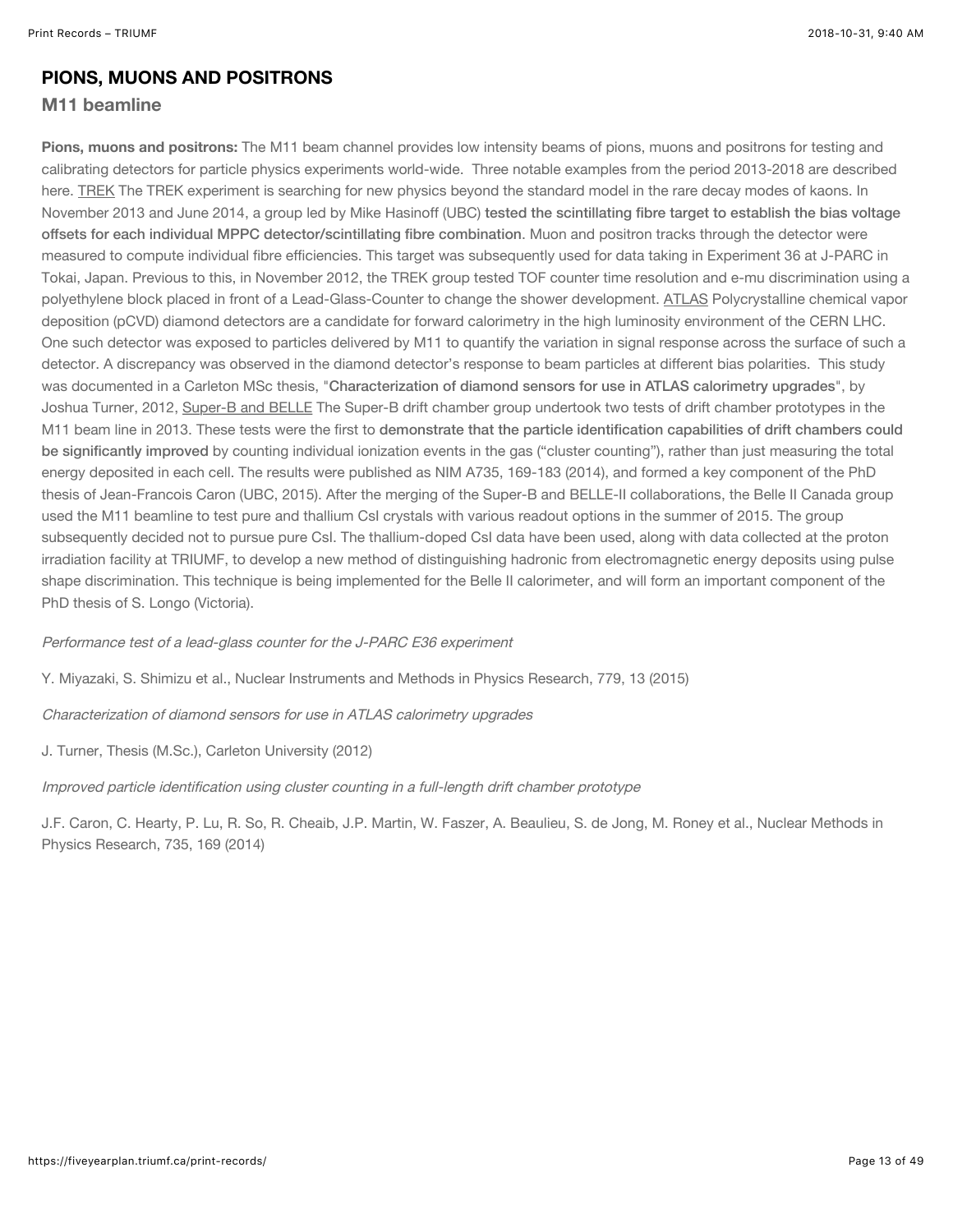#### VACUUM STABILITY AND THE MSSM HIGGS MASS

#### **Theory**

Vacuum stability and the MSSM Higgs mass: Supersymmetry is a leading candidate for beyond-Standard Model physics. A crucial requirement for supersymmetry to be realized is that it does not lead to the catastrophic destruction of the universe, which can occur if [the theory contains new lowest-energy vacuum states that are deeper than the one that we live in. As reported in the](https://link.springer.com/article/10.1007%2FJHEP03%282014%29106) *Journal of High* Energy Physics (2014), TRIUMF theorists investigated the implications of this vacuum stability condition on the minimal supersymmetric extension of the Standard Model (MSSM) by studying the vacuum structure of the theory as well as the quantum transition rates between vacuum states. A close connection was found between the stability of the Universe, the observed mass of the Higgs boson, and the properties of the supersymmetric partner particles of the top quarks which are currently being searched for with CERN's Large Hadron Collider.

#### Vacuum stability and the MSSM Higgs mass

N. Blinov and D.E. Morrissey, Journal of High Energy Physics, 106 (2014)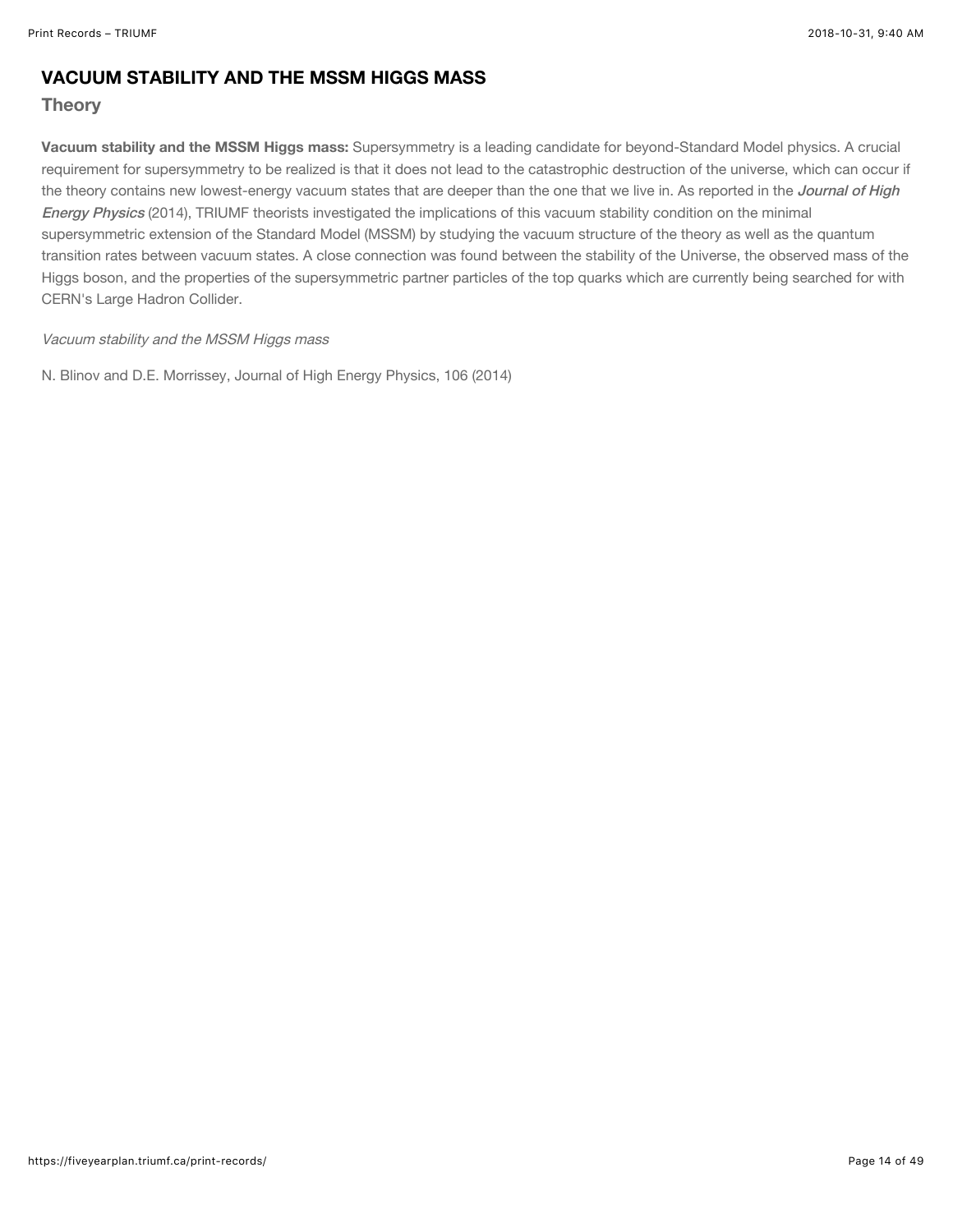## MOLECULAR AND MATERIALS SCIENCE

## A NEW, TUNABLE QUANTUM SPIN LIQUID OFFERS NEXT-GENERATION TECHNOLOGY PROMISE muSR

A new, tunable quantum spin liquid offers next-generation technology promise: Research at CMMS has demonstrated that it's possible to tweak a magnetic materials' overall electron structure in a new way to create novel states that could have numerous technological applications, including for improved magnetic information storage. As reported in *[Physical Review Letters](https://journals.aps.org/prl/abstract/10.1103/PhysRevLett.120.227201)* (2018), using TRIUMF's µSR probe it was discovered that a material's magnetic ground state can be tuned by changing its charge order. A quantum spin liquid (QSL) is a strange ground state of a magnetic material with long-range entanglement and emergent excitations. The usual ingredients required to make a QSL are small spins and competing interactions that create geometric frustration. CMMS added an additional ingredient to generate QSL physics: charge order. The materials Li $_2$ ln<sub>1-x</sub>Sc<sub>x</sub>Mo $_3$ O $_8$  have an asymmetric lattice and the electrons are dilute, with only a third of the sites occupied. As the ratio of scandium (Sc) to indium (In) atoms in the material is altered, the lattice becomes more symmetric and the electrons form a particular "plaquette" charge order which generates more frustration and induces a new, tunable QSL ground state.

#### Tunable Quantum Spin Liquidity in the 1/6th-Filled Breathing Kagome Lattice

A. Akbari-Sharbaf, R. Sinclair, A. Verrier, D. Ziat, H.D. Zhou, X.F. Sun, and J.A. Quilliam, Phys. Rev. Lett., 12022 (2018)

## BETANMR REVEALS NANOSCALE SURFACE DETAILS IN TOPOLOGICAL INSULATORS bNMR

bNMR reveals nanoscale surface details in topological insulators: Wolfgang Pauli said, "God made the bulk; surfaces were invented by the devil", a recognition of the fact that theories and experimental measurements of near-surface properties are very difficult. Surfaces may be difficult to study, but it is where much interesting physics arise. Topological insulators (TI) are materials where the bulk is an insulator but whose surface contains conducting states, which means that electrons can only move along the surface of the material. Topologically protected states could act as a source of spin-polarized electrons with properties relevant to spintronics applications including quantum computing. As published in the *[Proceedings of the National Academy of Sciences](http://www.pnas.org/content/112/28/E3645)* (2015) researchers at CMMS used bNMR spectroscopy as a nano-scale depth-resolved probe of magnetism and conductivity within about 10 nm of the free surface of (Bi,Sb)<sub>2</sub>Te3. This depth-dependent study of electronic and magnetic properties of TI epitaxial layers using implanted, spbin-polarized <sup>8</sup>Li<sup>+</sup> ions reveals differences in the band structure between the near-surface and deeper into the bulk material.

Nanoscale β-nuclear magnetic resonance depth imaging of topological insulators

D. Koumoulis et al., PNAS, 11228 (2015)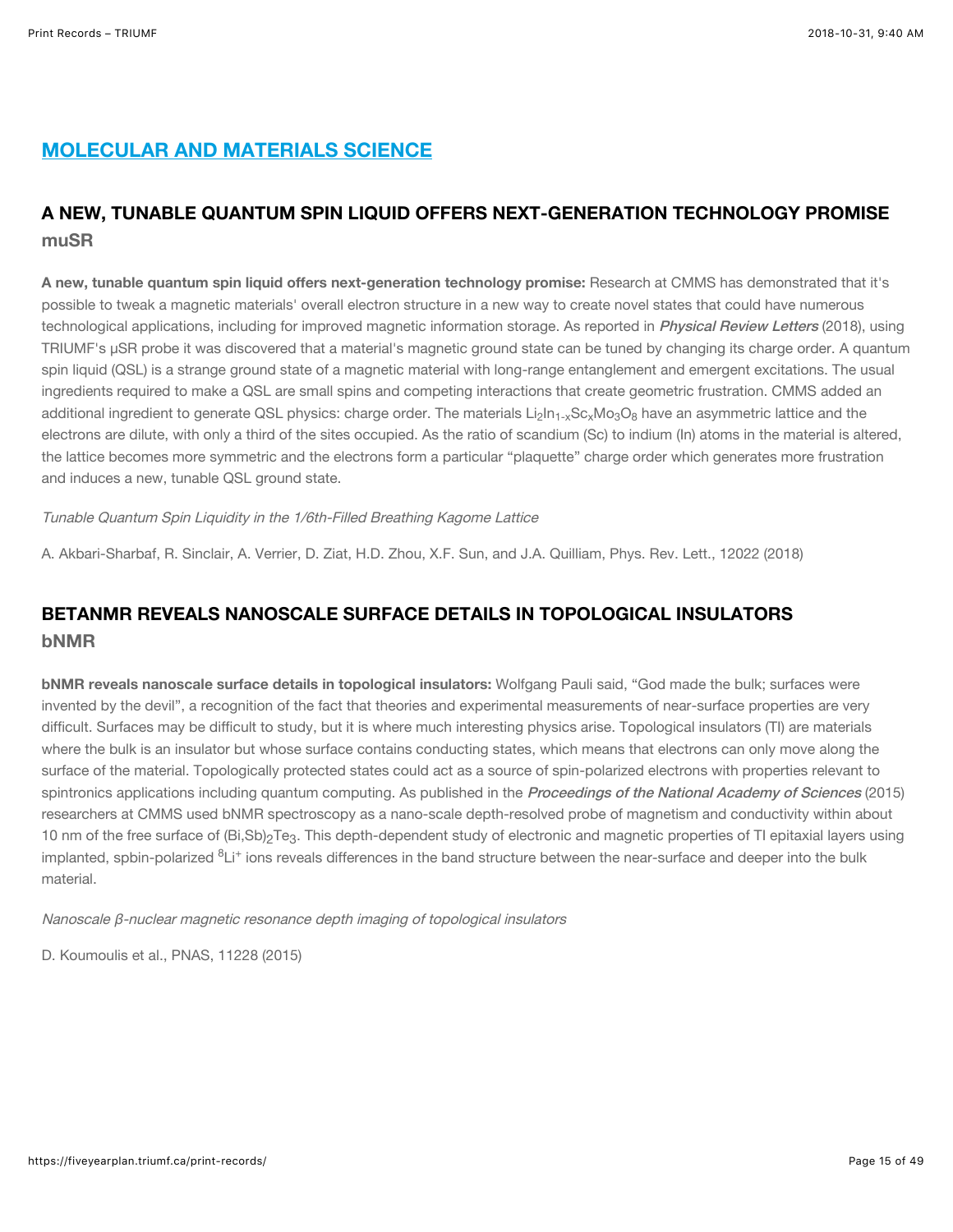## TOWARDS MORE DATA-DENSE HARD DRIVES

#### bNMR

bNMR Investigation of the Depth-Dependent Magnetic Properties of an Antiferromagnetic Surface Hard drives use disks made of magnetic material to store information, and an electromagnet in the read/write head writes information to the disk by magnetizing small sections of the disk. Increasing the information on a hard drive requires shrinking the size of the magnetic sections and this means the near-surface regions are increasingly important. The prototypical antiferromagnet α-Fe $_2$ O $_3$  has a first-order transition known as the Morin transition at 260 K, where the orientation of antiferromagnetic order with respect to the crystal lattice undergoes an abrupt change. In this work the static spin orientation and dynamic spin correlations within nanometers from the surface of a single crystal was studied via the nuclear spin polarization of implanted <sup>8</sup>Li ions and detected via bNMR spectroscopy. As reported in [Physical Review Letters](https://journals.aps.org/prl/abstract/10.1103/PhysRevLett.116.106103) (2016), the experiment found that the Morin transition temperature was independent of depth from 1 to 100 nm from the free (110) surface but the fluctuations of the electronic spins are faster near the crystal surface and decay into the bulk over a characteristic length of 11 nm. The results suggest the magnetic order parameter undergoes a continuous gradient rather than a phase separation of bulk vs. surface magnetism. Whereas previous studies made use of nanoparticles to achieve sufficient nearsurface volume fraction to extract a signal, bNMR spectroscopy allowed a depth-resolved characterisation of the magnetic order parameter into a macroscopic single crystal of  $\alpha$ -Fe<sub>2</sub>O<sub>3</sub>, differentiating free-surface and finite-size effects on magnetic order.

β-NMR Investigation of the Depth-Dependent Magnetic Properties of an Antiferromagnetic Surface

D.L. Cortie et al., Phys. Rev. Lett., 11610 (2016)

## VOLUME-WISE DESTRUCTION OF THE ANTIFERROMAGNETIC MOTT INSULATING STATE THROUGH QUANTUM TUNING

muSR

Volume-wise destruction of the antiferromagnetic Mott insulating state through quantum tuning: Mott insulators are materials that should conduct electricity under conventional band theories but are actually insulators due to electron–electron interactions. They [have applications in thin-film magnetic heterostructures and high-temperature superconductivity. Published in](https://www.nature.com/articles/ncomms12519) Nature Communications (2016), the work presents µSR results from the CMMS combined with X-ray, neutron and µSR data from other laboratories in a study of metal-insulator transitions of prototypical Mott insulators. The composition of RENiO $_3$  with various fractions of rare earths RE=La, Pr, Ni and Sm, provides a tuning parameter in the temperature-composition phase diagram, controlling a phase transition between an antiferromagnetic Mott insulating state and a paramagnetic metallic state, terminating in a quantum critical point at T=0. Being a sensitive probe of magnetism, µSR is the ideal tool to measure the magnetic field distribution, the magnetic volume fraction and excitations from the ordered magnetic ground state. This experiment produced evidence that the quantum phase transition (QPT) in RENiO3 is first order: the magnetically ordered volume fraction decreases continuously to zero at the QPT, while the ordered magnetic moment retains essentially its full value until it abruptly vanishes at the QPT. These results unambiguously demonstrate that the QPT in these materials proceeds in a distinctly first-order fashion. Studies of antiferromagnetic Mott insulators, as well as emergent quantum phenomena in other kinds of materials, are useful to elucidate both the system-specific and more universal roles of first-order behaviour in quantum phase evolution.

Volume-wise destruction of the antiferromagnetic Mott insulating state through quantum tuning

B.A. Frandsen, L. Liu, S.C. Cheung, Z. Guguchia, R. Khasanov, E. Morenzoni, T.J.S. Munsie, A.M. Hallas, M.N. Wilson, Y. Cai et al., Nature Communications, 7 (2016)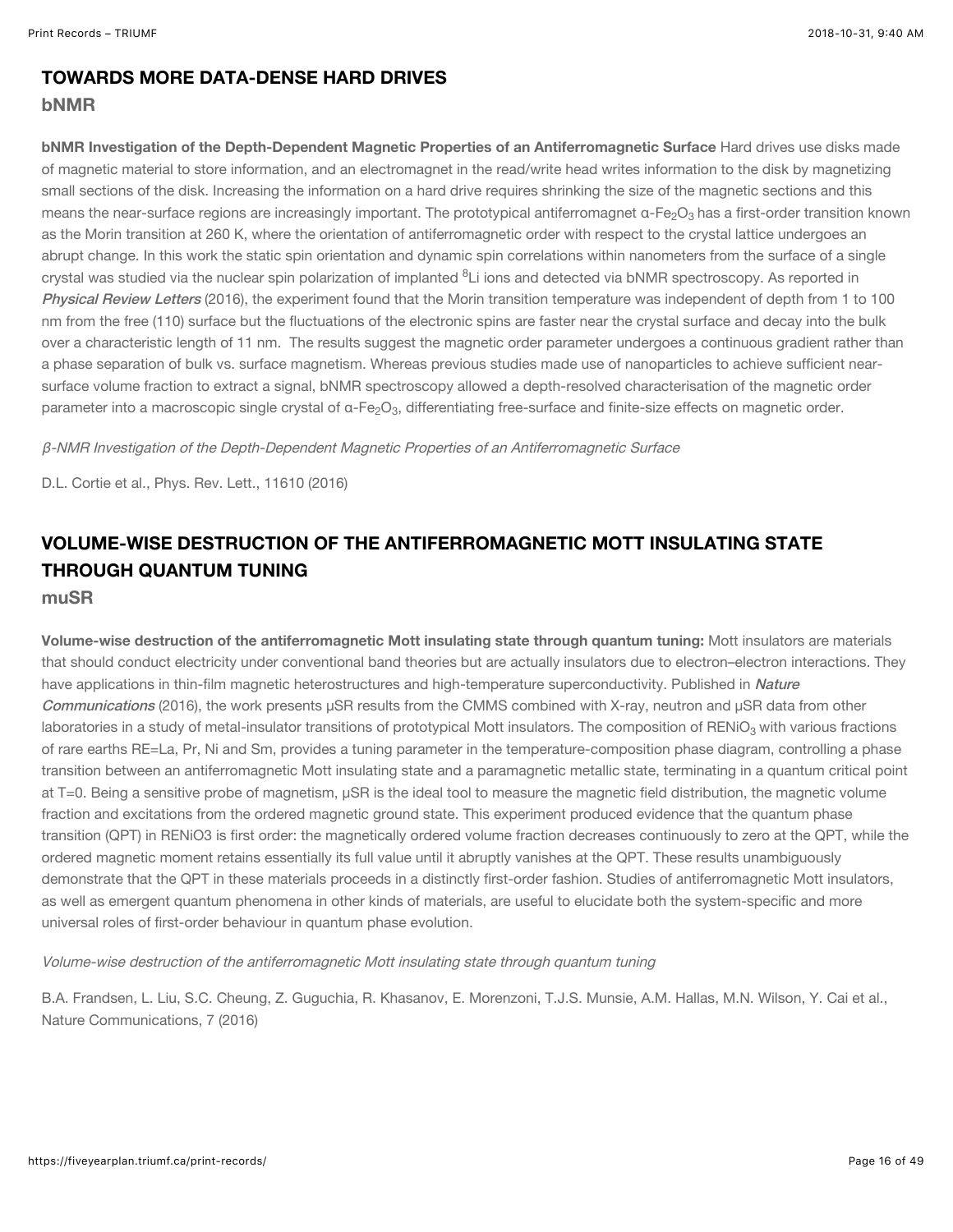## NEUTRINOS AND DARK MATTER

#### A SUCCESSFUL SNO+ START-UP

SNO+

A successful SNO+ start-up: SNO+ has successfully completed the first water phase of the experiment. During this phase the expected levels of background were verified; in particular, the goals for uranium and thorium contamination in the water were met, and all sources of external backgrounds were measured. The external background measurements are directly transferable to the upcoming scintillator and tellurium-loaded second and third phases of the experiment. An underwater camera system was deployed and commissioned, used to monitor the hold-down rope system of the acrylic vessel, and the location of calibration sources inside the vessel. The SNO+ team also commissioned the new electronics and data acquisition systems, upgraded to handle the higher event rates in SNO+.

## COMMISSIONING OF THE DATA ACQUISITION SYSTEM AND FIRST LIQUID ARGON SIGNAL DEAP-3600

In August 2016, the DEAP-3600 experiment was finally completed with the filling of the acrylic vessel with 3.6 tonnes of liquid argon. This milestone marked the beginning of the physics operation for this experiment. The DAQ and the Science & Technology groups at TRIUMF worked extensively to ensure that the data acquisition system was ready for the data intake upon filling. One of the biggest challenges for the scientists at TRIUMF who drove this part of the project was to ensure that the experiment could keep up with the high rate of the intrinsic argon beta-emitter <sup>39</sup>Ar, of the order of ~3.6 kHz, while never missing any possible dark matter-argon interaction. The commissioning period was brief and smooth, and the data acquisition system operated to specification due primarily to the efforts of the TRIUMF team.

## COMPLETION OF THE DEAP-3600 ACRYLIC VESSEL INNER SURFACE SANDING DEAP-3600

To listen for interactions between DEAP's argon detector and dark matter, the collaboration had to create one of the most radiogenically clean environments in the entire universe. To do this, the collaboration fabricated its inner detector, a sphere of radius 85 cm, from ultra-pure acrylic, and designed and implemented an 18 feet tall sanding robot (the Resurface) capable of removing the innermost layer of the acrylic sphere in a contained environment (with the aim of removing any contamination introducted during installation). This never-before-attempted, large-scale robot, a true experiment within the experiment, was deployed at the center of the DEAP vessel in October 2014 and after a month of operation, had successfully removed 500 microns uniformly from the detector surface[, thus returning the purity levels of the acrylic back to production standards.](http://iopscience.iop.org/article/10.1088/1742-6596/718/4/042025)

In-situ surface contamination removal and cool-down process of the DEAP-3600 experiment

P. Giampa and DEAP Collaboration, J. Phys.: Conf. Ser., 71804 (2016)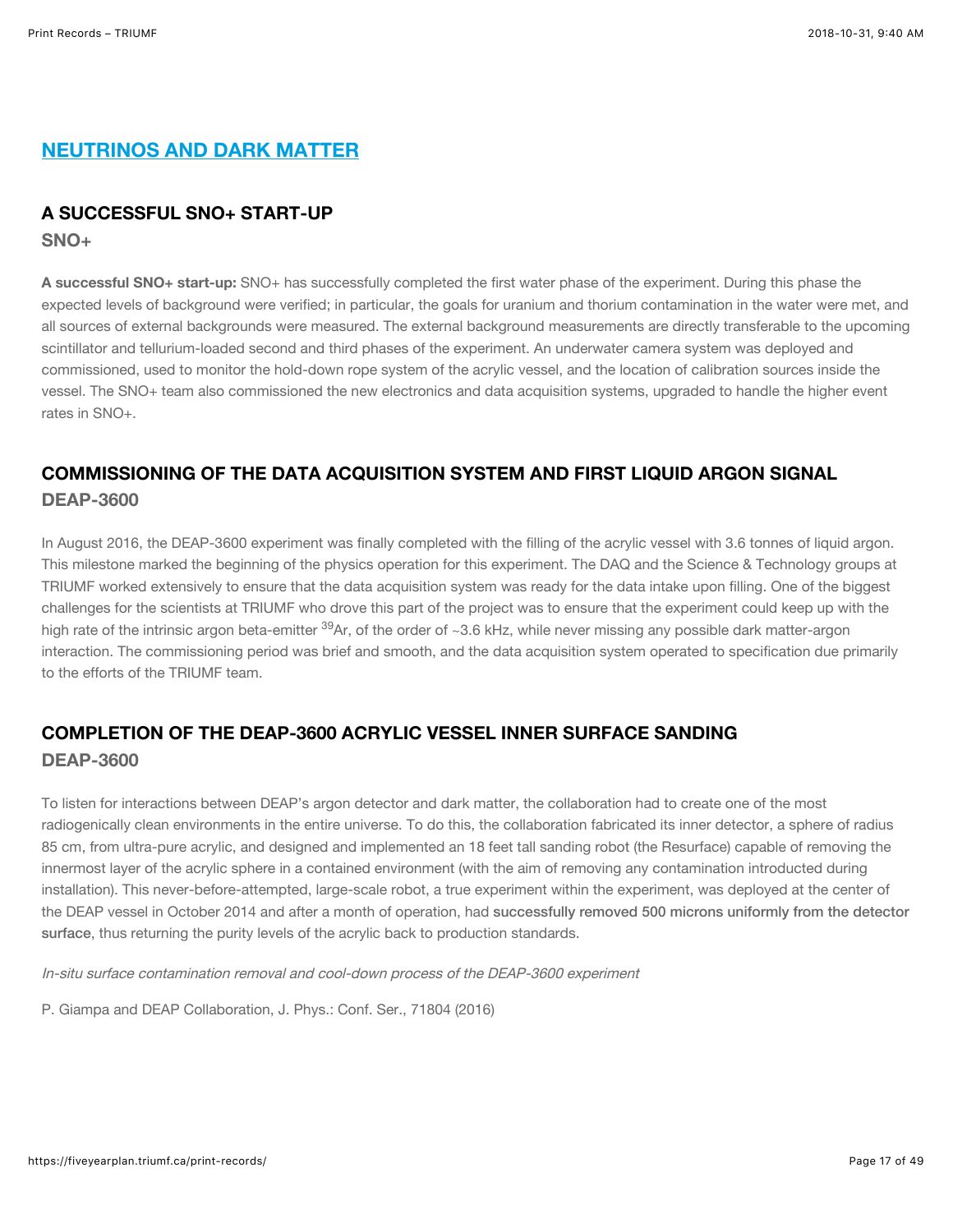## CONSTRAINTS ON NEW PHENOMENA VIA HIGGS BOSON COUPLINGS AND INVISIBLE DECAYS ATLAS

Constraints on new phenomena via Higgs boson couplings and invisible decays: A crucial question in particle physics is whether the Higgs boson discovered in 2012 is truly the fundamental scalar predicted by the Standard Model (SM). Strong theoretical arguments suggest that the SM is only an approximation to a more fundamental theory such as supersymmetry or composite Higgs models, which predict modified properties of the Higgs with respect to SM expectations. As published in the *Journal of High Energy* Physics [\(2015\), the results of several analyses of production and decay rates of the Higgs boson in different channels were combined](https://doi.org/10.1007/JHEP11(2015)206) to determine how the couplings scale with mass and hence put constraints on various extensions of the SM. Vector boson processes and associated WH/ZH production set an upper limit on the Higgs boson decay branching ratio to invisible particles, such as dark matter, of 25%.

Constraints on new phenomena via Higgs boson couplings and invisible decays with the ATLAS detector

The ATLAS collaboration et al., Journal of High Energy Physics, 206 (2015)

#### DARK MATTER FROM A NEW DARK STRONG FORCE

#### **Theory**

Dark matter from a new dark strong force: Most of the matter in the Universe seems to be a new form that gives off very little light, called dark matter (DM). While the evidence for DM is very strong, very little is known about what it is made of. As reported in [Physical Review D](https://journals.aps.org/prd/abstract/10.1103/PhysRevD.97.075029), TRIUMF theorists showed that DM can arise from a new strong force that interacts only very feebly with regular matter. In this realization, DM consists of glueballs consisting of a conglomeration of the mediators of the new force. Implications of glueball dark matter and decays on the formation of light elements in the early Universe, the cosmic microwave background radiation, and astronomical gamma rays seen today were also studied.

#### Cosmological bounds on non-Abelian dark forces

L. Forestell, D.E. Morrissey, and K. Sigurdson, Phys. Rev. D, 977 (2018)

## DIRECT MEASUREMENT OF SPIN POLARIZATION OF DECAYING ATOMS TRINAT

Direct measurement of spin polarization of decaying atoms: In 2016, TRINAT demonstrated a direct atomic-physics probe of the spin polarization of potassium-37 ( $^{37}$ K) nuclei as they decayed. Many spin-polarized decay experiments disturb the polarization or must measure it separately. As reported in the [New Journal of Physics](http://iopscience.iop.org/article/10.1088/1367-2630/18/7/073028/meta) (2016), the high accuracy of the polarization achieved (99.1% +/- 0.1%) enabled a sensitive search for wrong-handed neutrinos. The result also demonstrates the potential to measure the polarization to a level of precision which would be competitive in searches for new physics. The paper was selected as one of the journal's 2016 Highlights.

Precision measurement of the nuclear polarization in laser-cooled, optically pumped <sup>37</sup>K

B. Fenker, J.A. Behr, D. Melconian et al., New Journal of Physics, 1807 (2016)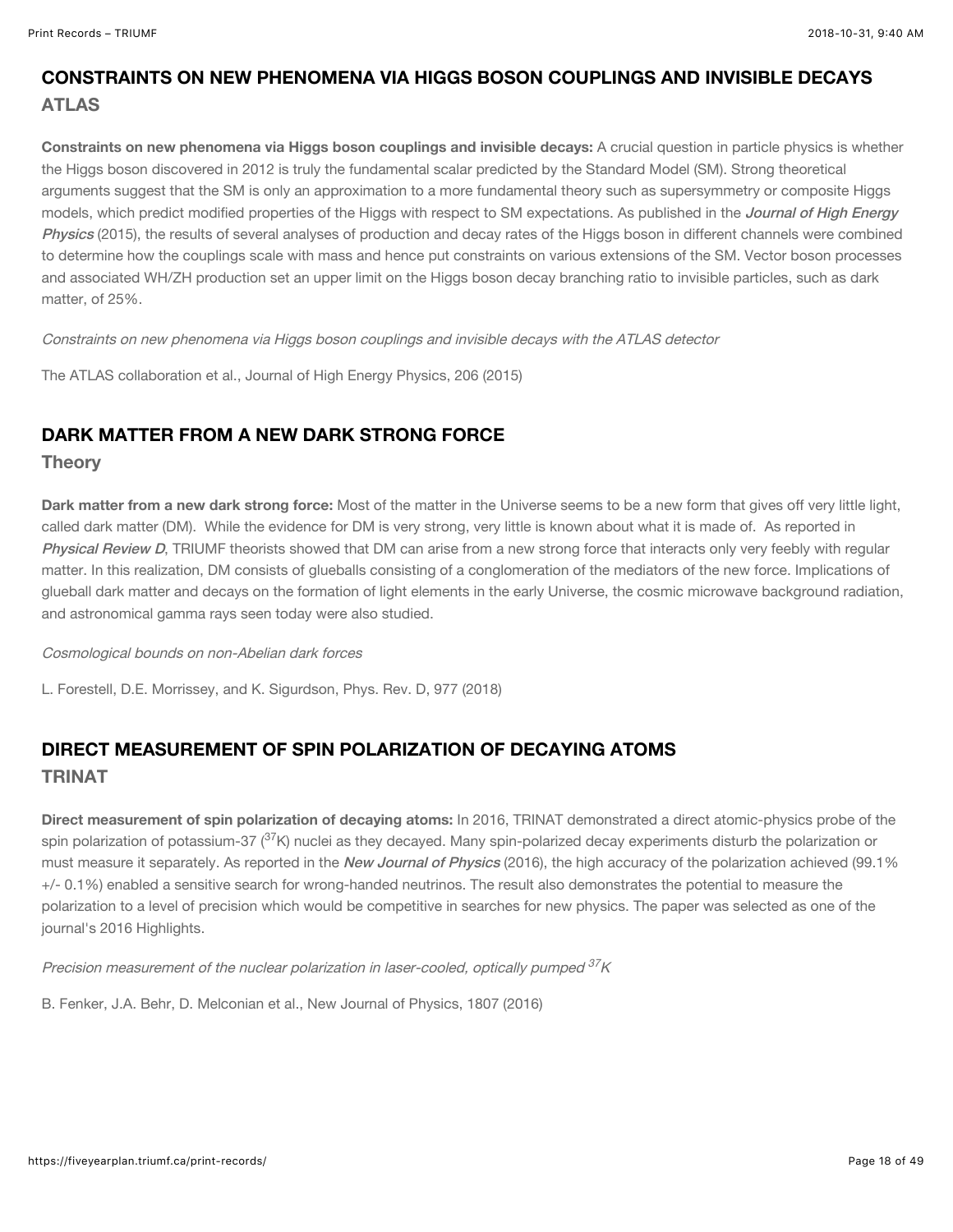## ELECTRON DRIFT VELOCITY AND TRANSVERSE DIFFUSION MEASUREMENTS IN LIQUID XE WITH EXO-200

nEXO

Electron drift velocity and transverse diffusion measurements in liquid Xe with EXO-200: EXO-200 is using a liquid xenon (LXe) time projection chamber to search for 0nbb. This measurement relies on modeling the transport of charge deposits produced by interactions in the LXe to allow discrimination between signal and background events. As reported in *[Physical Review C](https://doi.org/10.1103/PhysRevC.95.025502)* (2017), by varying the electric field of the EXO-200 TPC, we measured the transverse diffusion constant and drift velocity of electrons at drift fields between 20 V/cm and 615 V/cm using EXO-200 data. At the operating field of 380 V/cm EXO-200 measures a drift velocity of 1.705<sup>+0.014</sup><sub>−0.010</sub>mm/µs and a transverse diffusion coefficient of 55±4cm<sup>2</sup>/s. This measurement provide information for liquid xenon dark matter detectors such as LZ and XENON, as well as for the future nEXO detector.

Measurement of the drift velocity and the transverse diffusion of electrons in liquid xenon with the EXO-200 detector

J.B. Albert et al. (EXO-200 Collaboration), Phys. Rev. C, 9502 (2017)

#### ELUSIVE DARK MATTER AND OTHER EXOTIC PHENOMENA ATLAS

Elusive dark matter and other exotic phenomena: A number of astrophysical measurements point to the existence of a new form of matter. For instance, the rotational speed of stars and observation of gravitational lensing effects strongly indicate the presence of socalled dark matter, in addition to our ordinary matter, that would compose a large fraction of our universe. Dark matter particles can be directly produced at the Large Hadron Collider, and one striking event signature would be the presence of an energetic jet of ordinary particles (called a monojet) and large missing energy due to dark matter particles escaping the ATLAS detector. As reported in the [Journal of High Energy Physics](https://doi.org/10.1007/JHEP01(2018)126) (2018), a monojet final state constitutes a distinctive signature of beyond-Standard Model physics, and is also used to search for extra spatial dimensions and supersymmetry. Constraints have been set on various models.

Search for dark matter and other new phenomena in events with an energetic jet and large missing transverse momentum using the ATLAS detector

The ATLAS Collaboration et al., Journal of High Energy Physics, 126 (2018)

#### EXPERIMENTAL OBSERVATION OF NEUTRINO FLAVOUR TRANSFORMATION

T2K: Tokai to Kamioka

Experimental observation of neutrino flavour transformation: As reported in [Physical Review Letters](https://journals.aps.org/prl/abstract/10.1103/PhysRevLett.112.061802) (2014) as an Editor's Suggestion and since then cited almost 600 times, the T2K experiment for the first time experimentally observed neutrino flavour transformation. Muon neutrinos were produced at the J-PARC facility on Japan's east coast and sent 295 km through the ground to the Super-Kamiokande (SK) neutrino detector in western Japan. SK recorded a decreased number of muon neutrinos and the appearance of electron neutrinos, demonstrating flavour transformation. The discovery of an explicit oscillation confirms the neutrino oscillation mechanism (first observed with solar neutrinos) and opens the door to the use of neutrino oscillation as a probe of CP symmetry violation in leptons.

Observation of Electron Neutrino Appearance in a Muon Neutrino Beam

K. Abe et al. (T2K Collaboration), Phys. Rev. Lett., 11206 (2014)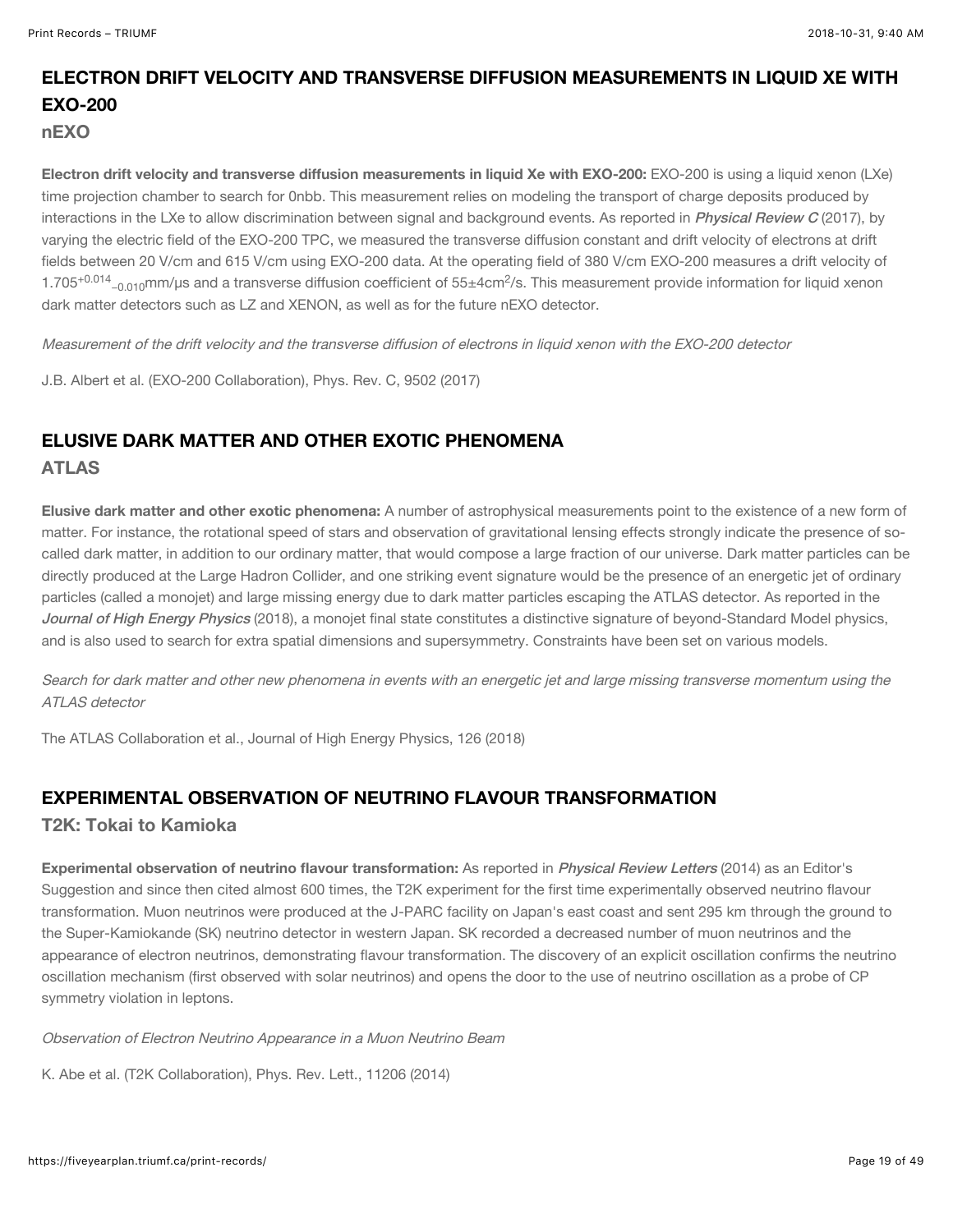## FIRST EXCLUSION OF CP CONSERVATION IN NEUTRINO OSCILLATION AT 90% CONFIDENCE LEVEL

#### T2K: Tokai to Kamioka

First exclusion of CP conservation in neutrino oscillation at 90% confidence level: The observation of muon to electron-neutrino oscillation opens the possibility of using neutrino oscillation to study CP violation by comparing neutrino flavour transformations between neutrinos and anti-neutrinos. CP violation has been observed in quarks but not yet measured in leptons (particles, including neutrinos, that do not undergo strong interactions). The size of quark CP violation is not enough to explain the matter anti-matter asymmetry of the universe, and as such, leptons' role may be significant. As reported in *[Physical Review Letters](https://journals.aps.org/prl/abstract/10.1103/PhysRevLett.118.151801)* (2017) as an Editor's Suggestion, T2K performed a combined analysis of neutrino and anti-neutrino oscillations and notably excluded CP conservation at the 90% confidence level.

Combined Analysis of Neutrino and Antineutrino Oscillations at T2K

K. Abe et al., Phys. Rev. Lett., 11815 (2017)

## FIRST RESULTS ON DARK MATTER CROSS-SECTION WITH LIQUID ARGON DEAP-3600

In July 2017, the DEAP-3600 collaboration published its first paper reporting on the search for Weakly Interacting Massive Particles (WIMPs) using four days of data collected during the commissioning phase. While the data showed no interactions between the liquid argon atoms and WIMPs (as expected based on the short exposure time), the result showed the true power of DEAP's Pulse-Shape [Discrimination \(PSD\), a methodology that differentiates electronic interactions \(backgrounds\) to nuclear interactions \(signal\). In](https://journals.aps.org/prl/abstract/10.1103/PhysRevLett.121.071801) Physics Review Letters, the collaboration showed that the experiment is performing to specifications and PSD can discriminate electronic recoils from nuclear recoils with an unprecedented measured power of  $1.2 \times 10^{-7}$ .

First Results from the DEAP-3600 Dark Matter Search with Argon at SNOLAB

P.A. Amadruz et. al (DEAP-3600 Collaboration), Phys. Rev. Lett., 12107 (2018)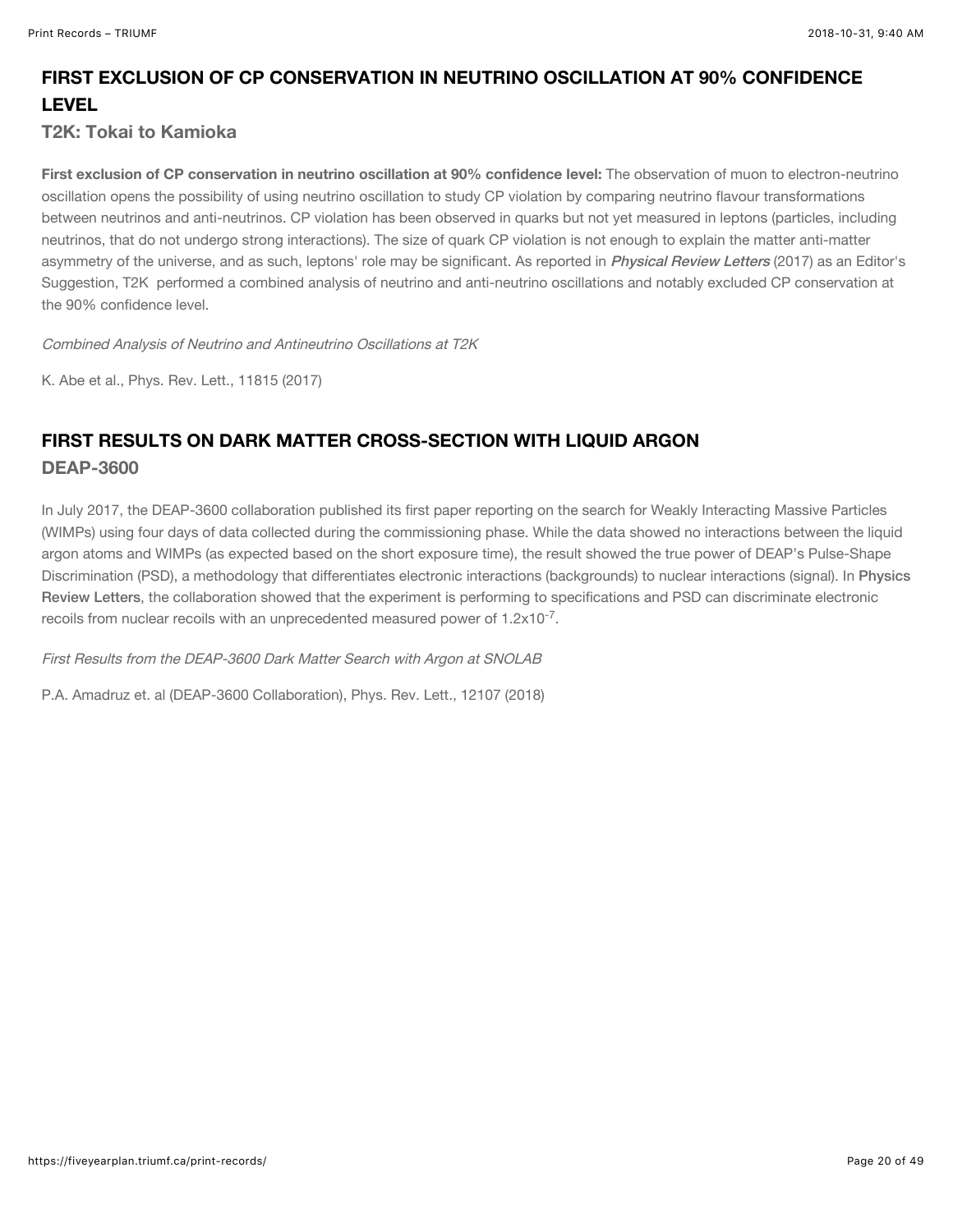#### HALO DEVELOPMENT **HALO**

#### HALO development: The HALO supernova neutrino detector in SNOLAB is unique among neutrino detectors in that it is primarily sensitive to electron-type neutrinos, rather than electron-type antineutrinos. As such, it has an important role to play in understanding the neutrino flavour content of the neutrino burst from the next galactic core-collapse supernova. The period 2013-2018 had several highlights for HALO:

- 1. The completion of the construction of the HALO detector and its water shielding
- 2. The calibration of the detector with a neutron source inserted at multiple locations within the lead matrix
- 3. HALO joining the international SuperNova Early Warning System (SNEWS) in October 2015

The HALO collaboration has recently expanded to become the HALO-1kT collaboration, to include new collaborators from the USA and Italy. The collaboration is currently designing a much larger detector, using the 1000 tonnes of lead from the decommissioned OPERA detector at the Gran Sasso laboratory in Italy, and making plans to measure the neutrino-lead cross section at the Spallation Neutron Source at Oak Ridge National Laboratory, Tennessee. TRIUMF's role in the construction of the detector: TRIUMF's electronics shop fabricated the electrical cables that supply the neutron detectors with high voltage, and carry the signals from the neutron detectors to the amplifiers and then onto the data acquisition computers. TRIUMF's machine shop built the test stand that was used to test the neutron detectors one by one before installation inside the lead matrix of HALO. A substantial part of the manpower for design and assembly of the detector was supplied by TRIUMF. TRIUMF's role in the calibration of the detector: The neutron detectors count the number of neutrons emitted when supernova neutrinos hit the mass of lead. But not all neutrons are counted; some are absorbed by the lead itself, and others escape out the surface of the lead mass. To relate the number of neutrinos arriving from the supernova to the number of neutrons counted, it is necessary to know the efficiency with which neutrons are counted. We do this by inserted a radioactive source that injects a known number of neutrons at various locations in the lead matrix, and compare this with the number of neutrons that are counted).

#### SEARCHING FOR NEW DARK FORCES AT LOWER-ENERGY EXPERIMENTS

#### **Theory**

Searching for new dark forces at lower-energy experiments: New forces may exist beyond those described by the Standard Model. The characteristic energy of a new force can be much smaller than that of the weak force provided it interacts only very feebly with regular matter. One of the most promising ways to discover such new dark forces is in lower-energy beam dump experiments in which a very intense beam is directed at a material target. As reported in the [Journal of High Energy Physics](https://link.springer.com/article/10.1007%2FJHEP06%282014%29083) (2014), TRIUMF theorists investigated new ways to apply existing beam dump experiments (usually designed for other scientific objectives) to look for dark forces and new particles associated with them. They also connected theories of dark forces with limits from cosmology and direct searches for dark matter.

#### New limits on light hidden sectors from fixed-target experiments

D.E. Morrissey and A.P. Spray, Journal of High Energy Physics, 83 (2014)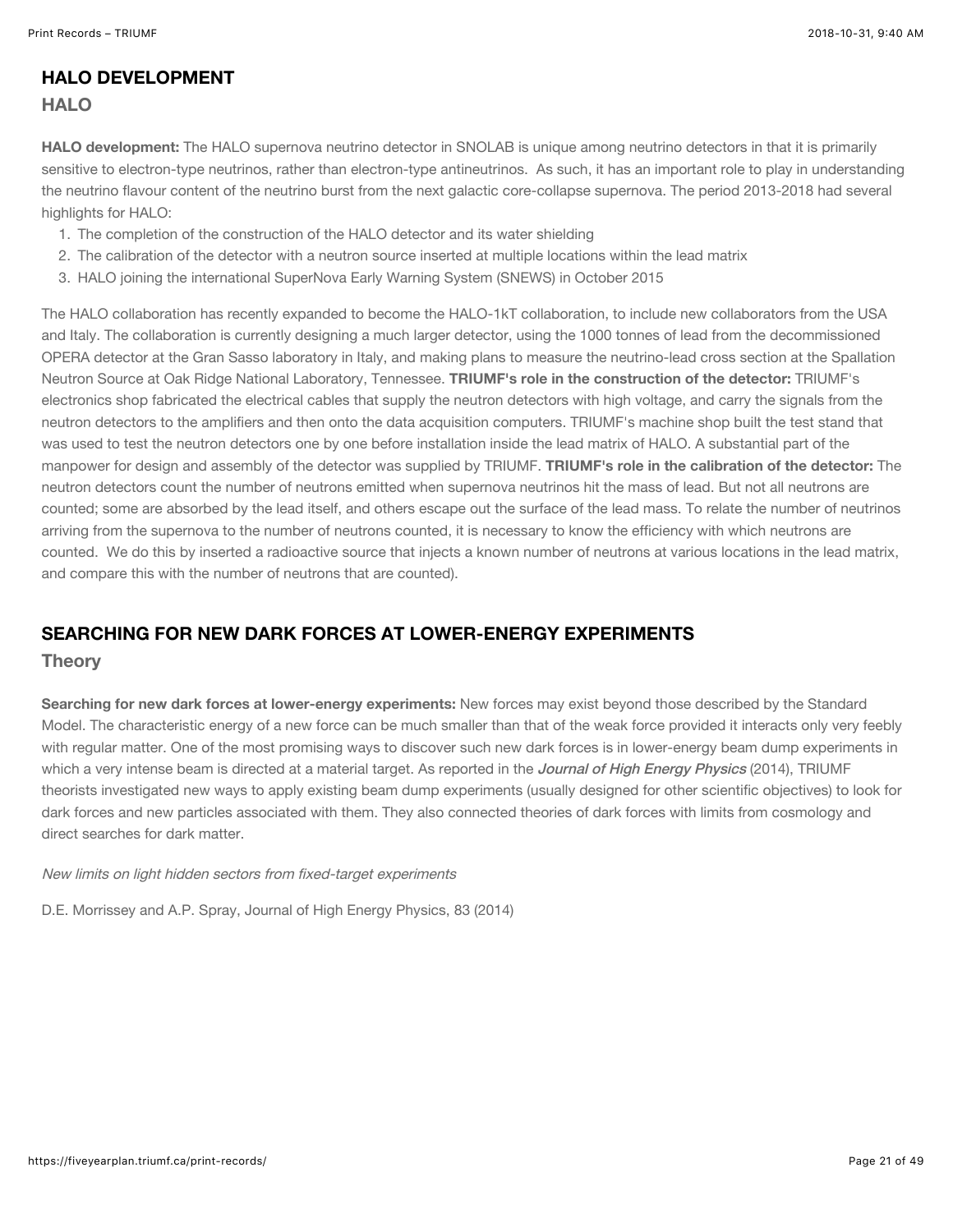## SENSITIVITY AND DISCOVERY POTENTIAL OF THE PROPOSED NEXO EXPERIMENT nEXO

Sensitivity and discovery potential of the proposed nEXO experiment: nEXO is a future 0nbb decay experiment searching for this weak process in the decay of <sup>136</sup>Xe. nEXO is building on the experience gained and the success of the EXO-200. As reported in [Physical Review C](https://doi.org/10.1103/PhysRevC.97.065503) (2018), the sensitivity of nEXO, which is anticipated to deploy 5x10<sup>3</sup> kg of liquid xenon enriched in the isotope <sup>136</sup>Xe to 90%, has been investigated under demonstrated and realizable background rates. The projected sensitivity of nEXO after 10 years of operation reaches 10<sup>28</sup> years, which is an improvement of almost two orders of magnitude compared to current experiments.

Sensitivity and discovery potential of the proposed nEXO experiment to neutrinoless double-β decay

J.B. Albert et al. (nEXO Collaboration), Phys. Rev. C, 9706 (2018)

## THE CASE OF THE MISSING NEUTRINOS

TITAN

The Case of the Missing Neutrinos: After 15 years of solar-neutrino measurements, 13% of the theoretically expected flux, or number, of neutrinos is unobserved. This is leading physicists to explore a variety of possible reasons, from the underlying nuclear physics to detector design. One proposed reason is the energetic cost of the detector material to capture a neutrino. To explore this, TITAN deployed its high-accuracy, high-precision Penning trap, the only one in the world coupled to a charge breeder. The charge breeder's removal of electrons boosted the precision of the measurements with gallium and germanium isotopes and allowed for a novel radioactive-beam purification. As reported in *[Physical Letters B](https://doi.org/10.1016/j.physletb.2013.04.019)* (2013), TITAN measurements validate the final piece of the nuclear physics underpinning the predicted neutrino flux, and thus the cause of the missing neutrinos remains an open case.

Penning-trap Q-value determination of the <sup>71</sup>Ga ( $\nu,e^-$ )<sup>71</sup>Ge reaction using threshold charge breeding of on-line produced isotopes

D. Frekers, M.C. Simon et al., Physics Letters B, 722, 233 (2013)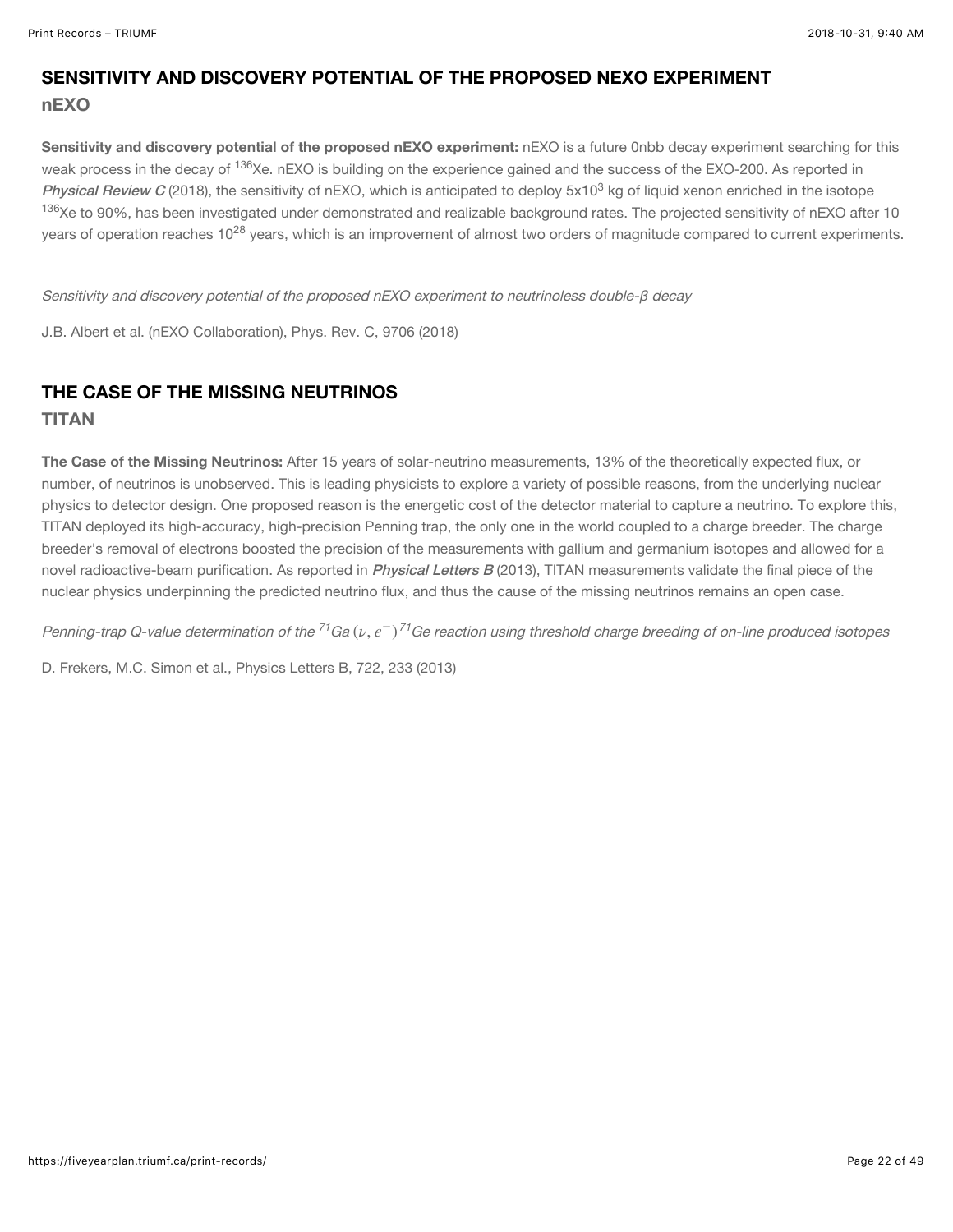## NUCLEAR ASTROPHYSICS

#### A NEW PATH TO ELEMENT FORMATION

IRIS

A new path to element formation: IRIS' first results give astrophysicists and nuclear physicists a deeper understanding of the nuclear states and pathways involved in element formation. As reported in *[Physical Review Letters](https://journals.aps.org/prl/abstract/10.1103/PhysRevLett.114.192502)* (2015), the results provide the experimental evidence for a new kind of nuclear excitation, soft dipole resonance. IRIS researchers identified this resonance in neutron-rich lithium-11 (<sup>11</sup>Li), the heaviest bound lithium isotope, with three protons and eight neutrons, two of which orbit, barely held, in a halo, far from the nuclear core. Oscillation of the halo neutrons, the experiment revealed, leads to an extremely brief, quasibound nuclear resonance state, significantly changing the potential for neutron capture, as occurs in stars during element formation. The results confirm theoretical predictions and provide an important path for developing new nuclear models to predict the properties of neutron-rich isotopes.

Evidence of Soft Dipole Resonance in <sup>11</sup>Li with Isoscalar Character

R. Kanungo et al., Phys. Rev. Lett., 11419 (2015)

## CLARIFYING A KEY STEP IN THE ORIGIN OF THE ELEMENTS GRIFFIN

Clarifying a key step in the origin of the elements: As reported in [Physical Review C](https://journals.aps.org/prc/abstract/10.1103/PhysRevC.96.045502) (2016) researchers using GRIFFIN have produced the highest-precision measurement ever of the half-life of cadmium-130 (<sup>130</sup>Cd), a rare isotope that's a cornerstone for understanding cosmic element formation. Astrophysical observations are providing mounting evidence that heavy elements are forged in the merger of neutron stars. However, to understand and accurately simulate this element formation process (r-process), it's necessary to experimentally characterize the key rare isotopes involved. This is especially the case for the half-lives of isotopes with masses of about 130 since theoretical models have been tuned to reproduce the half-life of <sup>130</sup>Cd and then predict half-lives in the entire region. Thus, scientists used GRIFFIN to produce a <sup>130</sup>Cd half-life measurement three-times more precise than the previously adopted world average, a result which will help astrophysicists more clearly see our stardust origins.

High-precision half-life measurement for the superallowed Fermi  $\beta^+$ emitter  $^{22}$ Mg

M.R. Dunlop et al., Phys. Rev. C, 9604 (2017)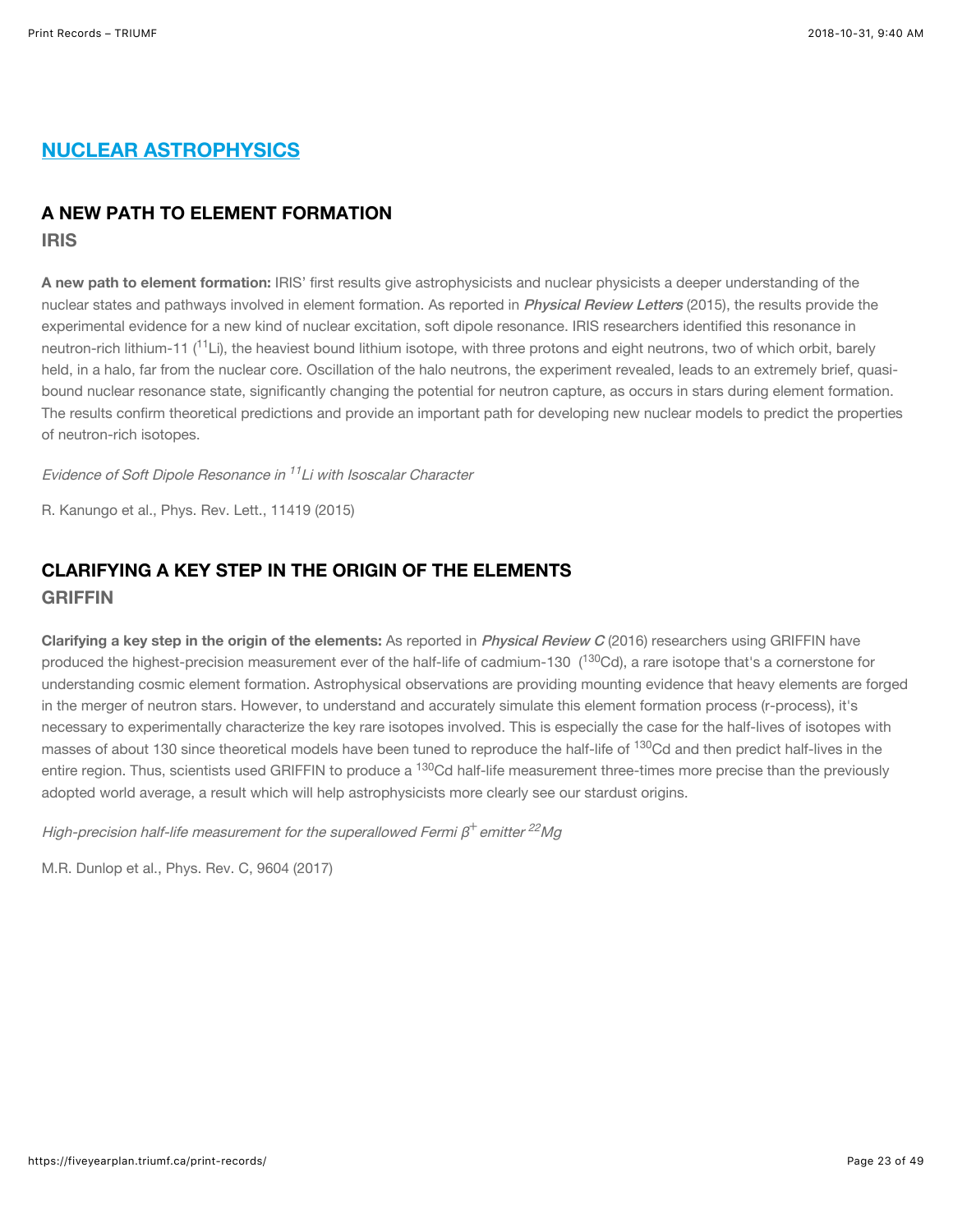#### EMMA SET TO HELP REVEAL THE HEARTS OF STARS AND ATOMS EMMA

EMMA set to help reveal the hearts of stars and atoms: In 2018, the coupling of the EMMA and TIGRESS spectrometers will mark the beginning of EMMA's scientific program to probe the deep nature of nuclear reactions in stars and the subtleties of extreme nuclear structure. EMMA's arrival is the culmination of a multi-year series of commissioning steps successfully demonstrating the spectrometer's enormous potential for TRIUMF's rare isotope beam program. In December 2016, commissioning of the spectrometer as a whole began with a test beam of argon-36 (<sup>36</sup>Ar) bombarding a very thick gold (Au) foil. The spectrometer was initially tuned for elastically scattered Ar ions and its first mass/charge spectrum was collected. As shown in *figure A*, both the 13<sup>+</sup> and 14<sup>+</sup> charge states were detected simultaneously, the dispersion–the key ability to distinguish between states–agreed exactly with calculations. In September 2017 an argon-40 (<sup>40</sup>Ar) beam bombarded a very thin Au target and elastically back-scattered Au ions were detected in two charge states simultaneously and used to measure the energy, angular, and mass/charge acceptances; substantially improved resolving power was observed. In November 2017, EMMA accepted its first radioactive beam, sodium-24 ( $^{24}$ Na) which was used to induce fusion evaporation reactions on a copper target. Various fusion products with atomic masses from 80 to 85 were clearly detected and resolved in a single spectrometer setting. EMMA will use of both the light, neutron-deficient beams from ISAC and the future heavy, neutron-rich beams from ARIEL to explore radiative capture and transfer reactions that are central to astrophysical research, and fusion reactions important to the study of nuclear structure.

## EXPLAINING ANOMALIES IN THE SPECTRA OF CLASSICAL NOVAE **DRAGON**

Explaining anomalies in the spectra of classical novae: The optical, ultraviolet and infrared spectra of the debris left over after nova explosions – thermonuclear detonations on the surface of accreting white dwarves in stellar binary systems – contain important fingerprints of the chemical elements synthesized and ejected during these cataclysmic events. However, for some elements, namely argon and calcium, much more than expected seems to be present. This flies in the face of theoretical models of nova explosions which say that nucleosynthesis in novae effectively stops at calcium, with around the same amount of calcium being present after the explosion as before the explosion. The volume of elements from Ar-Ca produced in these scenarios depends sensitively on the strengths of nuclear reactions around that region, in particular proton-induced *radiative capture* reactions. One of these,  $\,\rho\,(^{38}$ K , γ) $^{39}$ Ca has [now been experimentally measured for the first time using TRIUMF's DRAGON facility](https://journals.aps.org/prc/abstract/10.1103/PhysRevC.97.025802), previously impossible because if the short lifetime of <sup>38</sup>K, but accessible to the *inverse kinematics* technique of DRAGON using an intense <sup>38</sup>K beam made at ISAC. This makes  $\rho$  (<sup>38</sup>K, $\gamma$ <sup>39</sup>Ca the highest mass reaction ever measured using this technique with radioactive beams.

Direct measurement of astrophysically important resonances in <sup>38</sup>K(p,γ)<sup>39</sup>Ca

G. Christian, G. Lotay, C. Ruiz et al., Phys. Rev. C, 9702 (2018)

[Synopsis: Intel on Stellar Element Production from Accelerator Data \(APS Physics Editor's Highlight\)](https://physics.aps.org/synopsis-for/10.1103/PhysRevC.97.025802)

M. Rini, Physics (2018)

Direct Measurement of the Astrophysical <sup>38</sup>K(p,γ)<sup>39</sup>Ca Reaction and Its Influence on the Production of Nuclides toward the End Point of Nova Nucleosynthesis

G. Lotay, G. Christian, C. Ruiz et al., Phys. Rev. Lett., 11613 (2016)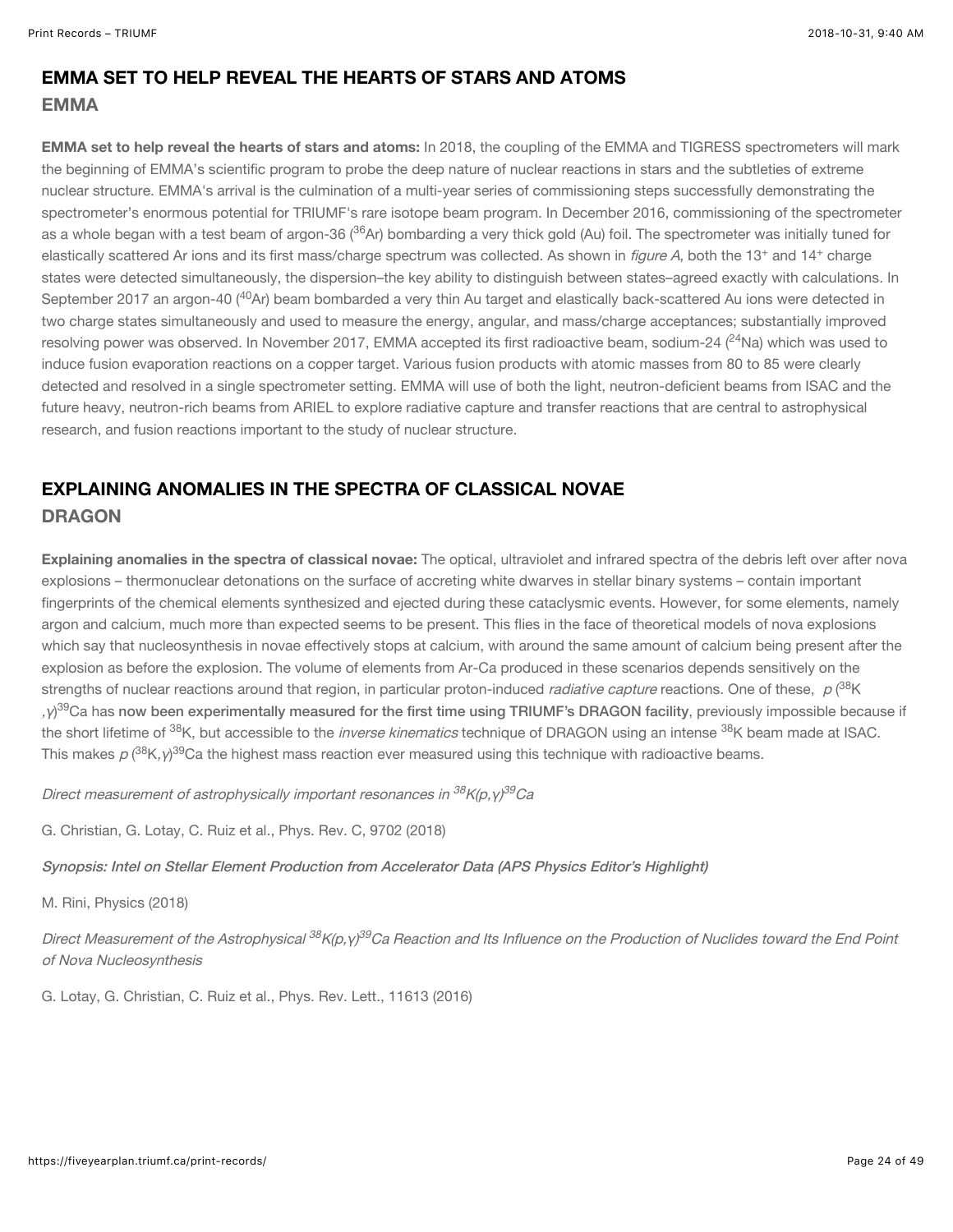## HOW OLD ARE THE OLDEST STARS?

#### DSL

How old are the oldest stars? Using DSL, scientists have helped astrophysicists narrow-in on a key cosmic mystery; the age of the oldest stars in the Milky Way. To infer a star's age from its starlight, astrophysicists need to know the rates of nuclear reactions powering it, in particular the rate of the reaction when <sup>14</sup>N captures a proton to become <sup>15</sup>O. It's the slowest reaction, and thus determines the overall pace, of the carbon-nitrogen-oxygen cycle of hydrogen burning in stars. As reported in [Physical Review C](http://dx.doi.org/10.1103/PhysRevC.90.035803) (2014), using the DSL facility, scientists measured the 6.79 MeV energy state and others in <sup>15</sup>O and constrained its lifetime to be less than 1.8 femtoseconds, or quadrillionths of a second. The researchers believe that even more precise reaction rates could come from coupling the DSL facility to TRIUMF's new recoil spectrometer EMMA.

#### Lifetime measurements of states in  $^{15} \! \mathcal{O}$

N. Galinski, S.K.L. Sjue et al., Phys. Rev. C, 903 (2014)

## MEASUREMENT OF THE MOST EXOTIC NEUTRON EMITTERS AT BRIKEN **BRIKEN**

Measurement of the most exotic neutron emitters at BRIKEN: The BRIKEN (Beta-delayed neutron measurements at RIKEN for nuclear structure, astrophysics, and applications) project started in 2016 at the RIKEN Nishina Center in Japan. As reported in the [Journal of Instrumentation](http://iopscience.iop.org/article/10.1088/1748-0221/12/04/P04006) (2017) the ambitious goal of the collaboration is to design the most efficient neutron detector array for the measurement of the most exotic nuclei that can be produced today. With TRIUMF research collaboration, so far 268 nuclei have been measured, and for 180 of them the neutron branching ratio and for 60 the decay half-life has been measured for the first time. The neutron-branching ratio of the doubly-magic isotope nickel-78 has been measured for the first time, and will help to pinpoint theoretical predictions of neutron-magic nuclei.

Conceptual design of a hybrid neutron-gamma detector for study of β-delayed neutrons at the RIB facility of RIKEN

A. Tarifeño-Saldivia, J.L. Tain, C. Domingo-Pardo, F. Calviño, G. Cortés, V.H. Phong, A. Riego et al., Journal of Instrumentation, 12 (2017)

## NEUTRON-SKIN AS A PORTAL TO NEUTRON STAR PROPERTIES

#### **Theory**

Neutron-skin as a portal to neutron star properties: With the new era opened up by the LIGO and VIRGO observation of neutronstar mergers, multi-messenger astronomy will provide us with new ways to constrain the equation of states of neutron-rich matter. Stronger constraints will be obtained by combining such future data with observations on finite nuclei. Indeed, neutron-rich nuclei provide a portal to study neutron-rich matter, in that they form a neutron-skin around their surface which is directly related to the equation of state of nuclear matter. As reported in [Nature](https://www.nature.com/articles/nphys3529) (2016), TRIUMF theorists and international collaborators provided the first ab initio computation of calcium-48 (<sup>48</sup>Ca), a nucleus with 20 protons and 28 neutrons. It was predicted that a neutron-skin is formed, though much smaller than previously thought, calling for new experimental investigations.

Neutron and weak-charge distributions of the <sup>48</sup>Ca nucleus

G. Hagen, A. Ekström, C. Forssén, G.R. Jansen, W. Nazarewicz, T. Papenbrock, K.A. Wendt et al., Nature Physics, 12, 186 (2016)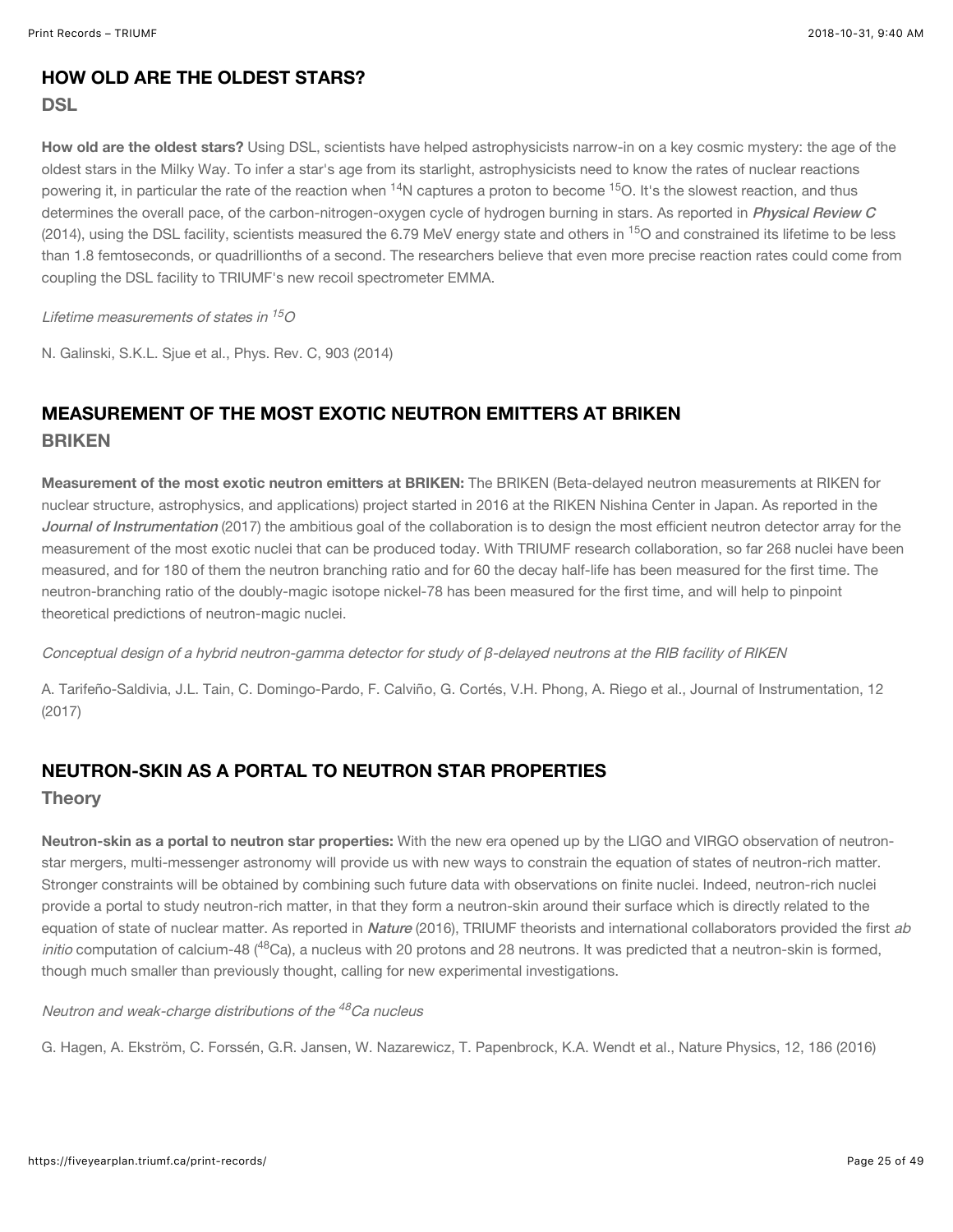## RARE ISOTOPE SHEDS LIGHT ON HOW DEAD STARS RE-IGNITE

#### **DSL**

Rare isotope sheds light on how dead stars re-ignite: Novae are stellar element-making explosions caused when a white dwarf, the carbon-cinder of a once giant star, accretes hydrogen-rich material onto its surface from a companion star. A key to help astrophysicists better understand novae is through determining the rates of reactions that create and destroy the key rare isotopes they're observed to produce, including sodium-22 (<sup>22</sup>Na). As reported in *[Physical Review C](http://dx.doi.org/10.1103/PhysRevC.93.025802)* (2016) scientists used DSL to determine, for the first time using the Doppler-shift attenuation method, the lifetimes of several energetic states magnesium-23 ( $^{23}$ Mg) the rare isotope that dominates the destruction of <sup>22</sup>Na. The researchers' more precise lifetime measurements of related states help explain the structure and behaviour of these rare isotopes and thus the underlying nuclear physics driving novae.

#### Measurement of Lifetimes in <sup>23</sup>Mg

O.S. Kirsebom et al., Phys. Rev. C, 9302 (2016)

## RELATING HUBBLE OBSERVATIONS TO THE INSIDE OF A NOVAE EXPLOSION **DRAGON**

Relating Hubble observations to the inside of a novae explosion: Several years ago, fluorine was observed in the spectrum of a nova explosion for the first time by a joint exercise between the Hubble Space Telescope and the Nordic Optical Telescope. This provides a powerful tool to compare astronomical observations with theoretical stellar models, because only one stable isotope of fluorine exists, <sup>19</sup>F, and its quantity is extremely sensitive to the nuclear reactions that create and destroy it as well as the temperature & density conditions in the explosion. One such reaction,  $\rho$  (<sup>19</sup>Ne, $\gamma$ <sup>20</sup>Na, [was measured for the first time at the DRAGON facility](https://journals.aps.org/prl/abstract/10.1103/PhysRevLett.119.242701), using a beam of short-lived <sup>19</sup>Ne produced at ISAC. This long sought-after reaction cross section was previously inaccessible to direct measurement. The results reduce the uncertainties resulting from nuclear physics inputs to negligible levels when comparing theoretical stellar models to the HST observations.

Direct Measurement of the Key E<sub>c.m.</sub> = 456keV Resonance in the Astrophysical <sup>19</sup>Ne(p, γ) <sup>20</sup>Na Reaction and Its Relevance for Explosive Binary Systems.

R. Wilkinson, G. Lotay, A. Lennarz, C. Ruiz, G. Christian et al., Phys. Rev. Lett., 11924 (2017)

## SOLAR FUSION AND BIG BANG NUCLEOSYNTHESIS FROM AB INITIO THEORY

#### **Theory**

**Solar fusion and Big Bang nucleosynthesis from ab initio theory:** The  $^3$ He(α,γ)<sup>7</sup>Be and  $^3$ H(α,γ)<sup>7</sup>Li radiative-capture processes hold great astrophysical significance. Their reaction rates between ∼20 and 500 keV are essential to calculate the primordial <sup>7</sup>Li abundance in the universe. In addition, standard solar model predictions for the fraction of pp-chain branches resulting in <sup>7</sup>Be versus <sup>8</sup>B neutrinos depend critically on the  $^3$ He(α,γ) $^7$ Be astrophysical *S* factor at about 20 keV. These capture cross sections are strongly suppressed at such low energies and thus hard to measure in a laboratory. As reported in *[Physics Letters B](https://www.sciencedirect.com/science/article/pii/S0370269316300946)* (2016), TRIUMF nuclear theorists investigated these reactions *ab initio* using a chiral nucleon–nucleon interaction. Our calculated <sup>3</sup>He(α,γ)<sup>7</sup>Be cross sections agree reasonably with the higher-energy experimental data including those measured at TRIUMF while the  $^3$ H(α,γ) $^7$ Li ones are overestimated. Our low-energy predictions help reduce uncertainty of nuclear data evaluations for astrophysics.

 ${}^3$ He(α,γ) ${}^7$ Be and  ${}^3$ He(α,γ) ${}^7$ Li astrophysical S factors from the no-core shell model with continuum

J. Dohet-Eraly, P. Navrátil, S. Quaglioni et al., Physics Letters B, 757, 430 (2016)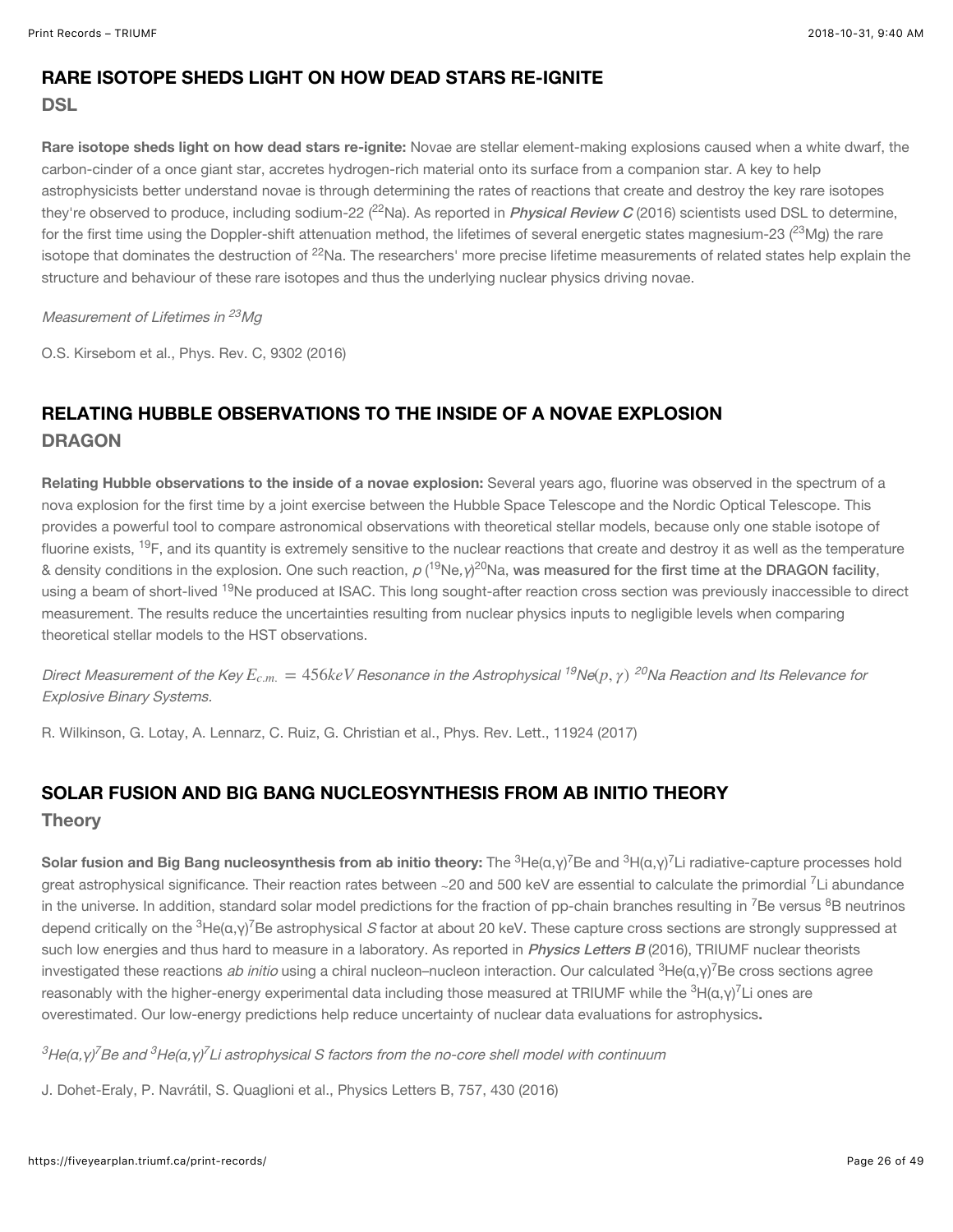#### STUDYING THE ALUMINIUM PRODUCED IN MASSIVE STARS TUDA

Studying the aluminium produced in massive stars: As reported in *[Physical Review Letters](https://journals.aps.org/prl/abstract/10.1103/PhysRevLett.115.052702)* (2015). TUDA performed a direct measurement of the a (<sup>23</sup>Na ,*p*)<sup>26</sup>Mg reaction, whose strength influences the amount of aluminum-26 (<sup>26</sup>Al) produced in convective burning in giant stars. Considerable disagreement existed in the literature as to its strength of this reaction, leading to large uncertainties in the predictions of the synthesis of <sup>26</sup>Al by massive stars. The TUDA measurement resolved the discrepancy, showcasing TUDA's ability to directly measure a reaction of astrophysical interest at the energies inside the stars.

Measurement of <sup>23</sup>Na(α,p)<sup>26</sup>Mg at Energies Relevant to <sup>26</sup>Al Production in Massive Stars

J.R. Tomlinson, J. Fallis, A.M. Laird, S.P. Fox et al., Phys. Rev. Lett., 1155 (2015)

## TRIUMF HELPS PROVIDE IAEA WITH EVALUATION OF BETA-DELAYED NEUTRON EMITTERS BRIKEN

TRIUMF helps provide IAEA with evaluation of beta-delayed neutron emitters In a coordinated research project under the auspices of the International Atomic Energy Agency (IAEA), Canadian researchers from TRIUMF and [McMaster University](http://www.mcmaster.ca/) have evaluated all existing beta-delayed neutron emitters and provided recommended values for their decay half-lives and neutronbranching ratios. These new recommendations, released as an IAEA [report](https://www-nds.iaea.org/publications/indc/indc-nds-0735.pdf), together with the new data from ongoing experiments, will be integral part of a newly created database. Among a variety of applications, the data will be a key input in astrophysical studies for a better understanding of the heavy element production in explosive stellar events including core-collapse supernovae and binary neutron star mergers. Such a reliable and regularly updated database is essential for a better understanding of these important physical properties, especially for benchmarking theoretical predictions of yet unmeasured nuclei.

#### Development of a Reference Database for Beta-Delayed Neutron Emission

I. Dillmann, P. Dimitriou, and B. Singh, INDC International Nuclear Data Committee, Vienna, Austria (2017)

## TUDA HELPS LEAD ASTROPHYSICISTS TO SOURCES OF COSMIC ALUMINUM TUDA

TUDA Helps Lead Astrophysicists to Sources of Cosmic Aluminum: The rare isotope aluminum-26 (<sup>26</sup>AI) with a lifetime of roughly a million years is one of the most important sources of information about galactic nucleosynthesis and has been carefully studied using the most advanced telescopes. However, what's highly uncertain in stellar models are certain nuclear reactions that produce and destroy <sup>26</sup>Al. As reported in *[Physical Review Letters](https://journals.aps.org/prl/abstract/10.1103/PhysRevLett.115.062701)* (2015) scientists using TUDA achieved precise new measurements for one of these difficult to experimentally explore reactions, <sup>26</sup>Al(*p,* y)<sup>27</sup>Si. The results provide astrophysicists more precise estimates about the destruction of <sup>26</sup>AI in massive stars, and about the contributions of various cosmic sources to <sup>26</sup>AI production.

Inverse Kinematic Study of the <sup>26g</sup>Al (d, p) <sup>27</sup>Al Reaction and Implications for Destruction of <sup>26</sup>Al in Wolf-Rayet and Asymptotic Giant Branch Stars

V. Margerin, G. Lotay, P.J. Woods et al., Phys. Rev. Lett., 1156 (2015)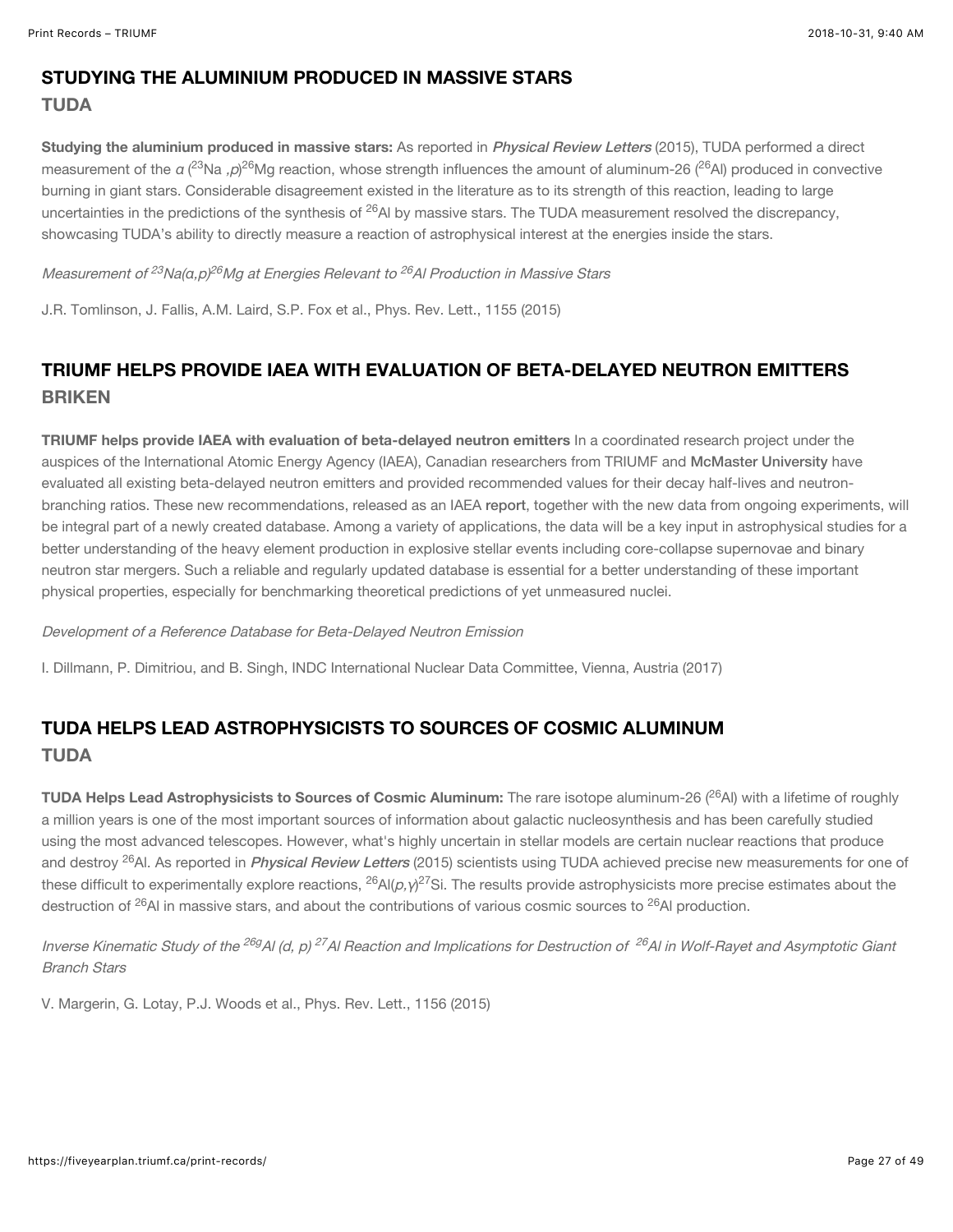## UNDERSTANDING GAMMA-RAY EMISSION FROM NOVA EXPLOSIONS **DRAGON**

Understanding gamma-ray emission from nova explosions: One of the first signals to emanate from a nova explosion is an intense burst of X- and gamma rays, long before the peak of the optical brightness is reached. At such a time, the 511 keV gamma-ray line is directly linked to the amount of radioactive <sup>18</sup>F synthesized in the explosion. Thus, observing the 511 keV gamma ray intensity in a nova explosion would give astronomers a direct "thermometer" in the heart of the explosion. The problem is that the rates of nuclear reactions that create and destroy <sup>18</sup>F in this environment are highly uncertain, including specifically the <sup>18</sup>F(p, $a$ )<sup>15</sup>O and <sup>18</sup>F(p, $\gamma$ )<sup>19</sup>Ne reactions. Complementary to work on the <sup>18</sup>F(*p,a*)<sup>15</sup>O reaction performed at TUDA, DRAGON has measured a key resonance in <sup>18</sup>F( $\rho$ ,γ)<sup>19</sup>Ne for the first time, finding it to be much weaker than previously thought, and reducing the uncertainties in the amount of <sup>18</sup>F produced in these scenarios.

Measurement of Radiative Proton Capture on <sup>18</sup>F and Implications for Oxygen-Neon Novae

C. Akers, A.M. Laird, B. R. Fulton, C. Ruiz et al., Phys. Rev. Lett., 11026 (2013)

Measurement of radiative proton capture on  $^{18}$ F and implications for oxygen-neon novae re-examined

C. Akers, A.M. Laird, B. R. Fulton, C. Ruiz et al., Phys. Rev. C, 946 (2016)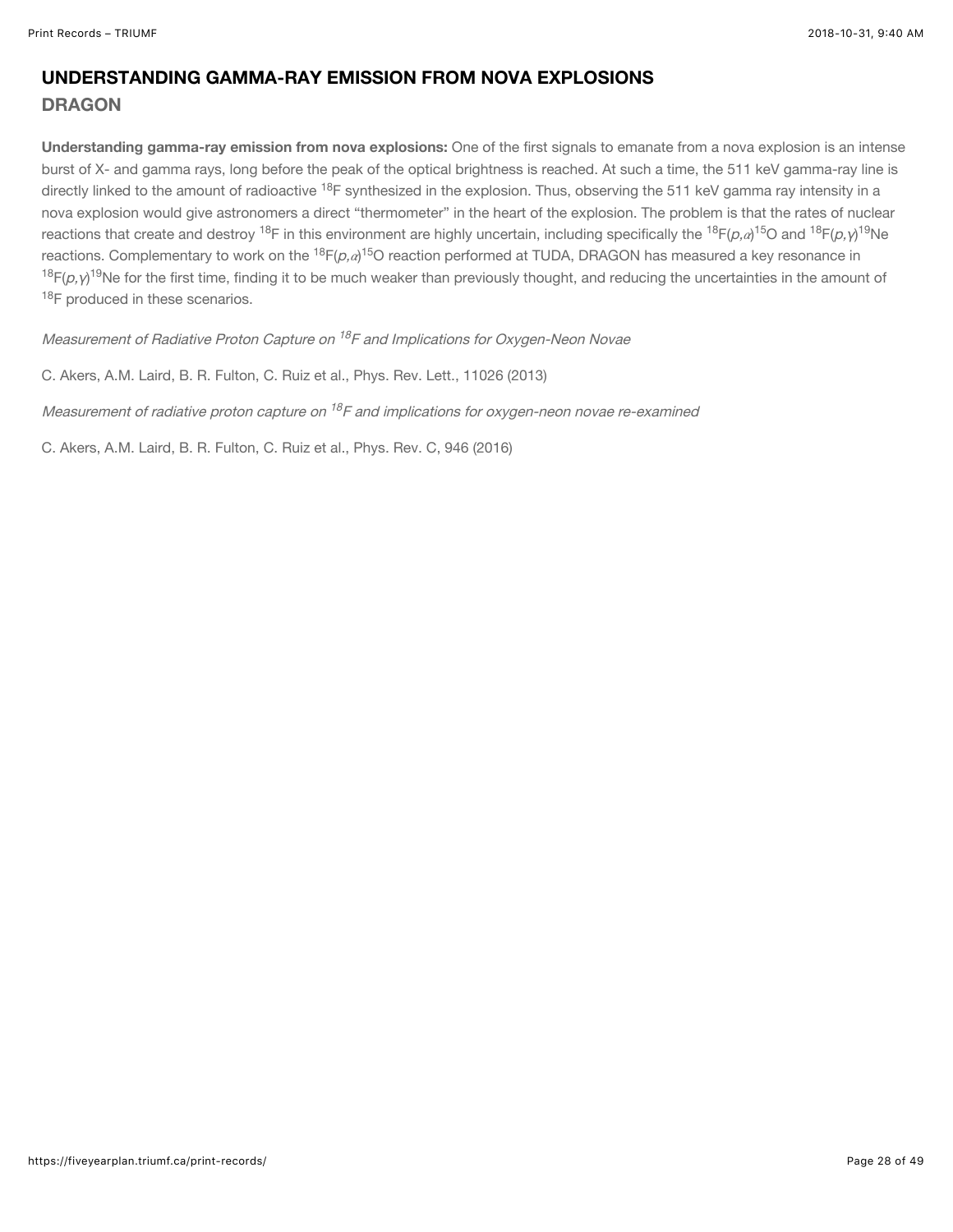## NUCLEAR CHEMISTRY

#### BIO-BETANMR: A NEW TOOL TO UNDERSTAND BIOLOGY AT THE MOLECULAR LEVEL

Radiochemistry Laboratories

bio-betaNMR: A new tool to understand biology at the molecular level Although bNMR has been applied to nuclear physics and condensed matter for the past five decades, its application to biology, wet chemistry, and medicine are still fairy uncommon, mainly due to technical difficulties of maintaining liquid solutions under vacuum. Over the past three years, TRIUMF has not only pioneered technology that overcomes that barrier, but also carried out first experiments on liquids and biological samples, moving from proof-offeasibility to first applications. In April 2017, we recorded the first-ever bNMR signals originating from oxygen and nitrogen coordinating Mg<sup>2+</sup> in typical Mg complexes, illustrating that bNMR can discriminate between different structures. In July 2018, we carried out first bNMR measurements on Mg coordination to ATP. This achievement marks a milestone in applications of bNMR into biologically-relevant samples and opens new opportunities in the fields of wet chemistry, biology, and medicine.

Direct observation of Mg<sup>2+</sup> complexes in ionic liquid solutions by <sup>31</sup>Mg-bNMR spectroscopy D. Szunyogh et al., Dalton Trans. (2018), in press.

On the use of <sup>31</sup>Mg for beta-detected NMR studies of solids R. McFadden et al., . JPS Conf. Proc. 21, 011047 (2018)

Towards <sup>31</sup>Mg beta-NMR resonance line widths adequate for applications in magnesium chemistry M. Stachura et al., Hyperfine Interact., 238, 32 (2017)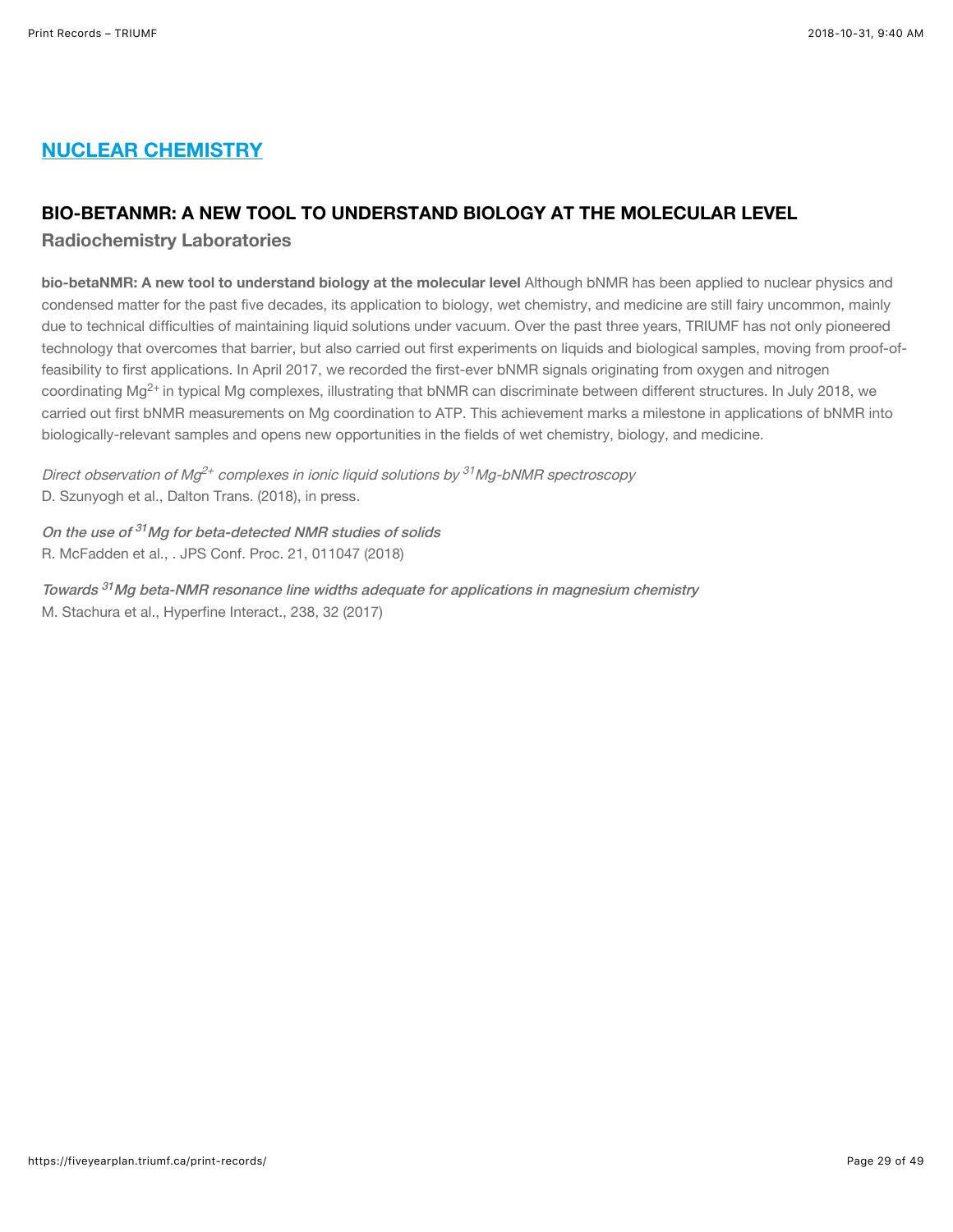## NOVEL ACCELERATOR TARGET TECHNOLOGY FOR IMPROVED PRODUCTION OF MEDICAL **ISOTOPES**

#### Radiochemistry Laboratories

Novel accelerator target technology for improved production of medical isotopes: Historically, research within TRIUMF's Life Science division has focused on the world's more common PET isotopes: <sup>11</sup>C, <sup>13</sup>N and <sup>18</sup>F. However, through new target development in recent years, this list has been dramatically expanded to include new isotopes through new target development: <sup>68</sup>Ga, <sup>44</sup>Sc, <sup>86</sup>Y, <sup>89</sup>Zr, <sup>192</sup>lr, <sup>52</sup>Mn, <sup>61,64</sup>Cu, <sup>99m</sup>Tc and <sup>119</sup>Sb. One of these new target systems is the so-called solution target, modelled after the remotely-controlled <sup>18</sup>F production process currently used in medical cyclotrons. In lieu of a traditional solid target station, this technique allows for the irradiation of solutions (for example: nitrate solutions of metals of interest) in a cost-efficient, simple, and safe manner.

[Radiometals from liquid targets: Tc-94m production using an adapted water target on a 13 MeV cyclotron](https://www.sciencedirect.com/science/article/pii/S0969804312003697?via%3Dihub)

C. Hoehr et al., Applied Radiation and Isotopes, 70, 2308 (2012)

[Sc-44g production using a water target on a 13 MeV cyclotron](https://www.sciencedirect.com/science/article/pii/S0969805113002643?via%3Dihub)

C. Hoehr et al., Nuclear Medicine and Biology, 41, 401 (2016)

[Production of Y-86 and other radiometals for research purposes using a solution target system](https://www.sciencedirect.com/science/article/pii/S0969805115001031?via%3Dihub) E. Oehlke et al., Nuclear Medicine and Biology, 42, 842 (2015)

#### REDEFINING THE GLOBAL ISOTOPE SUPPLY PHILOSOPHY

#### Radiochemistry Laboratories

**Redefining the global isotope supply philosophy:** In 2009, the world was recovering from widespread shortages of  $^{99\rm{m}}$ Tc - an isotope used in ~40 million nuclear medicine scans around the world every year - when the Canadian federal government announced the imminent cessation of isotope production activities at the Chalk River reactor. In response, TRIUMF (along with BC Cancer, the Centre for Probe Development and Commercialization, and Lawson Health Research) teamed together to develop a novel, highpowered target hardware solution capable of enabling the production of commercial-scale quantities of <sup>99m</sup>Tc using local, hospitalbased cyclotrons. This technology has been licensed to a new spin-off company, ARTMS Products, Inc., which obtained US\$3M in venture funding from Quark Ventures in December 2017. Cyclotron-produced <sup>99m</sup>Tc is now being implemented in the United Kingdom, with additional jurisdictions soon to follow. This same hardware has since been adapted to allow for the production of <sup>68</sup>Ga, <sup>64</sup>Cu, <sup>89</sup>Zr and other isotopes of interest.

Implementation of multi-Curie production of <sup>99m</sup>Tc by conventional medical cyclotrons

F. Bénard et al., Journal of Nuclear Medicine, 55, 1017 (2014)

[Direct Production of Tc-99m via 100Mo\(p,2n\) on Small Medical Cyclotrons](https://www.sciencedirect.com/science/article/pii/S1875389215002011)

P. Schaffer et al., Physics Procedia, 66, 383 (2015)

[Imaging study of using radiopharmaceuticals labelled with cyclotron-produced Tc-99m](http://iopscience.iop.org/article/10.1088/0031-9155/61/23/8199/meta)

X. Hou et al., Physics in Medicine and Biology, 61, 8199 (2016)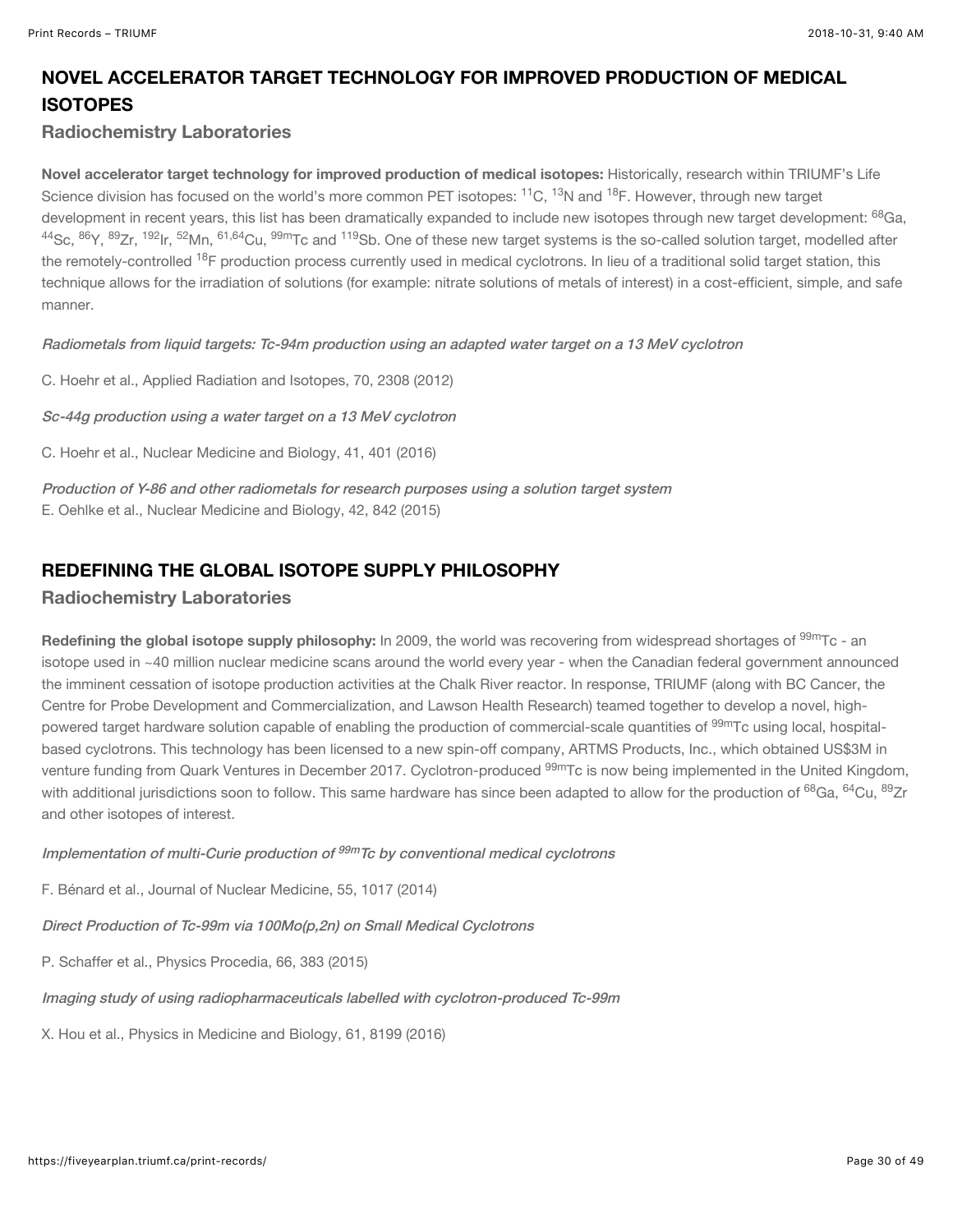## NUCLEAR STRUCTURE AND DYNAMICS

#### A BETTER VIEW OF THE STRONG FORCE

Theory, IRIS

A better view of the strong force: An IRIS experiment discovered that using rare isotopes to scatter protons can reveal subtle, new characteristics of the nuclear strong force which binds protons and neutrons, the building blocks of all matter. The strong force appeared well understood for explaining simple nuclei, such as hydrogen isotopes, but its extension to complex, many body systems has exposed important gaps. Theorists have proposed new models, but many strong force characteristics in these models can only be constrained with experiments. As reported in *[Physical Review Letters](https://journals.aps.org/prl/abstract/10.1103/PhysRevLett.118.262502)* (2017), using the rare isotope carbon-10 (<sup>10</sup>C), IRIS's researchers showed that the intensity distribution of scattered protons by rare isotope is highly sensitive to different theoretical models of the strong force, providing a key new way to constrain them.

Nuclear Force Imprints Revealed on the Elastic Scattering of Protons with  $^{10}\mathrm{C}$ 

A. Kumar et al., Phys. Rev. Lett., 11826 (2017)

## A CLEARER VIEW OF THE STRUCTURE OF EXOTIC LITHIUM TUDA

A clearer view of the structure of exotic lithium: The study of the transfer of a single neutron during a nuclear reaction from the target to a rare isotope from a beam provides crucial information on the structure of the nucleus created in the reaction. While most of the nuclei studied in this way are bound, some, such as lithium-10 (<sup>10</sup>Li), are not; when formed via the *d*(<sup>9</sup>Li,*p*) reaction, <sup>10</sup>Li breaks up promptly into <sup>9</sup>Li and a neutron. As reported in *[Physical Review Letters](https://journals.aps.org/prl/abstract/10.1103/PhysRevLett.118.012701)* (2017), detecting the protons and <sup>9</sup>Li breakup products of this reaction in coincidence, TUDA experimenters have provided important new information on the much debated structure of <sup>10</sup>Li.

Investigation of the <sup>10</sup>Li shell inversion by neutron continuum transfer reaction

M. Cavallaro, M. De Napoli, F. Cappuzzello, S.E.A. Orrigo et al., Phys. Rev. Lett., 11801 (2017)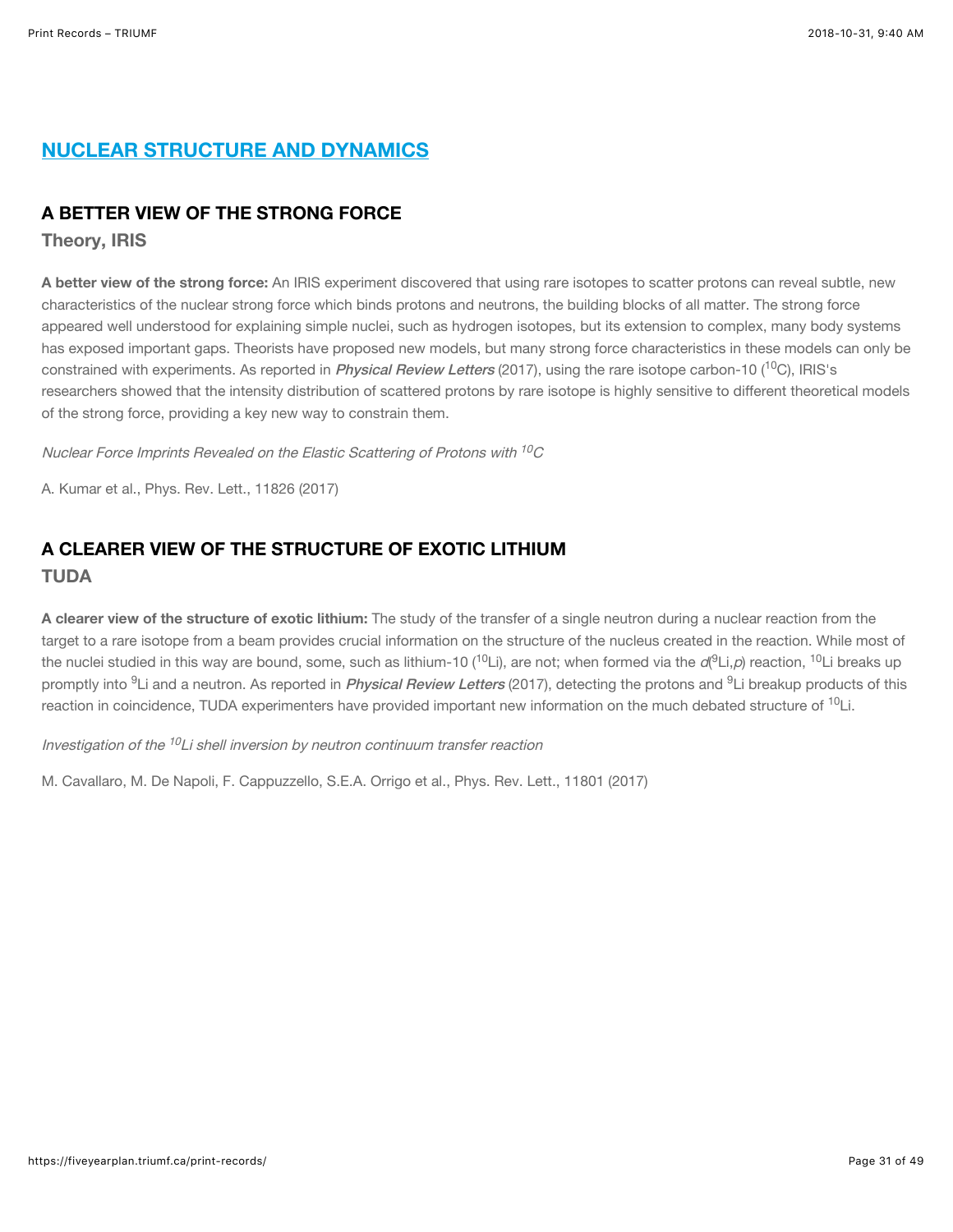#### A NEW PATH TO ELEMENT FORMATION

#### IRIS

A new path to element formation: IRIS' first results give astrophysicists and nuclear physicists a deeper understanding of the nuclear states and pathways involved in element formation. As reported in *[Physical Review Letters](https://journals.aps.org/prl/abstract/10.1103/PhysRevLett.114.192502)* (2015), the results provide the experimental evidence for a new kind of nuclear excitation, soft dipole resonance. IRIS researchers identified this resonance in neutron-rich lithium-11 (<sup>11</sup>Li), the heaviest bound lithium isotope, with three protons and eight neutrons, two of which orbit, barely held, in a halo, far from the nuclear core. Oscillation of the halo neutrons, the experiment revealed, leads to an extremely brief, quasibound nuclear resonance state, significantly changing the potential for neutron capture, as occurs in stars during element formation. The results confirm theoretical predictions and provide an important path for developing new nuclear models to predict the properties of neutron-rich isotopes.

Evidence of Soft Dipole Resonance in <sup>11</sup>Li with Isoscalar Character

R. Kanungo et al., Phys. Rev. Lett., 11419 (2015)

## A NEW TOOL TO EXPLORE EXOTIC NUCLEAR STRUCTURE

**A new tool to explore exotic nuclear structure:** Forty years of after the discovery of magnesium- 31 ( $^{31}$ Mg), TRIUMF's ability to produce the world's highest spin-polarization for rare nuclei has successfully enabled Japanese and Canadian researchers to clarify this rare isotope's exotic structure. High spin polarization makes it possible to efficiently measure a rare nuclei's basic, but hard-toknow, quantum numbers–the spins and parities of the ground and excited states of a resulting nucleus from the b-decay of the polarized nucleus. As reported in *[Physics Letters B](https://doi.org/10.1016/j.physletb.2017.01.049)* (2017), one of the highlights from this new method is the finding of "shape coexistence" in <sup>31</sup>Mg. Here, states with various types of shape coexist in a narrow and low excitation energy region. Shape coexistence can be seen as a result of subtle competition between a persistent spherical shape due to the neutron magic number 20, and prevalence of deformation due to nuclear correlations.

Shape coexistence in the N=19 neutron-rich nucleus <sup>31</sup>Mg explored by β-γ spectroscopy of spin-polarized <sup>31</sup>Na

H. Nishibata, T. Shimoda, A. Odahara, S. Morimoto, S. Kanaya, A. Yagi, H. Kanaoka, M.R. Pearson, C.D.P. Levy, and M. Kimura, Physics Letters B, 767, 81 (2017)

#### AN ISOMERIC STATE IN RUBIDIUM-98

#### Laser spectroscopy

An isomeric state in rubidium-98: Several elements around rubidium undergo a dramatic change in the nuclear shape when they cross 60 neutrons within the nucleus. <sup>98</sup>RB is the first isotope in the Rb chain above this number and had been postulated to contain a long-lived isomeric state. This was c[onfirmed for the first time using laser spectroscopy measurements at ISAC,](https://epja.epj.org/articles/epja/abs/2015/02/10050_2015_Article_202/10050_2015_Article_202.html) where not only was the state confirmed but also the shape, size and spin of both nuclear states were determined. Using this information it could be shown that both states were built on the same on the same basic structure and the isomer was not, as was previously thought, based on the shape of the light nuclei.

Direct observation of an isomeric state in <sup>98</sup>Rb and nuclear properties of exotic rubidium isotopes measured by laser spectroscopy.

T.J. Procter et al., Eur. Phys. J. A, 5123 (2015)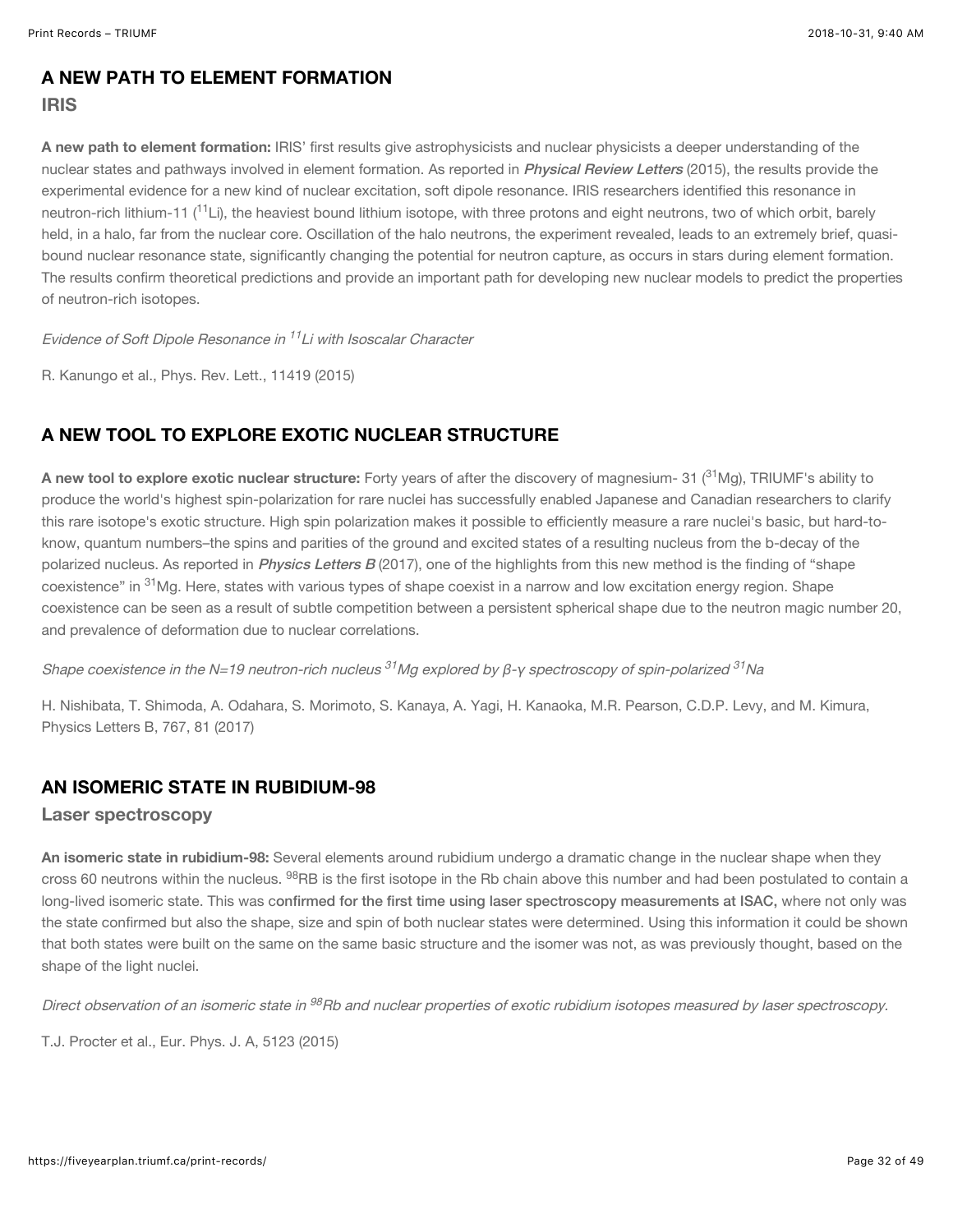## CLARIFYING A KEY STEP IN THE ORIGIN OF THE ELEMENTS **GRIFFIN**

Clarifying a key step in the origin of the elements: As reported in *[Physical Review C](https://journals.aps.org/prc/abstract/10.1103/PhysRevC.96.045502)* (2016) researchers using GRIFFIN have produced the highest-precision measurement ever of the half-life of cadmium-130 (<sup>130</sup>Cd), a rare isotope that's a cornerstone for understanding cosmic element formation. Astrophysical observations are providing mounting evidence that heavy elements are forged in the merger of neutron stars. However, to understand and accurately simulate this element formation process (r-process), it's necessary to experimentally characterize the key rare isotopes involved. This is especially the case for the half-lives of isotopes with masses of about 130 since theoretical models have been tuned to reproduce the half-life of <sup>130</sup>Cd and then predict half-lives in the entire region. Thus, scientists used GRIFFIN to produce a <sup>130</sup>Cd half-life measurement three-times more precise than the previously adopted world average, a result which will help astrophysicists more clearly see our stardust origins.

High-precision half-life measurement for the superallowed Fermi  $\beta^+$ emitter  $^{22}$ Mg

M.R. Dunlop et al., Phys. Rev. C, 9604 (2017)

## COEXISTING SHAPES IN STRONTIUM **TIGRESS**

The shape of an atomic nucleus is a result of a delicate interplay between macroscopic, liquid drop-like and microscopic shell structure effects. Nuclei with a closed shell configuration are spherical in their ground states, but away from magic numbers deformed ground states are observed. Small changes in the nucleon number can lead to rapid changes in deformation and states of different deformation can coexist at close excitation energies. In the first ISAC experiment with a post-accelerated heavy beam, recently published in [Physics Letters B](https://doi.org/10.1016/j.physletb.2018.09.031), the shape coexistence in <sup>96</sup>Sr was studio with [TIGRESS](https://fiveyearplan.triumf.ca/teams-tools/tigress-triumf-isac-gamma-ray-suppressed-spectrometer/) and [SHARC](https://fiveyearplan.triumf.ca/teams-tools/sharc-silicon-highly-segmented-array-for-reactions-and-coulex/) by means of the d(<sup>95</sup>Sr,p) transfer reaction. These results suggest coexistence of three different configurations in <sup>96</sup>Sr and strong shape mixing of two excited  $0<sup>+</sup>$  states.

Shape coexistence and mixing of low-lying 0<sup>+</sup> states in <sup>96</sup>Sr

S. Cruz, P.C. Bender, R. Krücken, K. Wimmer et al., Physics Letters B, 786, 94 (2018)

## ELECTRON JUMPS REVEAL SUBTLE CHANGES IN SHAPE OF FRANCIUM NUCLEI Francium Trapping Facility

Electron jumps reveal subtle changes in shape of francium nuclei: As part of the commissioning process for the Francium Trapping Facility, precise measurements were carried out on the isotopic dependence of the 7s – 7p<sub>1/2</sub> electronic transition in a chain of different francium isotopes. As reported in *[Physical Review A](https://doi.org/10.1103/PhysRevA.90.052502)* (2014) these data were combined with previously measured isotope shifts in the 7s - 7p $_{3/2}$  transition. Isotope shifts are a sensitive measure of changes in the nuclear charge radius, or size of the nucleus, between isotopes of the same atom. Comparison of the two data sets provides insights into the change of electron behaviour as the number of neutrons in the nucleus varies. The results provide a sensitive gauge of the ability of the atomic many-body calculation to describe the francium atom at a level necessary for the interpretation of the Facility's future atomic-parity violation measurements with francium.

lsotope shifts in francium isotopes <sup>206-213</sup>Fr and <sup>221</sup>Fr

R. Collister, G. Gwinner, M. Tandecki et al. (FrPNC Collaboration), Phys. Rev. A, 9005 (2014)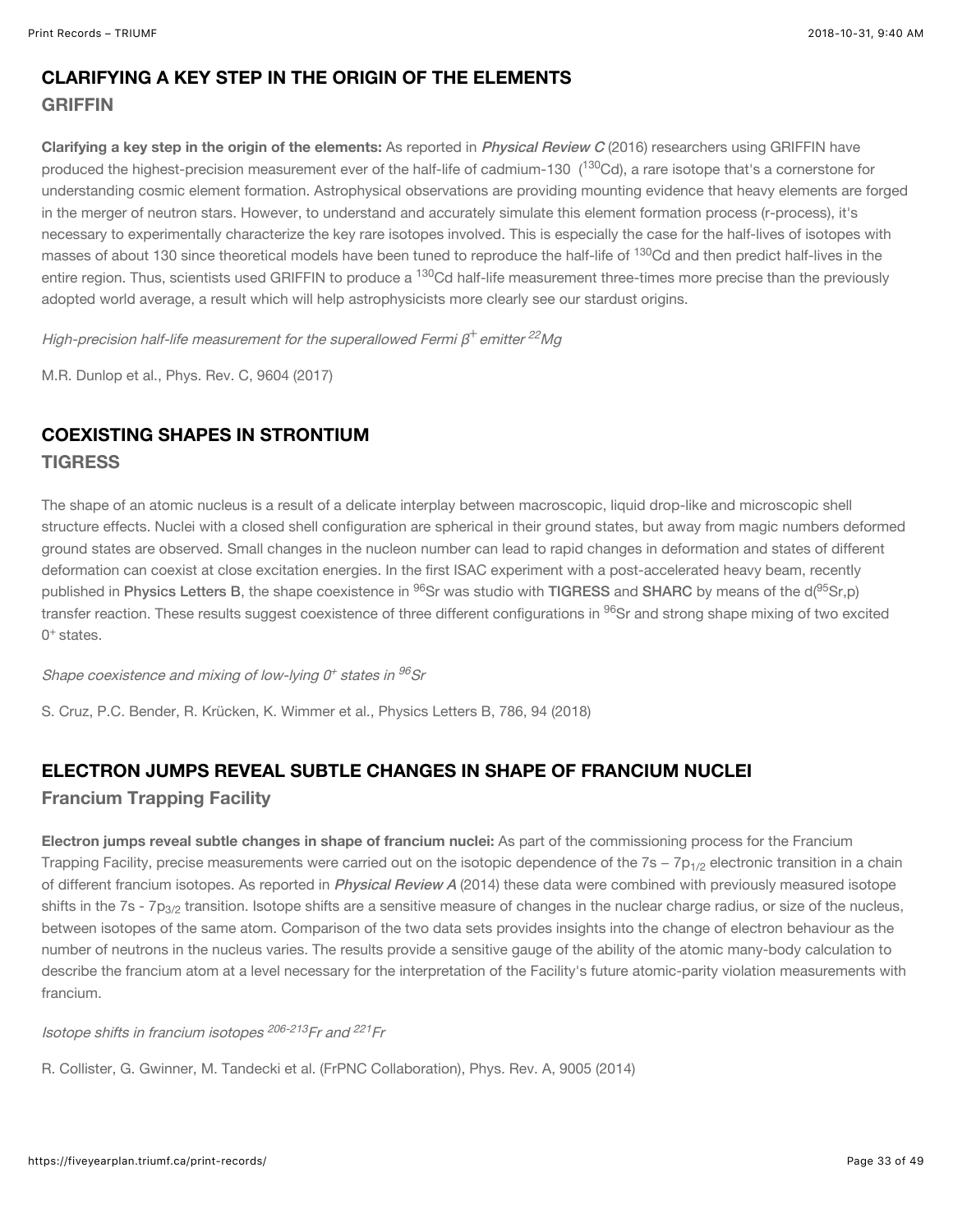#### EMMA SET TO HELP REVEAL THE HEARTS OF STARS AND ATOMS EMMA

EMMA set to help reveal the hearts of stars and atoms: In 2018, the coupling of the EMMA and TIGRESS spectrometers will mark the beginning of EMMA's scientific program to probe the deep nature of nuclear reactions in stars and the subtleties of extreme nuclear structure. EMMA's arrival is the culmination of a multi-year series of commissioning steps successfully demonstrating the spectrometer's enormous potential for TRIUMF's rare isotope beam program. In December 2016, commissioning of the spectrometer as a whole began with a test beam of argon-36 (<sup>36</sup>Ar) bombarding a very thick gold (Au) foil. The spectrometer was initially tuned for elastically scattered Ar ions and its first mass/charge spectrum was collected. As shown in *figure A*, both the 13<sup>+</sup> and 14<sup>+</sup> charge states were detected simultaneously, the dispersion–the key ability to distinguish between states–agreed exactly with calculations. In September 2017 an argon-40 (<sup>40</sup>Ar) beam bombarded a very thin Au target and elastically back-scattered Au ions were detected in two charge states simultaneously and used to measure the energy, angular, and mass/charge acceptances; substantially improved resolving power was observed. In November 2017, EMMA accepted its first radioactive beam, sodium-24 ( $^{24}$ Na) which was used to induce fusion evaporation reactions on a copper target. Various fusion products with atomic masses from 80 to 85 were clearly detected and resolved in a single spectrometer setting. EMMA will use of both the light, neutron-deficient beams from ISAC and the future heavy, neutron-rich beams from ARIEL to explore radiative capture and transfer reactions that are central to astrophysical research, and fusion reactions important to the study of nuclear structure.

## EXTENDING FIRST PRINCIPLES OF NUCLEAR STRUCTURE TO ALL OPEN-SHELL NUCLEI **Theory**

Extending first principles of nuclear structure to all open-shell nuclei: The breadth of first-principles nuclear structure calculations in medium- and heavy-mass nuclei has largely been limited to closed-shell and neighboring nuclei or spherical even-even systems. As reported in [Physical Review Letters](https://journals.aps.org/prl/abstract/10.1103/PhysRevLett.118.032502) (2017), TRIUMF nuclear theorists developed a new approach for calculating virtually any property of the atomic nucleus. It generalizes the ideas of the nuclear shell model to capture the effects of three-nucleon forces among valence nucleons with a valence-space Hamiltonian specifically targeted to each nucleus of interest. Predicted ground-state energies from carbon through nickel agree with results of other large-space ab initio methods, generally to the 1% level. This approach then effectively extends the reach of ab initio nuclear structure calculations to essentially all medium- and many heavy-mass nuclei.

#### Nucleus-Dependent Valence-Space Approach to Nuclear Structure

S.R. Stroberg, A. Calci, H. Hergert, J.D. Holt et al. Phys. Rev. Lett., 11803 (2017)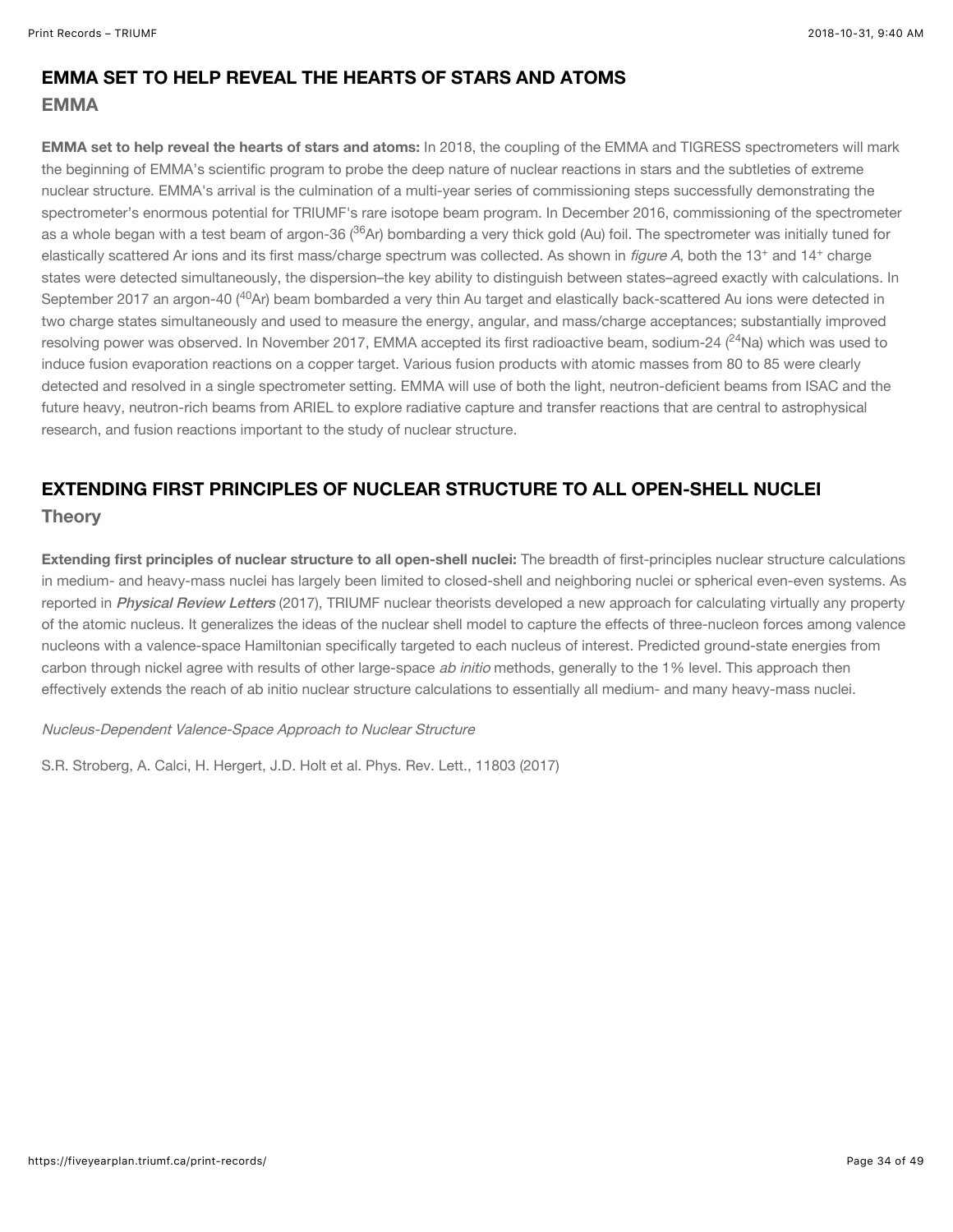## FIRST MEASUREMENT AND AB INITIO CALCULATION OF RARE EXCITED NUCLEUS' ENERGY LOSS Theory, GRIFFIN

First measurement and ab initio calculation of rare excited nucleus' energy loss Using GRIFFIN, researchers confirmed the existence of a very rare state of energy loss from excited scandium-50 (<sup>50</sup>Sc) nuclei and the TRIUMF theory group produced the first ab initio calculation of this transition rate. Nuclei in hot excited states become more stable by emitting radiation in the form of gamma (γ) rays, high energy photons, that carry away both energy and angular momentum. Usually, the gamma rays carry away one or two units of angular momentum and do not change the parity. As reported in *[Physical Review C](https://journals.aps.org/prc/abstract/10.1103/PhysRevC.96.044329)* (2017), scientists used the GRIFFIN spectrometer to identify the angular momentum of states in <sup>50</sup>Sc using γ-γ angular correlations. The existence of a transition (magnetic octupole) was confirmed which carries away three units of angular momentum at once. This decay is so rare that the parent state lives for a full half a second instead of the typical one- trillionth of a second.

#### Spectroscopy of <sup>50</sup>Sc and ab initio calculations of B(M3) strengths

A.B. Garnsworthy, M. Bowry, B. Olaizola, J.D. Holt, S.R. Stroberg et al., Phys. Rev. C, 9604 (2017)

## HOW MAGIC ARE THE MAGIC NUMBERS?: TRACKING SINGLE-PARTICLE LEVELS IN SODIUM-26 **TIGRESS**

How magic are the magic numbers?: Tracking single-particle levels in sodium-26: The standard shell model explains tightly bound nuclei in terms of magic numbers associated with large energy gaps between quantum mechanical single-particle levels. These magic numbers are well understood in nearly stable nuclei, but the magic numbers change in nuclei with a large neutron excess. As published in *[Physics Letters B](http://www.sciencedirect.com/science/article/pii/S0370269316302489)* (2014), a TIGRESS-SHARC experiment measured reactions of radioactive sodium-25 (<sup>25</sup>Na) beams on targets containing deuterium (one proton, one neutron). In particular, reactions where one neutron was taken out of the deuterium, measured the single-particle wave function composition of <sup>26</sup>Na. The results showed that the neutron single-particle levels are already starting to be squeezed together by a complicated feature of the neutron-proton interaction, an effect which ultimately leads to the breakdown of the neutron magic number 20 in the so-called "island of inversion" around magnesium-32 ( $\rm ^{32}Mg$ ).

#### Shell evolution approaching the N=20 island of inversion: Structure of  $^{26}\rm{Na}$

G.L. Wilson, W.N. Catford, N.A. Orr, C.Aa. Diget, A. Matta, G. Hackman, S.J. Williams, I.C. Celik et al., Physics Letters B, 759, 417 (2016)

#### ISOMERIC STATES IN LIGHT FRANCIUM NUCLEI

#### Laser spectroscopy

Isomeric states in light francium nuclei: Francium is the heaviest alkali element. In addition to its simple atomic structure, it also possesses a fairly simple nuclear structure based on what has been observed to be an inert lead core with 5 additional protons. This combination makes francium one of the leading candidates upon which to perform high precision experiments to test both nuclear and atomic theories as well as to perform fundamental tests of the standard model. A precursory experiment to investigate the nuclear structure of very light francium isotopes confirmed for the first time that several isotopes contain long-lived isomeric states. The nuclear structure of these states has been [determined via laser spectroscopy](https://journals.aps.org/prc/abstract/10.1103/PhysRevC.91.044307), providing invaluable input and tests of both nuclear and atomic theories.

Nuclear moments and charge radii of neutron-deficient francium isotopes and isomers

A. Voss et al., Phys. Rev. C, 9104 (2015)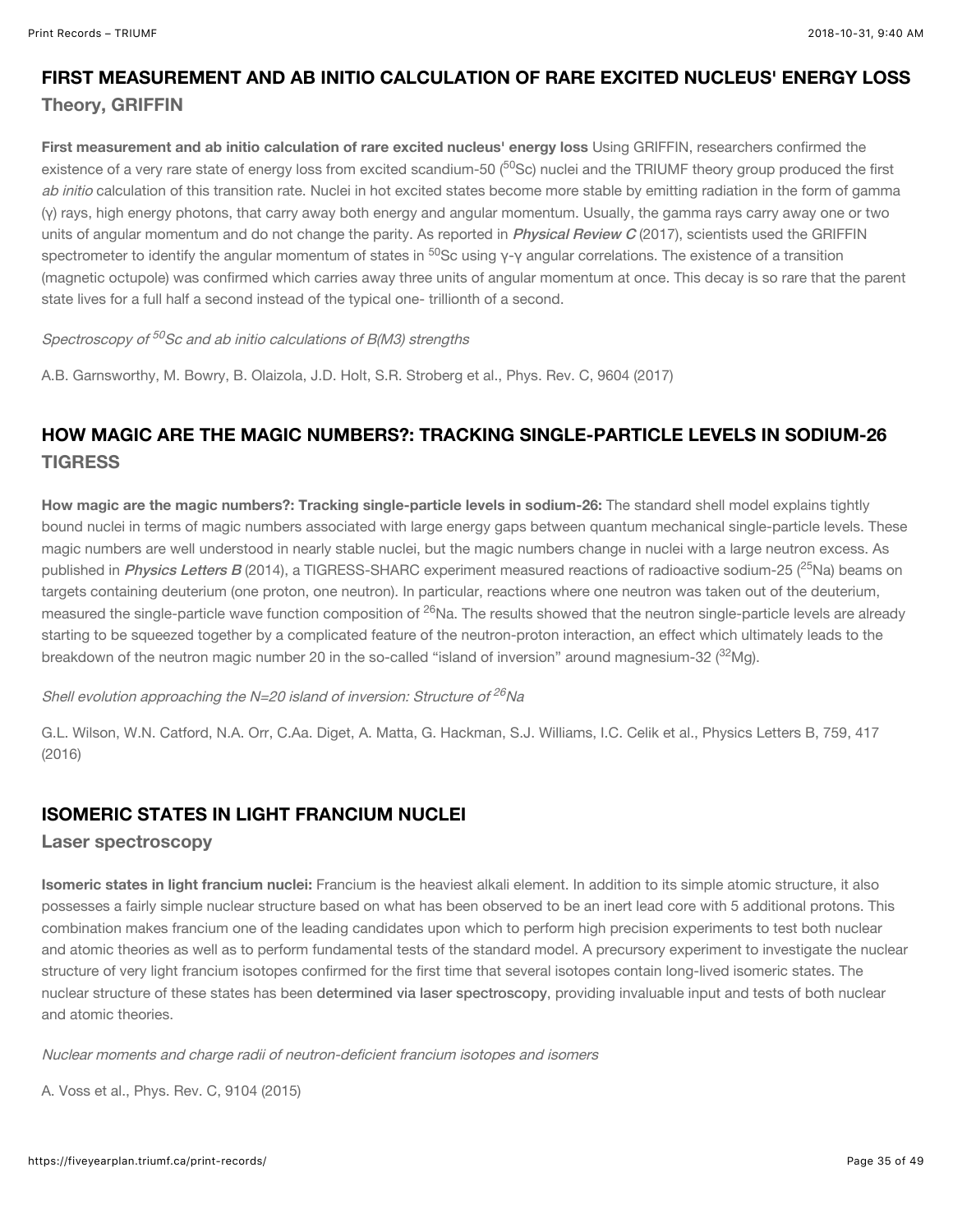#### LITHIUM MOMENTS

#### Laser spectroscopy

**Lithium moments:** <sup>11</sup>Li is one of the most extreme cases of nuclear structure that can be produced at ISAC. With a nuclear containing 8 neutrons and only 3 protons, it has long been known that the final 2 neutrons form a halo outside of a nuclear core. A collaboration between nuclear and condensed matter scientists at TRIUMF has developed a unique method with which to probe the distribution of charge within the nucleus with hitherto unachievable precision. This measurement, combining nuclear detection methods within a zero magnetic field nuclear quadrupole resonance spectrometer, [showed that the 2 outer neutrons have very little influence on the shape](http://iopscience.iop.org/article/10.1088/0954-3899/41/1/015104) of the nucleus' core, instead causing it to oscillate around a common centre of mass.

High precision measurement of the $^{11}$ Li and  $^{9}$ Li quadrupole moment ratio using zero-field β-NQR

A. Voss, M.R. Pearson et al., Journal of Physics G: Nuclear and Particle Physics, 4101 (2013)

## MASS CARTOGRAPHY OF THE ISLAND OF INVERSION POINTS TO STRONG CORRELATION ENERGY

TITAN

Mass cartography of the island of inversion points to strong correlation energy: Analogous to electron shells in chemistry, neutrons and protons occupy similar, exceptionally stable configurations, which are seen as sharp ridges in mass cartography. As the ratio of protons to neutrons changes, this stability can disappear, for example around sodium-31 ( $^{31}$ Na). The neighbourhood is difficult to examine due to low production rates and half-lives, too short for a typical Penning-trap mass spectrometer. TITAN, however, routinely measures isotopes with half-lives below 50 ms, or thousands of a second. TITAN's ongoing survey reveals a singularity: The energy, or mass cost, of two neutrons is higher for magnesium-33 (<sup>33</sup>Mg) than for aluminum-34 (<sup>34</sup>Al). As reported in *Physical Review*  $C(2015)$  investigating with premier shell-model calculations points to gains in correlation energy as the cause.

Observation of a crossover of  $S_{2n}$  in the island of inversion from precision mass spectrometry

A.A. Kwiatkowski, C. Andreoiu, J.C. Bale, A. Chaudhuri, U. Chowdhury, S. Malbrunot-Ettenauer, A.T. Gallant, A. Grossheim, G. Gwinner, A. Lennarz et al., Phys. Rev. C, 9206 (2015)

## MEASUREMENT OF THE MOST EXOTIC NEUTRON EMITTERS AT BRIKEN **BRIKEN**

Measurement of the most exotic neutron emitters at BRIKEN: The BRIKEN (Beta-delayed neutron measurements at RIKEN for nuclear structure, astrophysics, and applications) project started in 2016 at the RIKEN Nishina Center in Japan. As reported in the [Journal of Instrumentation](http://iopscience.iop.org/article/10.1088/1748-0221/12/04/P04006) (2017) the ambitious goal of the collaboration is to design the most efficient neutron detector array for the measurement of the most exotic nuclei that can be produced today. With TRIUMF research collaboration, so far 268 nuclei have been measured, and for 180 of them the neutron branching ratio and for 60 the decay half-life has been measured for the first time. The neutron-branching ratio of the doubly-magic isotope nickel-78 has been measured for the first time, and will help to pinpoint theoretical predictions of neutron-magic nuclei.

Conceptual design of a hybrid neutron-gamma detector for study of β-delayed neutrons at the RIB facility of RIKEN

A. Tarifeño-Saldivia, J.L. Tain, C. Domingo-Pardo, F. Calviño, G. Cortés, V.H. Phong, A. Riego et al., Journal of Instrumentation, 12 (2017)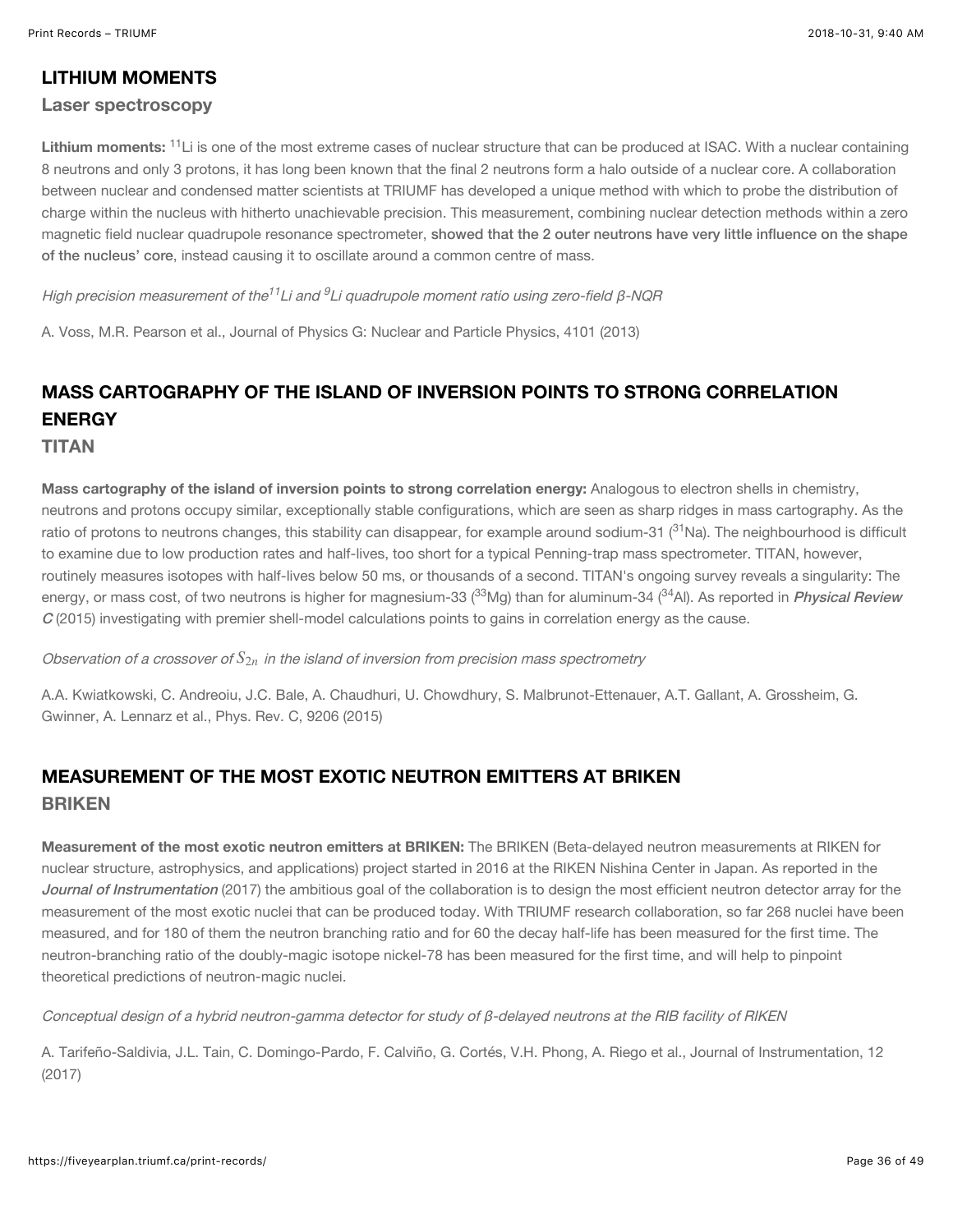#### NEUTRON-SKIN AS A PORTAL TO NEUTRON STAR PROPERTIES

**Theory** 

Neutron-skin as a portal to neutron star properties: With the new era opened up by the LIGO and VIRGO observation of neutronstar mergers, multi-messenger astronomy will provide us with new ways to constrain the equation of states of neutron-rich matter. Stronger constraints will be obtained by combining such future data with observations on finite nuclei. Indeed, neutron-rich nuclei provide a portal to study neutron-rich matter, in that they form a neutron-skin around their surface which is directly related to the equation of state of nuclear matter. As reported in [Nature](https://www.nature.com/articles/nphys3529) (2016), TRIUMF theorists and international collaborators provided the first ab initio computation of calcium-48 (<sup>48</sup>Ca), a nucleus with 20 protons and 28 neutrons. It was predicted that a neutron-skin is formed, though much smaller than previously thought, calling for new experimental investigations.

#### Neutron and weak-charge distributions of the <sup>48</sup>Ca nucleus

G. Hagen, A. Ekström, C. Forssén, G.R. Jansen, W. Nazarewicz, T. Papenbrock, K.A. Wendt et al., Nature Physics, 12, 186 (2016)

## PURE RADIOACTIVE ION BEAMS AND RARE ISOTOPE SPECTROSCOPY FROM TRIUMF'S LASER ION SOURCE TRILIS

#### Targets and Ion Sources

Virtually contamination-free radioactive ion beams can now be provided at ISAC from a new ion-guide laser ion source (IG-LIS) [1]. This IG-LIS allows for experiments on isotopes that for decades have been overwhelmed by contamination from surface-ionized isobars. TRILIS now routinely provides isotopes from 37 different elements. Laser ionization schemes for an additional 24 elements are ready for off-line testing. TRILIS also supports an in-source laser spectroscopy program that investigates fundamental properties of the rarest isotopes such as atomic energy levels and elemental ionization potentials have been determined for the first time [2] or improved significantly [3].

[1] An ion guide laser ion source for isobar-suppressed rare isotope beams

- S. Raeder et al., Rev. Sci. Instr., 85, 03309 (2014)
- [2] Measurement of the first ionization potential of astatine by laser ionization spectroscopy
- S. Rothe et al., Nat. Commun., 4, 1835 (2013)

[3] Determination of the first ionization energy of polonium by resonance ionization spectroscopy – part I: Measurement of even-parity Rydberg states at TRIUMF-ISAC

S. Raeder et al., Spectrochimica Acta B (2018)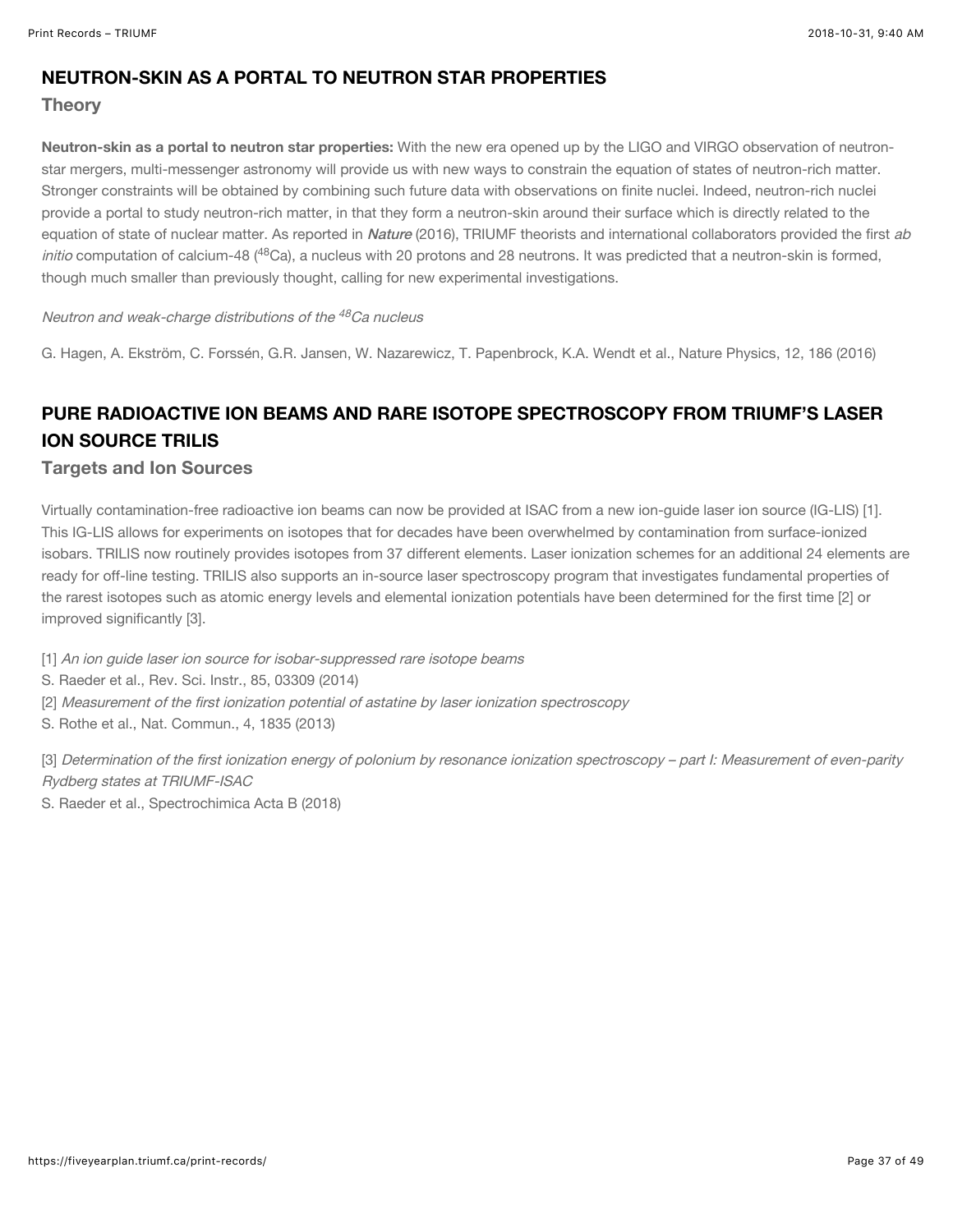## RARE ISOTOPE SHEDS LIGHT ON HOW DEAD STARS RE-IGNITE

#### **DSL**

Rare isotope sheds light on how dead stars re-ignite: Novae are stellar element-making explosions caused when a white dwarf, the carbon-cinder of a once giant star, accretes hydrogen-rich material onto its surface from a companion star. A key to help astrophysicists better understand novae is through determining the rates of reactions that create and destroy the key rare isotopes they're observed to produce, including sodium-22 (<sup>22</sup>Na). As reported in *[Physical Review C](http://dx.doi.org/10.1103/PhysRevC.93.025802)* (2016) scientists used DSL to determine, for the first time using the Doppler-shift attenuation method, the lifetimes of several energetic states magnesium-23 ( $^{23}$ Mg) the rare isotope that dominates the destruction of <sup>22</sup>Na. The researchers' more precise lifetime measurements of related states help explain the structure and behaviour of these rare isotopes and thus the underlying nuclear physics driving novae.

#### Measurement of Lifetimes in <sup>23</sup>Mg

O.S. Kirsebom et al., Phys. Rev. C, 9302 (2016)

#### ROLE OF THE CONTINUUM IN BERYLLIUM-11 **TIGRESS**

Role of the continuum in Beryllium-11: The exotic nucleus beryllium-11 (<sup>11</sup>Be) is a one-neutron halo nucleus, one in which the last proton or neutron appears to be in a large, extended orbit around an otherwise normal core. The extent to which <sup>11</sup>Be truly behaves as a lone neutron in a large orbit around a <sup>10</sup>Be core has been the subject of two important TIGRESS experiments, both of which employed scattering of <sup>11</sup>Be off of heavy metal thin foil targets. The first, also using TRIUMF's Bambino, as measured the ratio of elastic scattering to Coulomb excitation, the process in which energy is transferred to a nucleus from the electric field of another, and (in most cases) re-emitted as a gamma ray. As reported in *[Physical Review Letters](https://journals.aps.org/prl/abstract/10.1103/PhysRevLett.118.152502)* (2017), this high-precision measurement revealed the influence of coupling to the continuum, the role of virtual states corresponding to unbound, free neutrons interacting with <sup>10</sup>Be. A second experiment with TIGRESS, published in *[Physics Letters B](https://www.sciencedirect.com/science/article/pii/S0370269314002056)* (2014), also identified breakup reactions, those in which enough energy is transferred to break <sup>11</sup>Be into <sup>10</sup>Be and a free neutron, a "continuum" state. The first measurement was accurate enough to validate a first-principles calculation of the gamma-decay rate, which revealed the influence of the coupling of virtual, continuum states to the overall structure of the bound states of <sup>11</sup>Be. The second showed that the overall reaction dynamics depended not just on the continuum but also on highly excited states in the <sup>10</sup>Be core itself.

Scattering of the Halo Nucleus <sup>11</sup>Be on <sup>197</sup>Au at Energies around the Coulomb Barrier

V. Pesudo et al., Phys. Rev. Lett., 11815 (2017)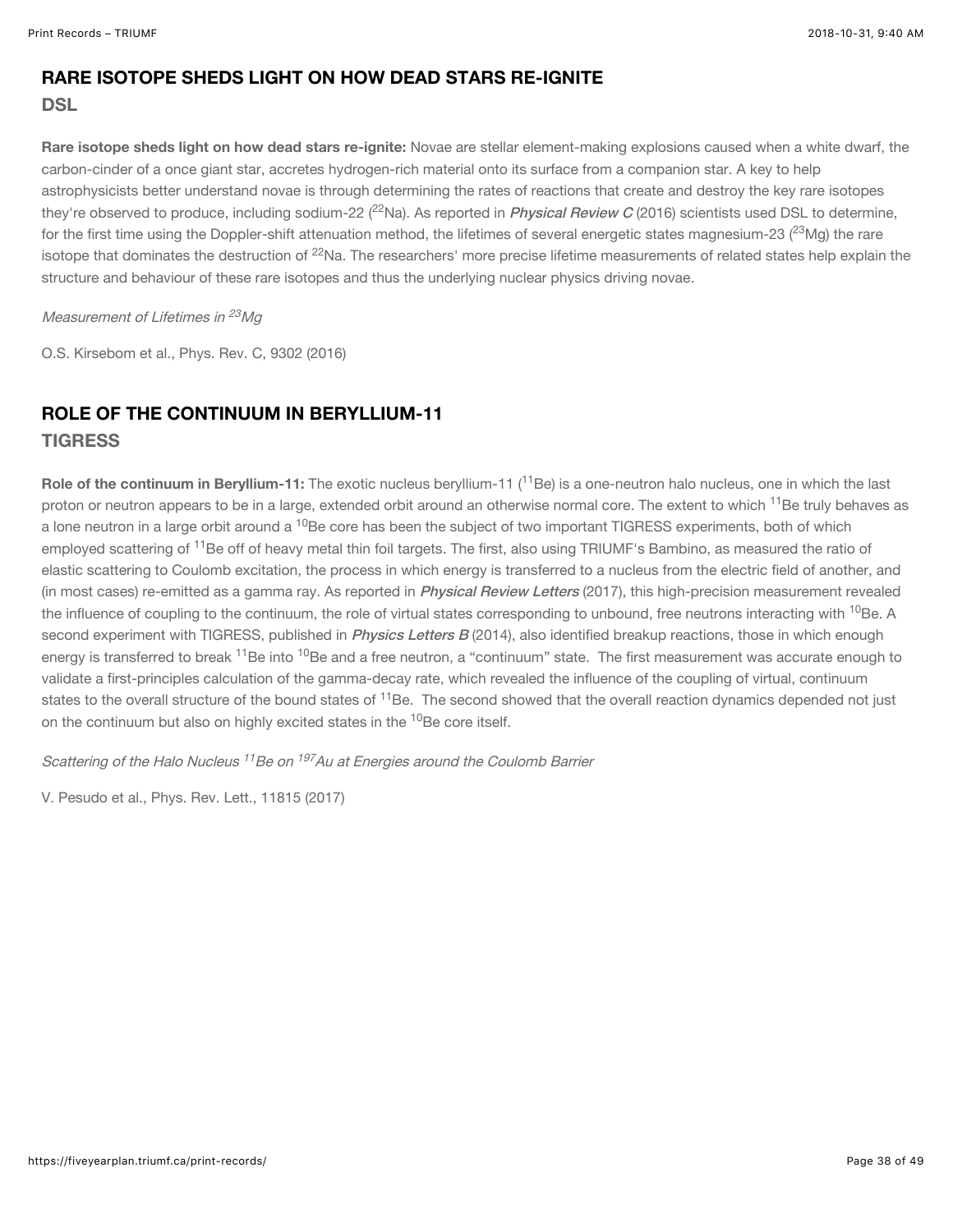#### SEEING FRANCIUM NUCLEI AS TINY MAGNETS

#### Francium Trapping Facility

Seeing francium nuclei as tiny magnets: The ratio of the hyperfine splittings of s and p states is not constant across isotopes due to the isotope-dependent distribution of nuclear magnetization, a phenomenon called the hyperfine anomaly. By carrying out measurements of the hyperfine splitting of the excited electronic 7 $\mathsf{p}_{1/2}$  state at the 100-ppm level, and comparing to previously known ground state 7s splittings, the hyperfine anomaly in six isotopes of francium (Fr) was experimentally determined. As reported in [Physical Review Letters](https://doi.org/10.1103/PhysRevLett.115.042501) (2015) the measured magnetic distributions behave regularly from <sup>213</sup>Fr through <sup>207</sup>Fr, but <sup>206</sup>Fr stops behaving like a spherical nucleus with valence nucleons. The results are valuable input for future calculations of both the anapole moments and the neutron radii needed for small corrections to Francium Trapping Facility measurements of atomic-parity violation for <sup>207–213</sup>Fr.

Hyperfine Anomalies in Fr: Boundaries of the Spherical Single Particle Model

J. Zhang (张颉颃), M. Tandecki, R. Collister, et al., Phys. Rev. Lett, 11504 (2015)

#### TESTING MODERN NUCLEAR STRUCTURE THEORIES **TIGRESS**

Testing modern nuclear structure theories: As published in *[Physics Letters B](http://www.sciencedirect.com/science/article/pii/S0370269318304283)* (2018), this recent TIGRESS result measured the gamma-ray excitation transition rate in magnesium-22 ( $^{22}$ Mg) and its mirror sodium-22 ( $^{22}$ Ne). Mirror nuclei are pairs of nuclei where there are as many protons in one as neutrons in the other and vice versa. Based on "isospin symmetry", the relative transition rates in mirror pairs ought to be well understood. However, in selected nuclei around atomic mass 21 to 24, there appears to be a much higher transition rate in the proton-rich pair compared to the neutron-rich mirror partner. This discrepancy cannot be explained within the phenomenological shell model, the standard model for nuclear structure, but for gamma-ray transition rates, it invokes an empirical "effective charge" parameter. The <sup>22</sup>Mg experiment was two-fold: 1) measure the transition rate in <sup>22</sup>Mg with high enough precision to determine if the anomalous proton-rich transition rate was an anomaly in selected nuclei or a trend across the whole mass region; and, 2) compare results to modern calculations that do not use effective charges but that calculate transition rates from first principles. The results clearly showed that, indeed,  $^{22}$ Mg's transition rate is anomalously high compared to  $^{22}$ Ne, and furthermore, the first principles also were also unable to reproduce it.

Testing microscopically derived descriptions of nuclear collectivity: Coulomb excitation of  $^{22}Mg$ 

J. Henderson, G. Hackman, P. Ruotsalainen, S.R. Stroberg, K.D. Launey, J.D. Holt et al., Physics Letters B, 782, 468 (2018)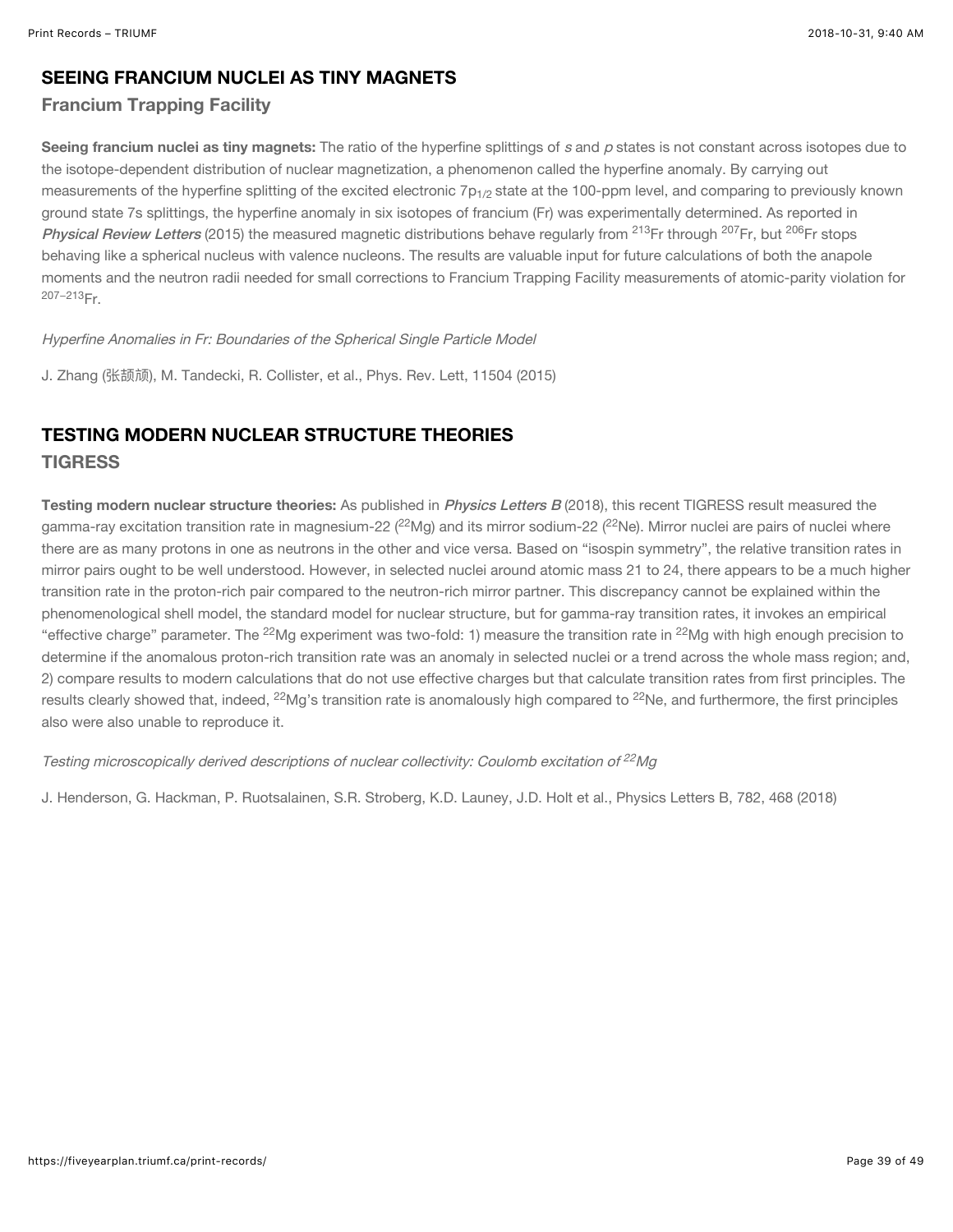#### THE CASE OF THE MISSING NEUTRINOS **TITAN**

The Case of the Missing Neutrinos: After 15 years of solar-neutrino measurements, 13% of the theoretically expected flux, or number, of neutrinos is unobserved. This is leading physicists to explore a variety of possible reasons, from the underlying nuclear physics to detector design. One proposed reason is the energetic cost of the detector material to capture a neutrino. To explore this, TITAN deployed its high-accuracy, high-precision Penning trap, the only one in the world coupled to a charge breeder. The charge breeder's removal of electrons boosted the precision of the measurements with gallium and germanium isotopes and allowed for a novel radioactive-beam purification. As reported in *[Physical Letters B](https://doi.org/10.1016/j.physletb.2013.04.019)* (2013), TITAN measurements validate the final piece of the nuclear physics underpinning the predicted neutrino flux, and thus the cause of the missing neutrinos remains an open case.

Penning-trap Q-value determination of the <sup>71</sup>Ga ( $\nu,e^-$ )<sup>71</sup>Ge reaction using threshold charge breeding of on-line produced isotopes

D. Frekers, M.C. Simon et al., Physics Letters B, 722, 233 (2013)

## TIN-100: A GATEWAY TO AB INITIO CALCULATIONS IN HEAVY NUCLEI

**Theory** 

**Tin-100: A gateway to ab initio calculations in heavy nuclei:** For many years Tin-100 (<sup>100</sup>Sn) has stood as a distant milestone of first-principles calculations of atomic nuclei, a gateway to modeling nuclei in the heavy-mass region above atomic mass 100.  $^{100}$ Sn is the heaviest self-conjugate nucleus, it exhibits the largest known β-decay strength, and is close to the proton dripline. As reported in [Physical Review Letters](https://journals.aps.org/prl/abstract/10.1103/PhysRevLett.120.152503) (2017), TRIUMF nuclear theorists linked the structure of nuclei around <sup>100</sup>Sn, the heaviest doubly magic nucleus with equal neutron and proton numbers, to nucleon-nucleon and three-nucleon forces constrained only by data of fewnucleon systems. The results provide the first *ab initio* prediction that <sup>100</sup>Sn is indeed doubly magic, paving the way for *ab initio* calculations to the heaviest nuclei.

#### Structure of the Lightest Tin Isotopes

T.D. Morris, J. Simonis, S.R. Stroberg, C. Stumpf et al., Phys. Rev. Lett., 12015 (2018)

## TITAN REVEALS SHELL MODEL BREAKDOWN AT THE EXTREME TITAN

TITAN reveals shell model breakdown at the extreme: Certain combinations of protons and neutrons form exceptionally stable nuclei. While these closed-shell configurations are well understood in stable nuclei, they change in exotic nuclei. Previous mass determinations with TITAN found a closed shell for calcium (Ca) with 32 neutrons. Now, as reported in *[Physical Review Letters](https://journals.aps.org/prl/abstract/10.1103/PhysRevLett.120.062503)* (2018), TITAN's measurements of neighbouring titanium isotopes shows that the shell weakens more quickly than predicted by state-of-theart nuclear theory. The results are also noteworthy as TITAN's first measurements with its Multi-Reflection Time-Of-Flight mass separator (MR-TOF). The MR-TOF has a remarkable sensitivity, able to make precise measurements with just a single radioactive nucleus.

Dawning of the N=32 Shell Closure Seen Through Precision Mass Measurements of Neutron-Rich Titanium Isotopes

E. Leistenschneider et al., Phys. Rev. Lett., 12006 (2018)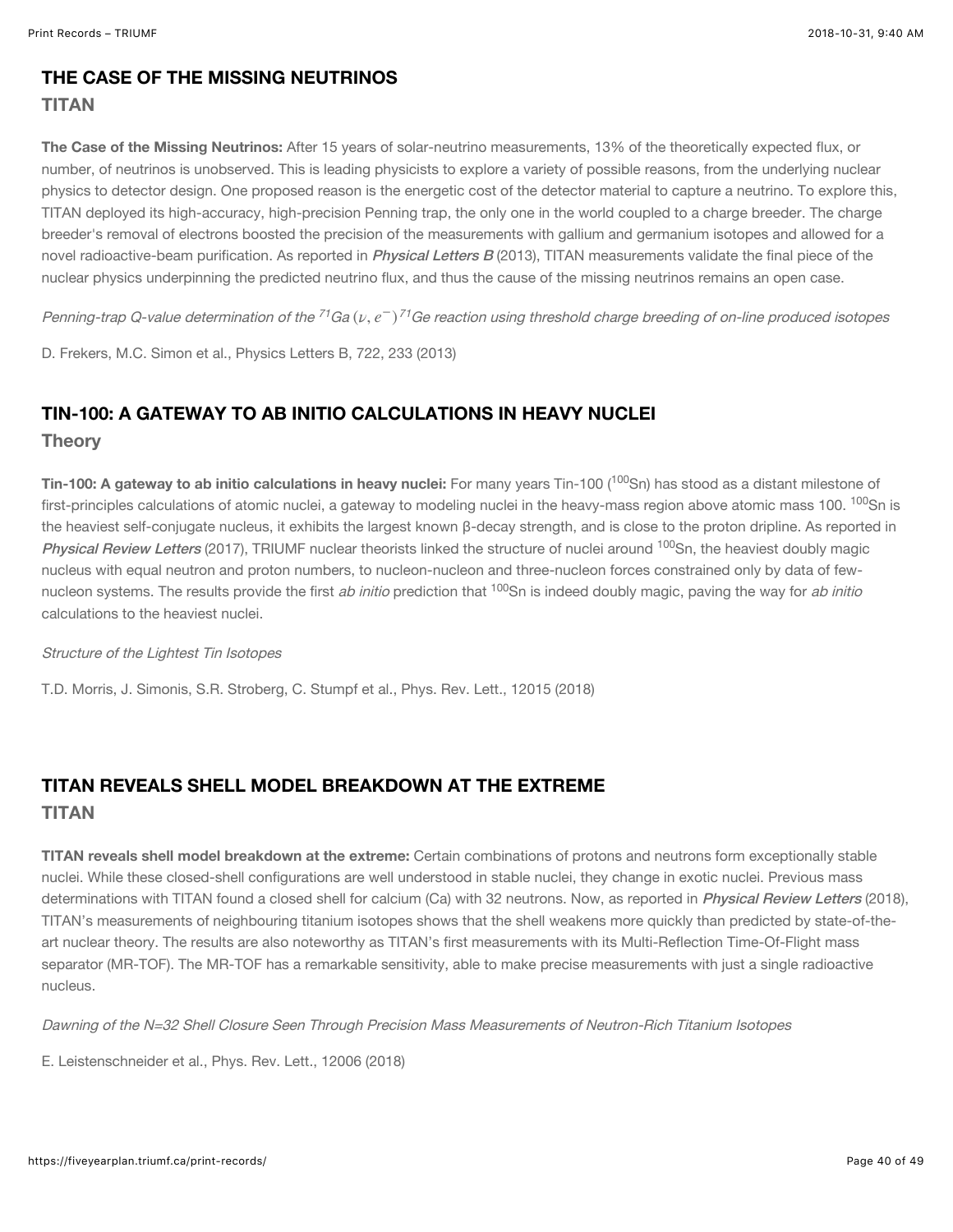## TRIUMF HELPS PROVIDE IAEA WITH EVALUATION OF BETA-DELAYED NEUTRON EMITTERS **BRIKEN**

TRIUMF helps provide IAEA with evaluation of beta-delayed neutron emitters In a coordinated research project under the auspices of the International Atomic Energy Agency (IAEA), Canadian researchers from TRIUMF and [McMaster University](http://www.mcmaster.ca/) have evaluated all existing beta-delayed neutron emitters and provided recommended values for their decay half-lives and neutronbranching ratios. These new recommendations, released as an IAEA [report](https://www-nds.iaea.org/publications/indc/indc-nds-0735.pdf), together with the new data from ongoing experiments, will be integral part of a newly created database. Among a variety of applications, the data will be a key input in astrophysical studies for a better understanding of the heavy element production in explosive stellar events including core-collapse supernovae and binary neutron star mergers. Such a reliable and regularly updated database is essential for a better understanding of these important physical properties, especially for benchmarking theoretical predictions of yet unmeasured nuclei.

#### Development of a Reference Database for Beta-Delayed Neutron Emission

I. Dillmann, P. Dimitriou, and B. Singh, INDC International Nuclear Data Committee, Vienna, Austria (2017)

## UNDERSTANDING THE PHENOMENON OF PARITY INVERSION IN BERYLLIUM-11 **Theory**

Understanding the phenomenon of parity inversion in beryllium-11: It has been known since 1960s that the spectrum of beryllium-11 ( $11$ Be) has peculiar features, namely, its weakly bound ground state has positive parity contrary to the standard shell model picture. Yet, a first-principles explanation of this phenomenon has been lacking. As reported in *[Physical Review Letters](https://journals.aps.org/prl/abstract/10.1103/PhysRevLett.117.242501)* (2016), TRIUMF nuclear theorists investigated this nucleus ab initio and demonstrated that the inclusion of continuum effects is crucial for a description of the <sup>11</sup>Be system. The results showed that the spectrum is extremely sensitive to the details of the nuclear two- and three-nucleon interactions and constitutes an important benchmark for future forces. In particular, the parity inversion of the bound states could be achieved only by a nuclear force that provides accurate predictions of nuclear radii and matter saturation properties.

Can Ab Initio Theory Explain the Phenomenon of Parity Inversion in <sup>11</sup>Be?

A. Calci, P. Navrátil, R. Roth, J. Dohet-Eraly, S. Quaglioni, and G. Hupin, Phys. Rev. Lett., 11724 (2016)

## UNIFIED AB INITIO APPROACH TO BOUND AND UNBOUND STATES

#### **Theory**

Unified ab initio approach to bound and unbound states: Theoretical understanding of weakly bound and unbound atomic nuclei produced and investigated at TRIUMF and other rare isotope facilities requires quantum mechanical description that includes continuum effects, in other words, the nuclear bound and unbound states must be treated on the same footing. As reported in [Physical Review Letters C](https://journals.aps.org/prc/abstract/10.1103/PhysRevC.87.034326) (2013), TRIUMF nuclear theorists achieved such a description by introducing a novel ab initio approach called no-core shell model with continuum capable of predicting properties of exotic nuclei from basic interactions between nucleons. As the first demonstration of this approach we calculated the properties of resonances of the unbound exotic <sup>7</sup>He nucleus that was subject of several experimental investigations contradicting each other especially in properties of a low-lying 1/2- resonance. Our results clearly discriminated among three experiments agreeing with only one of them.

Unified ab initio approach to bound and unbound states: No-core shell model with continuum and its application to  $^7$ He

S. Baroni, P. Navrátil, and S. Quaglioni, Phys. Rev. C, 873 (2013)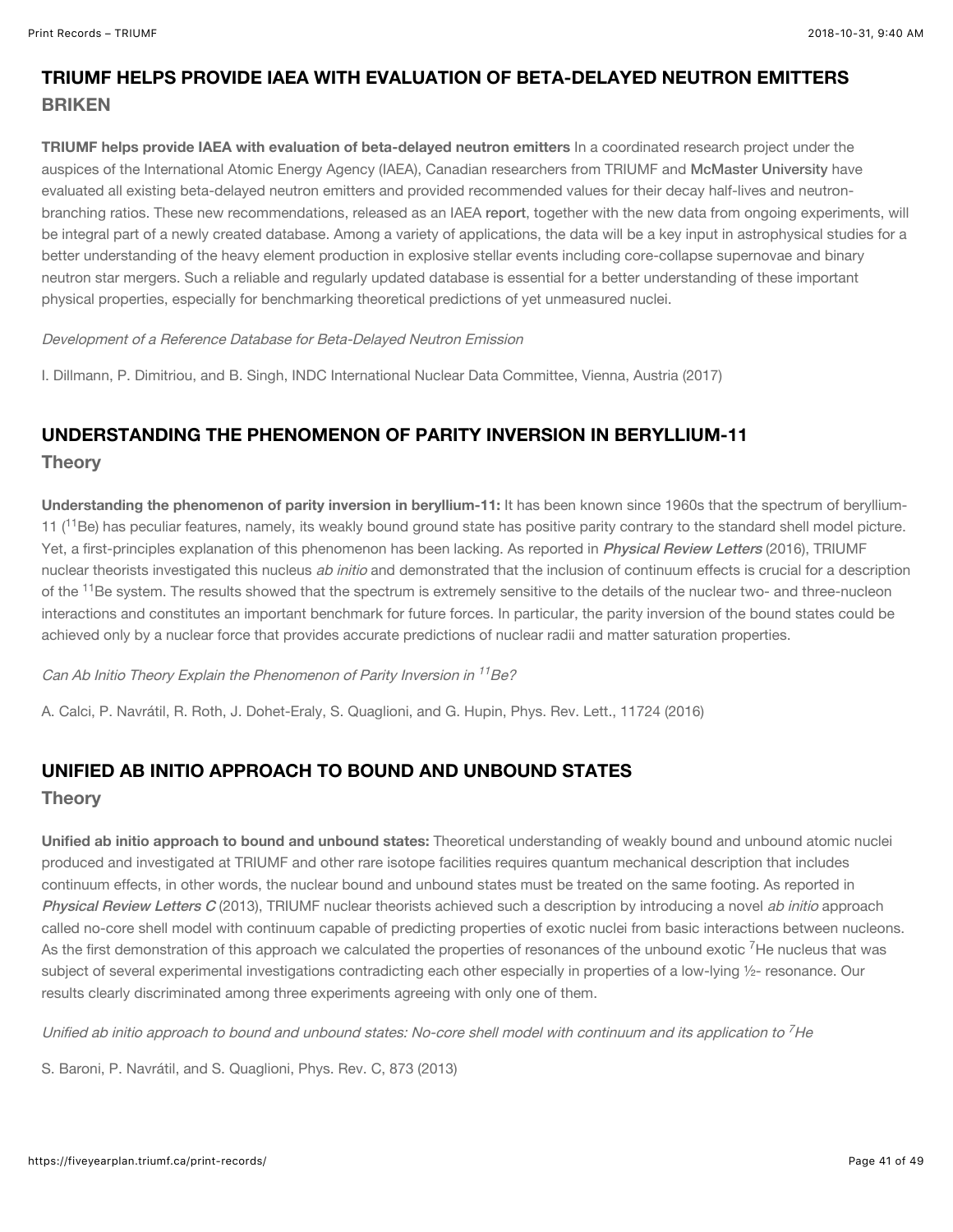## PRECISION TESTS OF FUNDAMENTAL INTERACTIONS

## A NEW LOW-STRESS ELASTOPOLYMER VIEWPORT SEAL COMPATIBLE WITH ULTRA-HIGH VACUUM

TRINAT

A new low-stress elastopolymer viewport seal compatible with ultra-high vacuum: As reported in Review of Scientific Instruments [\(2014\), a TRINAT co-op student developed a technique for a vacuum viewport seal that minimizes stress-relate](https://aip.scitation.org/doi/10.1063/1.4900957)d birefringence while maintaining ultra-high vacuum. One of many systematic effects that alters atomic polarization is imperfect circularly polarized light, and a common well-known difficulty is stress-induced birefringence (the same effect that produces the appearance of colors in stressed, otherwise clear and colourless, Scotch tape. The new technique keeps the circular polarization almost perfect.

PCTFE as a solution to birefringence in atom trap viewports

C.L. Warner, J.A. Behr, and A. Gorelov, Review of Scientific Instruments, 8511 (2014)

## A NEW PRIMARY PROTON BEAMLINE AT TRIUMF FOR PRODUCTION OF SPALLATION NEUTRONS **LICN**

A new primary proton beamline at TRIUMF for production of spallation neutrons: BL1U is a new primary proton beamline commissioned in TRIUMF's Meson hall in Fall 2016. The beamline ends in a target made of tungsten and provides spallation neutrons for fundamental neutron research to the Ultracold Neutron Facility. BL1U is unique in that it shares the proton beam provided by TRIUMF's 520 MeV cyclotron with BL1A, the other primary beamline in the Meson hall. This is facilitated by a special, very fast-kicker magnet which ramps its field on-and-off during the 100 microsecond gap between two proton pulses, and thus diverts single proton pulses out of BL1A into BL1U. Since the Centre for Material and Molecular Science instruments rely on BL1A proton beam, this innovative beam sharing enables the simultaneous operation of both facilities.

## A NEW TOOL FOR LOW-ENERGY FUNDAMENTAL PARTICLE TRANSPORT INVESTIGATIONS **UCN**

A new tool for low-energy fundamental particle transport investigations: As reported in Nuclear Instruments and Methods in Physics Research Section A [\(2017\) researchers from TRIUMF and Technical University of Munich have developed PENTrack, a to](https://www.sciencedirect.com/science/article/pii/S0168900217303765)ol for simulating proton, electron and neutron paths in low-energy particle transport research. Knowledge of detailed particle behaviour has a large impact on systematic studies of experimental data, and simulations are key to accounting for such phenomena as complex apparatus geometries and electromagnetic fields. The simulation tool will in particular support simulations of trajectories and spins with ultra-cold neutrons at the new TRIUMF Ultracold Advanced Neutron source.

PENTrack- a simulation tool for ultracold neutrons, protons, and electrons in complex electromagnetic fields and geometries

W. Schreyer, T. Kikawa, M.J. Losekamm, S. Paul, and R. Picker, Nuclear Instruments and Methods in Physics Research, 858, 123 (2017)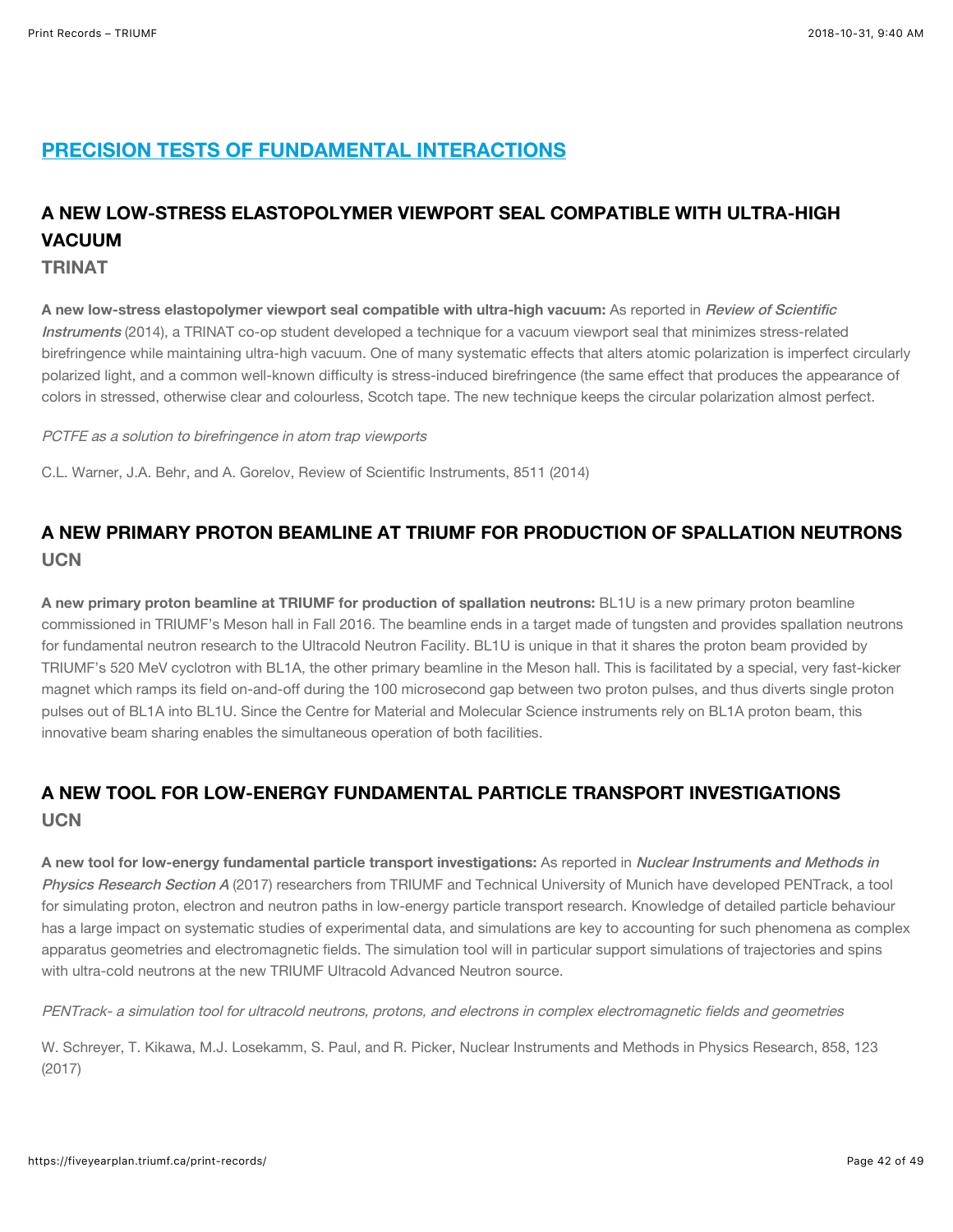## CANADIAN LASER BREAKTHROUGH TOWARDS LASER-COOLING OF ANTIMATTER ALPHA

Canadian laser breakthrough towards laser-cooling of antimatter: In [Nature](https://www.nature.com/articles/s41586-018-0435-1) (2018), the ALPHA collaboration reports the first-ever observation of a key atomic transition in antihydrogen, the so-called Lyman-alpha transition. In ordinary hydrogen, this is one of the most important transitions in the Universe, responsible for first light produced after the Big Bang when the electrons and the protons combined to form hydrogen atoms. However, the transition is notoriously difficult to observe in antimatter, partly because of the technical challenges with producing laser light to drive the transition. The observation of the Lyman-alpha transition in antihydrogen was made possible by the development of an innovative laser system by a team from TRIUMF and the University of British Columbia. The Lyman-alpha transition not only provides important information of the structure of the anti-atom, but also can be used to control the motion of antihydrogen. In particular, the laser cooling of antihydrogen will enable the creation of ultra-cold antihydrogen, essential for future spectroscopy and the gravity studies of antimatter.

Observation of the 1S-2P Lyman-α transition in antihydrogen

M.C. Fujiwara, J.S. Hangst, T. Momose et al., Nature, 561, 211 (2018)

## DIRECT MEASUREMENT OF SPIN POLARIZATION OF DECAYING ATOMS TRINAT

Direct measurement of spin polarization of decaying atoms: In 2016, TRINAT demonstrated a direct atomic-physics probe of the spin polarization of potassium-37 ( $^{37}$ K) nuclei as they decayed. Many spin-polarized decay experiments disturb the polarization or must measure it separately. As reported in the [New Journal of Physics](http://iopscience.iop.org/article/10.1088/1367-2630/18/7/073028/meta) (2016), the high accuracy of the polarization achieved (99.1% +/- 0.1%) enabled a sensitive search for wrong-handed neutrinos. The result also demonstrates the potential to measure the polarization to a level of precision which would be competitive in searches for new physics. The paper was selected as one of the journal's 2016 Highlights.

Precision measurement of the nuclear polarization in laser-cooled, optically pumped  $^{37}\!K$ 

B. Fenker, J.A. Behr, D. Melconian et al., New Journal of Physics, 1807 (2016)

## ELECTRON JUMPS REVEAL SUBTLE CHANGES IN SHAPE OF FRANCIUM NUCLEI Francium Trapping Facility

Electron jumps reveal subtle changes in shape of francium nuclei: As part of the commissioning process for the Francium Trapping Facility, precise measurements were carried out on the isotopic dependence of the 7s – 7p<sub>1/2</sub> electronic transition in a chain of different francium isotopes. As reported in *[Physical Review A](https://doi.org/10.1103/PhysRevA.90.052502)* (2014) these data were combined with previously measured isotope shifts in the 7s - 7p $_{3/2}$  transition. Isotope shifts are a sensitive measure of changes in the nuclear charge radius, or size of the nucleus, between isotopes of the same atom. Comparison of the two data sets provides insights into the change of electron behaviour as the number of neutrons in the nucleus varies. The results provide a sensitive gauge of the ability of the atomic many-body calculation to describe the francium atom at a level necessary for the interpretation of the Facility's future atomic-parity violation measurements with francium.

lsotope shifts in francium isotopes <sup>206-213</sup>Fr and <sup>221</sup>Fr

R. Collister, G. Gwinner, M. Tandecki et al. (FrPNC Collaboration), Phys. Rev. A, 9005 (2014)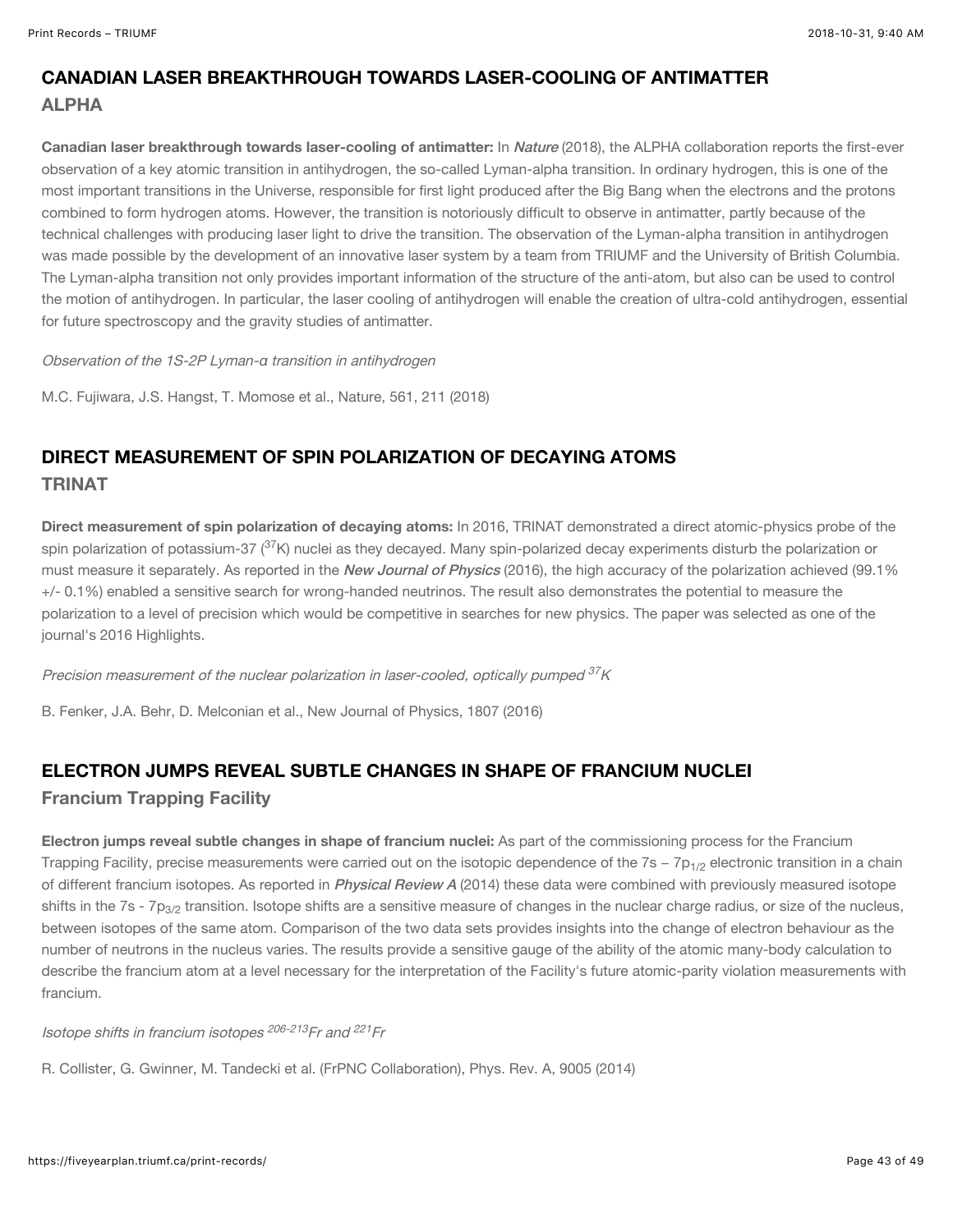#### FIRST PRODUCTION OF ULTRACOLD NEUTRONS AT TRIUMF **UCN**

First production of ultracold neutrons at TRIUMF: In fall 2017, the Japanese-Canadian TUCAN (TRIUMF Ultra Cold Advanced Neutron source) collaboration [succeeded for the first time](https://www.researchgate.net/publication/327621431_First_ultracold_neutrons_produced_at_TRIUMF) in producing ultracold neutrons (UCN). This was a major milestone towards the search for the elusive neutron electric dipole moment (nEDM). UCN move so slowly, about 5 meters per second compared to about 500 meters per second for air molecules, and with such low energy that they can be contained and observed. Thus, UCN are ideal for determining the nEDM, which TUCAN aims to measure with the highest-ever precision. The nEDM is predicted to be vanishingly small, but if it is measured to be larger than expected, the TUCAN results could aid in solving a key cosmic puzzle: why there is much more matter than antimatter in the universe.

#### First ultracold neutrons produced at TRIUMF

S. Ahmed et al., the TUCAN Collaboration, arXiv Physics: Instrumentation and Detectors (physics.ins-det) (2018)

## HALF-LIFE MEASUREMENT PROVIDES CLEARER VIEW OF THE WEAK FORCE **GRIFFIN**

Half-life measurement provides clearer view of the weak force: Scientists using GRIFFIN achieved a half-life measurement of magnesium-22 (<sup>22</sup>Mg) three times more precise than the previously adopted world average. As reported in *[Physical Review C](https://journals.aps.org/prc/abstract/10.1103/PhysRevC.96.045502)* (2017), this high-precision measurement provides a clearer view of the dynamics of the weak force. Precision measurements of the ft values for superallowed Fermi β-decay transitions between isobaric analog states provide fundamental tests of Standard Model's description of electroweak interaction. These transitions provide a stringent test of the conserved vector-current (CVC) hypothesis, and in combination with other values, they also provide the most precise determination of  $V_{\omega d}$ , the most precisely determined element of the Cabibbo-Kobayashi-Maskaw quark-mixing matrix. Researchers used a 4π proportional gas counter and the GRIFFIN spectrometer to make the <sup>22</sup>Mg half-life measurement, resolving a discrepancy between the two previously published <sup>22</sup>Mg half-life measurements.

High-precision half-life measurement for the superallowed Fermi  $\beta^+$ emitter  $^{22}$ Mg

M.R. Dunlop et al., Phys. Rev. C, 9604 (2017)

#### IMPROVED MEASUREMENT OF THE **Π→**E**Ν** BRANCHING RATIO PIENU

Improved measurement of the π**→**e**ν** branching ratio: In [Physical Review Letters](https://journals.aps.org/prl/abstract/10.1103/PhysRevLett.115.071801) (2015), the PIENU collaboration announced an interim result (based on 10% of the data set) which improved knowledge of the branching ratio, and consequently of the equivalence of electron and muon couplings to the weak force, by a factor of two. Since the result agreed well with the Standard Model (SM) prediction assuming universality, it serves to deepen the lepton universality puzzle. It also further constrains hypothetical non-SM theories by increasing the mass-scale limitation on those theories. The subject is highly topical since tentative measurements in Bmeson decays are indicating possible deviations from universality involving the third flavor or generation of particles. This work is the latest in a long series of TRIUMF experiments on pion decay, improving the precision by more than an order of magnitude. The final results are expected in late 2018.

Improved Measurement of the <sup>π</sup> *→* eν Branching Ratio

A. Aguilar-Arevalo et al. (PIENU Collaboration), Phys. Rev. Lett., 11507 (2015)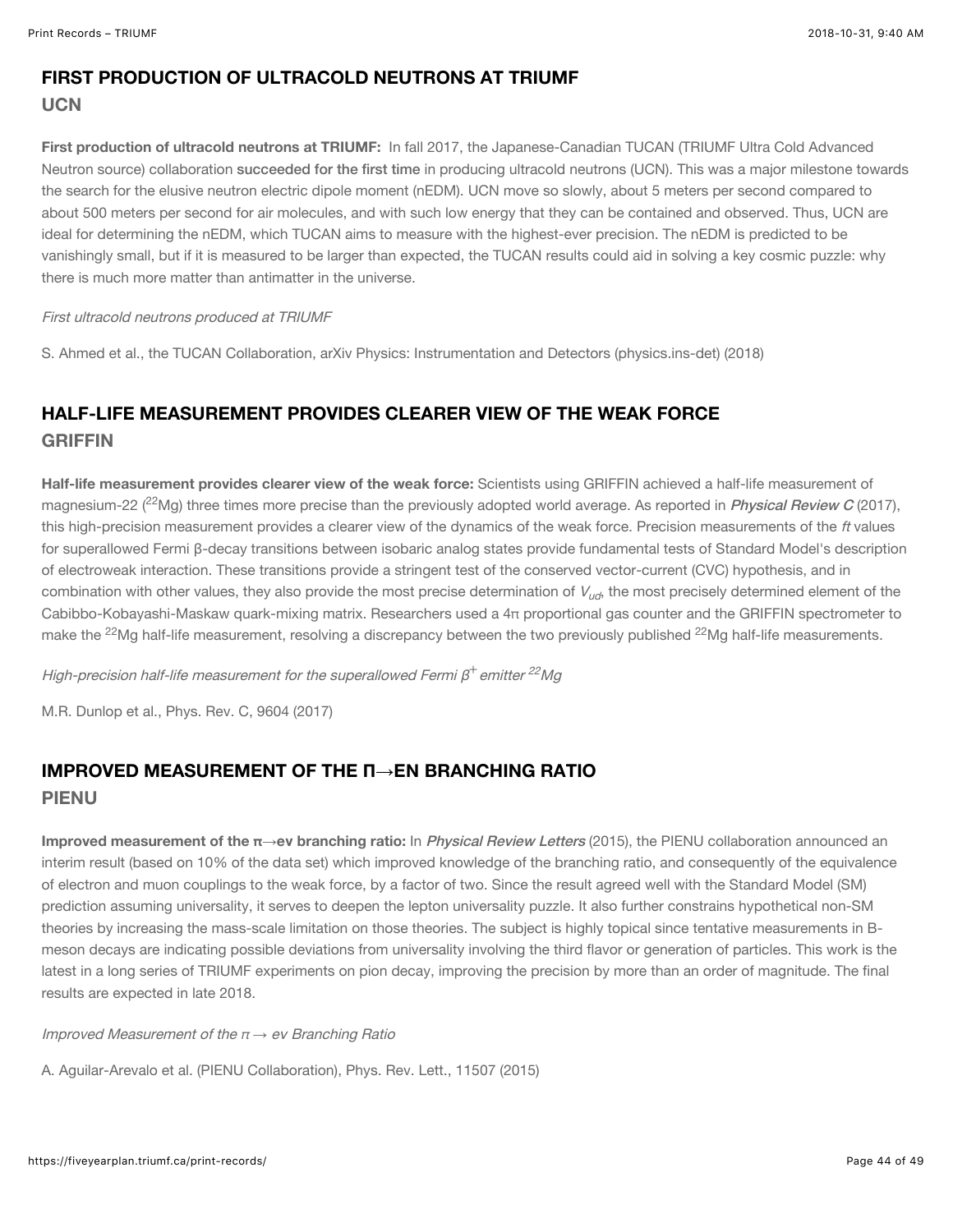## IMPROVED SEARCH FOR HEAVY NEUTRINOS IN THE DECAY **Π→**E**Ν**

#### PIENU

Improved search for heavy neutrinos in the decay π**→**e**ν**: Using the complete data set, PIENU has improved the exclusion limits for heavy neutral leptons coupled to electrons by an order of magnitude for masses less than the pion mass (139.6 MeV). As reported in [Physical Review D](https://journals.aps.org/prd/abstract/10.1103/PhysRevD.97.072012) (2018), so far only three neutrinos have been found, corresponding to the three electron-type particles. The tiny values of the neutrino masses have stimulated theoretical speculation that additional heavy neutral leptons may exist which, if verified, could have important consequences for the origin and composition of the universe. However the mass range for those new particles is relatively unconstrained. PIENU could directly observe evidence for heavy neutral leptons such as sterile neutrinos in the 2-body decays of pions π<sup>+</sup>→e<sup>+</sup>**v<sub>h</sub> where <b>v**<sub>h</sub> is a massive neutrino, by observing an extra peak in the positron energy spectrum. After suppressing backgrounds by five orders of magnitude, the search came up empty allowing new more sensitive limits to be obtained; these results give the best limits in any mass region so far studied. In future, PIENU expects to have new results on heavy neutrinos coupled to muons by studying π<sup>+</sup>→μ<sup>+</sup>**ν**<sub>h.</sub> In addition, the comparison of the measured and predicted π<sup>+</sup>→e<sup>+</sup>ν branching ratio also constrains the presence of non-SM neutrinos in the lowest energy region.

Improved search for heavy neutrinos in the decay π*→*ev

PIENU Collaboration, Phys. Rev. D, 977 (2018)

## ISOMERIC STATES IN LIGHT FRANCIUM NUCLEI

#### Laser spectroscopy

Isomeric states in light francium nuclei: Francium is the heaviest alkali element. In addition to its simple atomic structure, it also possesses a fairly simple nuclear structure based on what has been observed to be an inert lead core with 5 additional protons. This combination makes francium one of the leading candidates upon which to perform high precision experiments to test both nuclear and atomic theories as well as to perform fundamental tests of the standard model. A precursory experiment to investigate the nuclear structure of very light francium isotopes confirmed for the first time that several isotopes contain long-lived isomeric states. The nuclear structure of these states has been [determined via laser spectroscopy](https://journals.aps.org/prc/abstract/10.1103/PhysRevC.91.044307), providing invaluable input and tests of both nuclear and atomic theories.

Nuclear moments and charge radii of neutron-deficient francium isotopes and isomers

A. Voss et al., Phys. Rev. C, 9104 (2015)

## KEY STEP TOWARDS HISTORIC MEASUREMENT OF ATOMIC PARITY VIOLATION IN FRANCIUM Francium Trapping Facility

Key step towards historic measurement of atomic parity violation in francium: Francium Trapping Facility scientists made the first excitation of the highly forbidden 7s-8s transition on which future atomic-parity violation measurements will be based. As reported in [Physical Review A](https://doi.org/10.1103/PhysRevLett.115.042501) (2018) the researchers scrutinized the accuracy of theoretical predictions of the overlap of the valence electron wavefunction with the nucleus (field shift) and electron-electron correlations (specific mass shift) in francium was carried out, another critical test towards understanding atomic theory in francium.

#### Hyperfine Anomalies in Fr: Boundaries of the Spherical Single Particle Model

J. Zhang (ୟ᷁ᶻ), M. Tandecki, R. Collister et al. (FrPNC Collaboration), Phys. Rev. Lett., 11504 (2015)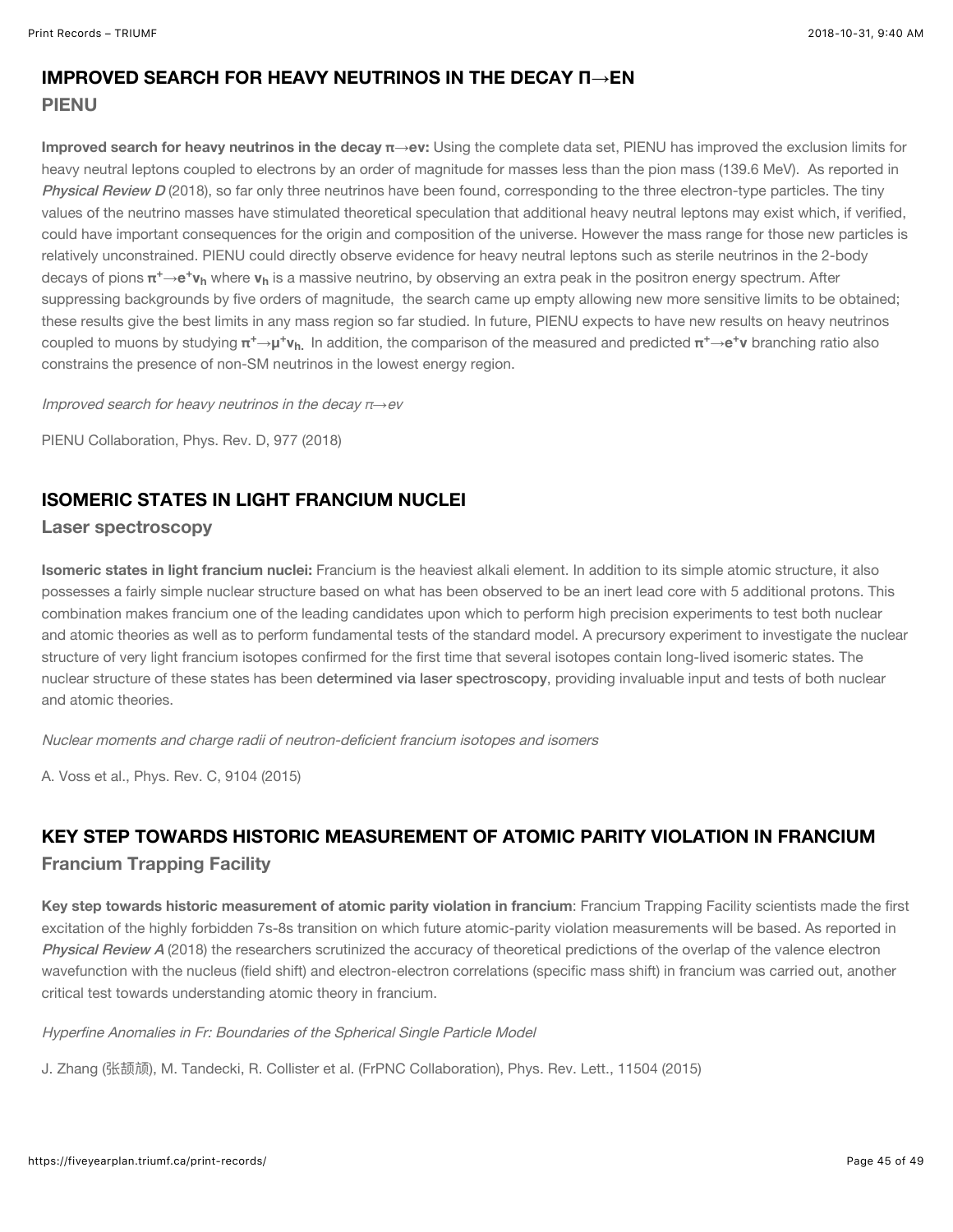## LASER SPECTROSCOPY OF ANTIHYDROGEN ALPHA

Laser spectroscopy of antihydrogen: In a series of the papers published in [Nature](https://www.nature.com/articles/s41586-018-0017-2), the ALPHA collaboration reported the first-ever laser spectroscopy of antimatter atoms. Over the past several decades, laser spectroscopy of the ordinary hydrogen atom has reached exceedingly high accuracies to the level of 4x10<sup>-15</sup> level. Now ALPHA has achieved laser measurements in antihydrogen, with an initial precision of  $~2 \times 10^{-10}$ , which was subsequently improved to  $2 \times 10^{-12}.$  The latter is the most precise direct measurement of antimatter properties, and represents a test of matter-antimatter symmetry, known as CPT symmetry, with a parts-per-trillion precision. The results attracted significant attention both from the scientific community and the general public.

Characterization of the 1S–2S transition in antihydrogen

J.S. Hangst et al., Nature, 557, 71 (2018)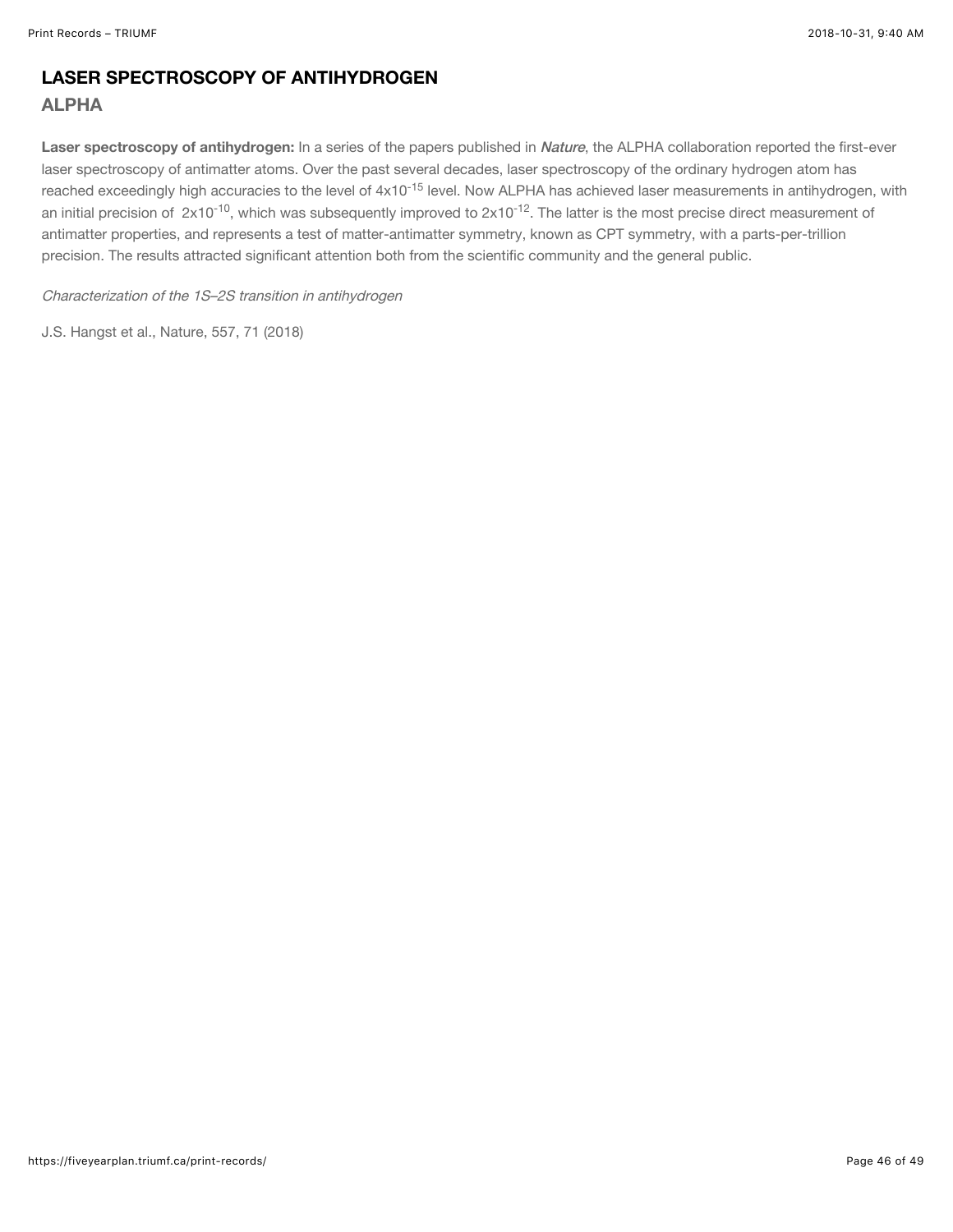#### PIONS, MUONS AND POSITRONS

#### M11 beamline

Pions, muons and positrons: The M11 beam channel provides low intensity beams of pions, muons and positrons for testing and calibrating detectors for particle physics experiments world-wide. Three notable examples from the period 2013-2018 are described here. TREK The TREK experiment is searching for new physics beyond the standard model in the rare decay modes of kaons. In November 2013 and June 2014, a group led by Mike Hasinoff (UBC) tested the scintillating fibre target to establish the bias voltage [offsets for each individual MPPC detector/scintillating fibre combination](https://www.sciencedirect.com/science/article/pii/S0168900215000753). Muon and positron tracks through the detector were measured to compute individual fibre efficiencies. This target was subsequently used for data taking in Experiment 36 at J-PARC in Tokai, Japan. Previous to this, in November 2012, the TREK group tested TOF counter time resolution and e-mu discrimination using a polyethylene block placed in front of a Lead-Glass-Counter to change the shower development. ATLAS Polycrystalline chemical vapor deposition (pCVD) diamond detectors are a candidate for forward calorimetry in the high luminosity environment of the CERN LHC. One such detector was exposed to particles delivered by M11 to quantify the variation in signal response across the surface of such a detector. A discrepancy was observed in the diamond detector's response to beam particles at different bias polarities. This study was documented in a Carleton MSc thesis, "[Characterization of diamond sensors for use in ATLAS calorimetry upgrades](https://catalogue.library.carleton.ca/record=b3293005)", by Joshua Turner, 2012, Super-B and BELLE The Super-B drift chamber group undertook two tests of drift chamber prototypes in the M11 beam line in 2013. These tests were the first to demonstrate that the particle identification capabilities of drift chambers could be significantly improved [by counting individual ionization events in the gas \("cluster counting"\), rather than just measuring the total](https://www.sciencedirect.com/science/article/pii/S016890021301262X) energy deposited in each cell. The results were published as NIM A735, 169-183 (2014), and formed a key component of the PhD thesis of Jean-Francois Caron (UBC, 2015). After the merging of the Super-B and BELLE-II collaborations, the Belle II Canada group used the M11 beamline to test pure and thallium CsI crystals with various readout options in the summer of 2015. The group subsequently decided not to pursue pure CsI. The thallium-doped CsI data have been used, along with data collected at the proton irradiation facility at TRIUMF, to develop a new method of distinguishing hadronic from electromagnetic energy deposits using pulse shape discrimination. This technique is being implemented for the Belle II calorimeter, and will form an important component of the PhD thesis of S. Longo (Victoria).

Performance test of a lead-glass counter for the J-PARC E36 experiment

Y. Miyazaki, S. Shimizu et al., Nuclear Instruments and Methods in Physics Research, 779, 13 (2015)

Characterization of diamond sensors for use in ATLAS calorimetry upgrades

J. Turner, Thesis (M.Sc.), Carleton University (2012)

Improved particle identification using cluster counting in a full-length drift chamber prototype

J.F. Caron, C. Hearty, P. Lu, R. So, R. Cheaib, J.P. Martin, W. Faszer, A. Beaulieu, S. de Jong, M. Roney et al., Nuclear Methods in Physics Research, 735, 169 (2014)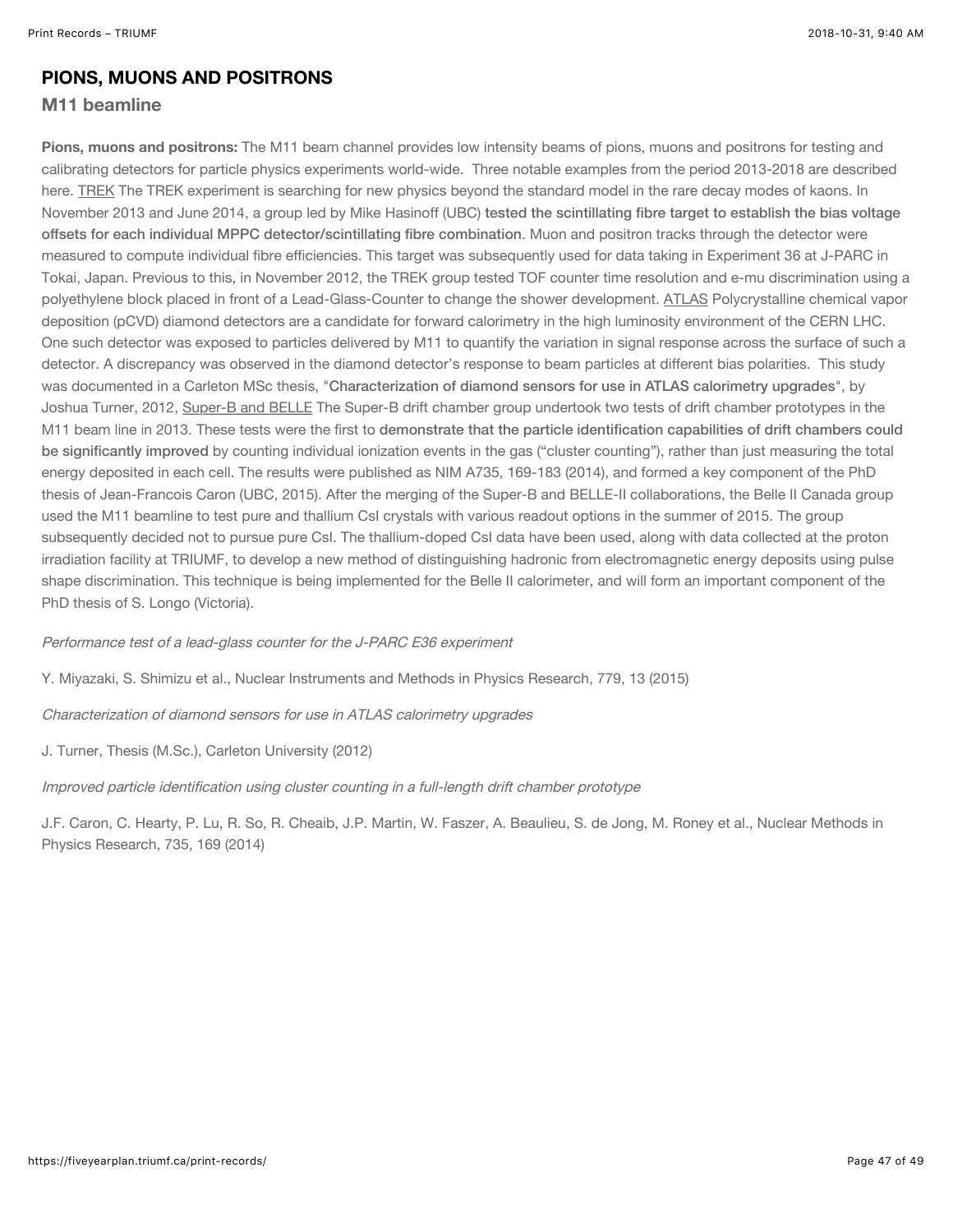#### SEARCH FOR K+**→ Π**+**Ν**¯**Ν** AT NA62

#### NA62

Search for K+→ π+ν<sup>-</sup>ν at NA62: Recently, NA62 (in talks at conferences, and soon to be published) announced its first results based on a small initial data set, with the [observation of one event compatible with](https://www.sciencedirect.com/science/article/pii/S2405601416302711?via%3Dihub) K+**→** π+**ν**¯**ν** decay. An upper limit on the branching ratio of <14x the SM expectation was set demonstrating that the experiment basically works a planned (after 10 years of development). Since data with about 30x the sensitivity has been already acquired, the experiment is on track to meet its goals of improving the measurement sensitivity by an order of magnitude compared the work done at BNL where K+**→** π+**ν**¯**ν** was initially discovered with a few events observed at the one in 10 billion level. The precise measurement of this tiny branching ratio will severely test the predictions of the SM and reveal or limit the prospects for certain new avenues of theoretical speculation which go beyond the SM.

#### Search for K<sup>+→</sup>  $π+ν$ <sup>τ</sup>ν at NA62

R. Volpe, the NA62 Collaboration, Nuclear and Particle Physics Proceedings, 282, 101 (2017)

## SEARCH OF HEAVY NEUTRAL LEPTON PRODUCTION IN K+ DECAYS NA62

Using the first small data set, NA62 improved the exclusion limits for heavy neutral leptons coupled to electrons and muons by an order of magnitude for masses less than the kaon mass (200 - 495 MeV); this study is similar to that done by PIENU in a lower mass region. As reported in *[Physical Letters B](https://www.sciencedirect.com/science/article/pii/S037026931830039X?via%3Dihub)* (2018), so far only three neutrinos have been found, corresponding to the three electron-type particles. The tiny values of the neutrino masses have stimulated theoretical speculation that additional heavy neutral leptons may exist which, if verified, could have important consequences for the origin and composition of the universe; however, the mass range for those new particles is relatively unconstrained. NA62 could directly observe heavy neutral leptons coupled to electrons and muons such as sterile neutrinos in the 2-body decays of kaons **K<sup>+</sup>→e<sup>+</sup>ν<sub>h</sub> and <b>K**<sup>+</sup>→μ<sup>+</sup>ν<sub>h</sub> (where **ν**<sub>h</sub> is a massive neutrino) by observing an extra peak in the positron or muon energy spectrum. After suppressing backgrounds by several orders of magnitude, the search came up empty, allowing new order of magnitude more sensitive limits to be obtained. NA62 expects to continue improving these results with more data.

Search for heavy neutral lepton production in K+ decays The NA62 collaboration, Physics Letters B, 778 (2018)

#### SEEING FRANCIUM NUCLEI AS TINY MAGNETS

#### Francium Trapping Facility

Seeing francium nuclei as tiny magnets: The ratio of the hyperfine splittings of s and p states is not constant across isotopes due to the isotope-dependent distribution of nuclear magnetization, a phenomenon called the hyperfine anomaly. By carrying out measurements of the hyperfine splitting of the excited electronic 7 $\mathsf{p}_{1/2}$  state at the 100-ppm level, and comparing to previously known ground state 7s splittings, the hyperfine anomaly in six isotopes of francium (Fr) was experimentally determined. As reported in [Physical Review Letters](https://doi.org/10.1103/PhysRevLett.115.042501) (2015) the measured magnetic distributions behave regularly from <sup>213</sup>Fr through <sup>207</sup>Fr, but <sup>206</sup>Fr stops behaving like a spherical nucleus with valence nucleons. The results are valuable input for future calculations of both the anapole moments and the neutron radii needed for small corrections to Francium Trapping Facility measurements of atomic-parity violation for <sup>207–213</sup>Fr.

#### Hyperfine Anomalies in Fr: Boundaries of the Spherical Single Particle Model

J. Zhang (张颉颃), M. Tandecki, R. Collister, et al., Phys. Rev. Lett, 11504 (2015)